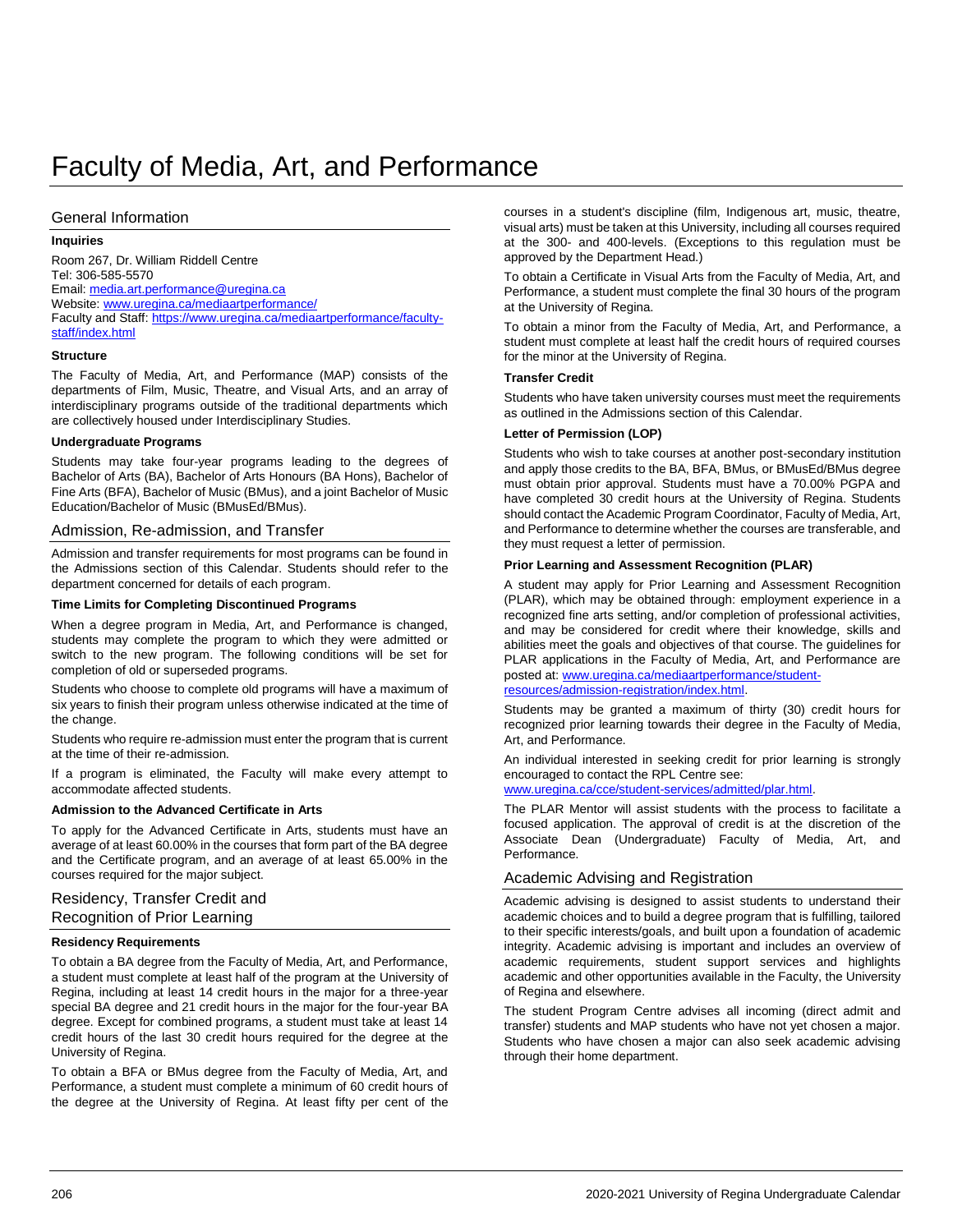| Creative Technologies /<br><b>Interdisciplinary Studies</b> | 306-585-5562 | <b>Riddell Centre 271</b>     |
|-------------------------------------------------------------|--------------|-------------------------------|
| Film                                                        | 306-585-4796 | <b>Education Building 243</b> |
| <b>Music</b>                                                | 306-585-5532 | Riddell Centre 257            |
| Theatre                                                     | 306-585-5562 | Riddell Centre 271            |
| <b>Visual Arts</b>                                          | 306-585-5572 | Riddell Centre 247            |
| All others                                                  | 306-585-5570 | Riddell Centre 267            |

Students who enroll in the Faculty through Campion College, Luther College, or First Nations University of Canada receive academic advising from their College and should consult their home College for more information. Students who enroll in the Faculty (either through direct admit or through transfer) are encouraged to arrange for academic advising upon receiving their letter of admission or transfer by calling the MAP Student Program Centre at 306-585-5570. The Faculty recommends that students consult an advisor at least once a year.

#### **Registration**

Students should refer to the [UR Self-Service](http://www.uregina.ca/student/registrar/registration) Guide to the Class or the Registration and Withdrawal section for details. Students are responsible for ensuring that program requirements and academic regulations are met. Online registration does not prevent students from registering in courses that do not apply to their degree program or for which they have not met the prerequisite(s).

Students registered through the University of Regina may choose to register at the Student Program Centre, RC 267. Students registered through Campion College, Luther College, or First Nations University of Canada may register through their federated college.

In certain circumstances, the Student Program Centre will accept changes to a student's registration via mail, fax, or email. In order to be processed in a timely manner such requests must include the student's full name, student identification number, major, and which courses are to be added or dropped. Mailed or faxed requests must be signed. In exceptional circumstances, telephone requests for changes to registrations will be accepted.

#### **Course Load**

As outlined in the Class Registration and Withdrawal section normal course load for the fall and winter term is 15 credit hours and the normal course load for the spring/summer term is 6 credit hours per session for a maximum of 12 credit hours for the term.

Students with outstanding deferrals should refer the **Academic** Regulations section.

### **Prerequisites**

Students are responsible for ensuring that they have the necessary prerequisite(s) before taking a course. Students who fail a course that is a prerequisite for the one in which they are already registered must make appropriate changes to their registration.

#### **Registration Permit and Override Permission**

Under certain circumstances students must obtain permission before they can register online for certain courses and course sections. Refer the Class Registration and Withdrawal section. Students requiring such permission must complete a Registration Permit/Override Permission form, obtain all required signatures, and deliver the form to the MAP Student Program Centre (or to the appropriate federated college or academic unit they are registered with).

This form is available in the MAP Student Program Centre and may also be found a[t https://www.uregina.ca/student/registrar/resources-for](https://www.uregina.ca/student/registrar/resources-for-students/printable-forms.html)[students/printable-forms.html](https://www.uregina.ca/student/registrar/resources-for-students/printable-forms.html)

When required, students must obtain permission before attempting to register in **UR Self-Service**.

Permission must be obtained in the following instances (and is not automatically granted, nor does it guarantee space in a class):

- the required prerequisite has not been completed;
- permission of instructor or department head or Associate Dean (Undergraduate) is required;
- the faculty, college, program, or major restriction is not met; or
- scheduling conflicts.

### **Registration Overloads**

Students may not register for more than 15 credit hours in Fall or Winter term, or 12 credit hours in Spring/Summer session, unless they have a UGPA of at least 70% and have successfully completed at least 30 credit hours at the University and have received a letter of permission from both their department head/program coordinator and the Associate Dean (Undergraduate). Registration for the overload must be completed in the MAP Student Program Centre or at the federated college the student is registered with. Music Ensembles are not included in this count.

#### **Auditing**

Students who register to audit a course may do so providing they have met all prerequisites and/or have obtained the instructor's permission and have followed the process as outlined in the Class Registration and Withdrawal section.

Instructors are not obligated to grant permission for a student to audit a class but should be as accommodating as classroom pedagogy will allow.

The cost of auditing a class is 50% of the normal tuition for the course. Full material fees are not waived.

#### Evaluation of Academic Performance

The academic performance of all students registered in the Faculty of Media, Art, and Performance is reviewed at the end of each term (spring and summer considered as one term).

### **Dean's Honours List**

The Dean's Honours List is compiled each term and includes the names of students with a TGPA of at least 85.00% on a minimum of 12 credit hours of numerically-graded courses.

Students who are unable, because of a disability, to register in the minimum credit hours stated in the terms of the Dean's Honours List may be eligible for consideration if their maximum course load is specified and documented by a professional qualified to assess their disability. Students must have been registered with, and their documentation must have been provided to and verified by the University of Regina's Centre for Student Accessibility at the start of each term during which the student may be considered for the Dean's Honours List.

### Probation and Discontinuance

### **University Regulations**

Refer to the Academic Regulations section for all regulations regarding Academic Performance.

#### **Faculty Regulations**

Students in the Faculty of Media, Art, and Performance are expected to maintain a PGPA of 65.00%. After a student has completed 15 credit hours, the Faculty will assess their academic performance. Those whose PGPA falls below 65.00% will be placed on faculty probation (faculty probation does not appear on official transcripts). Students who are placed on faculty probation will:

Have an academic hold place on their account restricting them from future registration.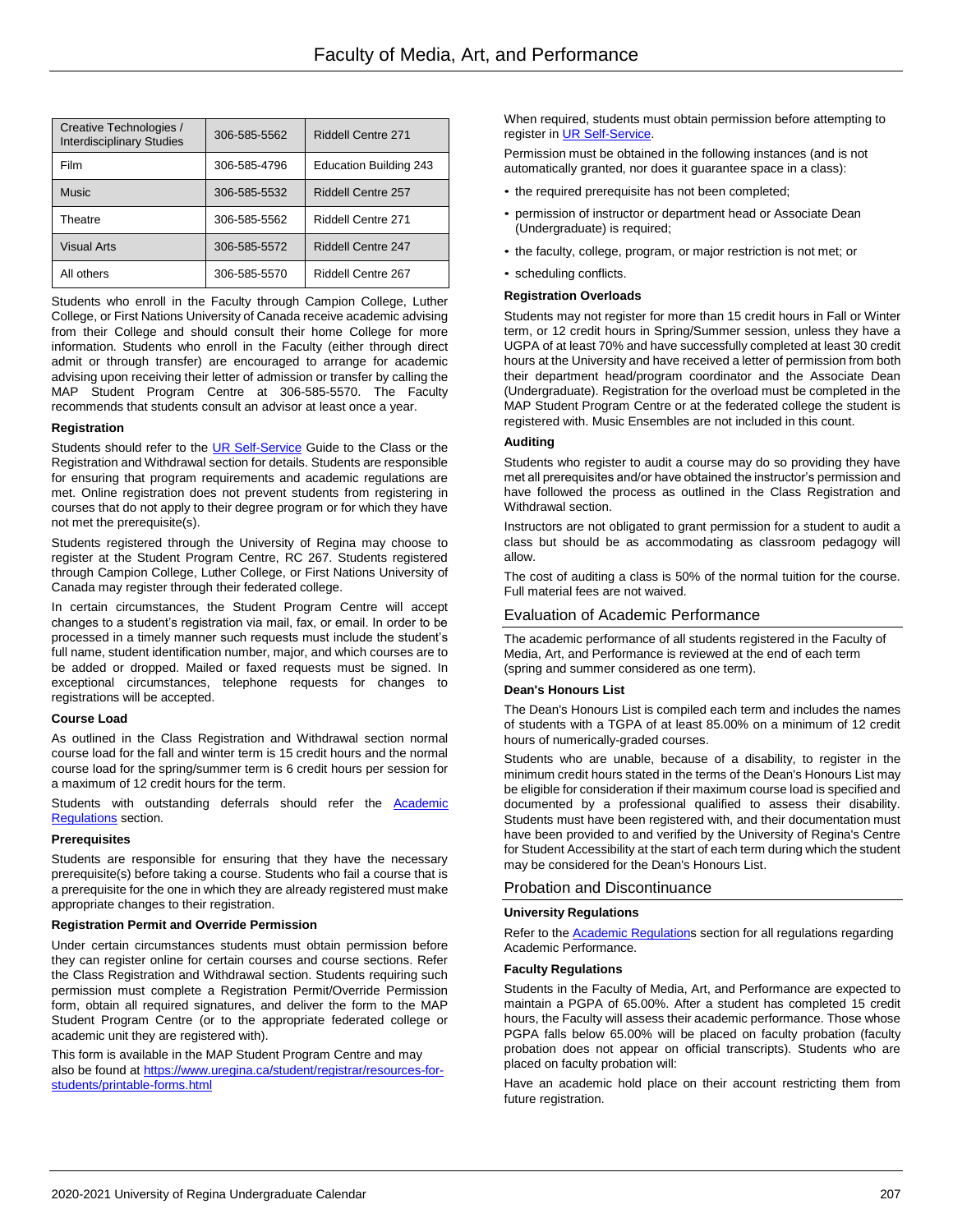Must schedule and attend a mandatory advising session with the student program advisor and the department head.

Agree to the probationary contract that is created during the abovementioned advising session. The contract may include: a restriction on the number or level of courses a student might register in, require attendance at workshops offered by the student success center (or other academic supports), on-going advising/counselling until the student clears faculty probation.

For the next 15 credit hours undertaken, the student will be on Facultylevel Probation. During this time, they may take any courses but it may be recommended that they re-take specific courses. If, the student has successfully raised their PGPA by the end of the probationary period to above 65.00%, they will be removed from faculty probation. If the student has not successfully raised their PGPA to above 65.00% they will remain on faculty probation for 9 more credit hours. If the student successfully raises their PGPA by the end of the second probationary period, then they will be removed from faculty probation. If a student has not raised their PGPA above 65.00% after being on faculty probation for 24 credit hours, they will be RTD from the Faculty of Media, Art, and Performance. Faculty probation refers only to a student's PGPA. Students must also

satisfy the university regulations around Academic probation and to be aware of the graduating requirements of their particular program.

A second failure in a course required for the student's program will result in a requirement to discontinue for two terms from the program. Readmission to the program will be by petition. Failure in the third attempt will result in a requirement to discontinue indefinitely from the program. Please refer to the list of specific courses required for each program under the appropriate Department.

Students who fail English 110 twice will be required to discontinue from the Faculty of Media, Art, and Performance for two terms. Re-admission to the Faculty will be by petition. Failure in the third attempt will result in a requirement to discontinue indefinitely from the Faculty.

On the recommendation of the Faculty Committee on Admissions, Studies, and Procedures, students may be required to discontinue indefinitely from the Faculty of Media, Art, and Performance for unsatisfactory professional development or prolonged unsatisfactory academic development. Students have the right to appeal this decision (see the faculty's Appeal Procedures section).

### Graduation Requirements and Time Limits

A student's program grade point average (PGPA) for graduation purposes will be calculated only on those courses taken at the University of Regina that form part of the degree (i.e., failed courses, extra courses and transfer credits are not included). Courses that are required to be taken at another institution as part of a University of Regina program will be treated as University of Regina courses.

### **Application to Graduate**

Applications for graduation may be submitted to the Faculty or federated colleges at any time. Students who wish to have their degree conferred as soon as possible after completing the degree requirements should apply while in their final term of courses. At least 25 days are required to process applications for students who complete in mid-term and those who apply after completing requirements. Applications will be considered at the next scheduled meetings of the Faculty of Media, Art, and Performance Committee on Admission, Studies and Procedures (which meets September to May) and of Executive of Council (which meets September to November and January to June). Students who plan to attend the Convocation ceremony should note the relevant deadlines in the Graduation section. For additional information about graduation please refer to the Graduation section.

### **Four-Year BA and BFA Programs**

Students must have a minimum PGPA of 65.00% in all courses and a minimum GPA of at least 65.00% in all courses taken in the major subject and in courses in other disciplines required for the major.

### **Special Three-Year BA Program**

A minimum PGPA of 60.00% in all courses taken for the program and a minimum average of 65.00% in all courses taken in the major subject and in courses in other disciplines which are required for the major will be required for graduation.

### **Honours Programs**

To qualify for honours programs, students must attain a minimum GPA of 75.00% in all courses taken in the area of concentration (major discipline) and required cognate courses, and for high honours a minimum GPA of 85.00%.

Students who fail more than nine credit hours after the first 30 credit hours attempted at the University of Regina or any other post- secondary institution are not eligible to graduate with honours except by permission of the Faculty of Media, Art, and Performance Committee on Admissions, Studies and Procedures.

Students must consult individual departments to obtain full details of these programs.

### **BMus and BMusEd/BMus programs**

A minimum PGPA of 65.00% is required for graduation.

### **Certificate Programs**

A minimum PGPA of 65.00% is required for graduation.

### **Minors**

A minimum GPA of 65.00% is required in the courses required for the minor.

#### **International Designation**

Students will have the International Designation added to their degree if they complete at least one of the following:

- A term (or more) out-of-country Co-op work term, internship, or practicum; or
- A minimum of three credit hours of courses taken by prior permission of the University of Regina at an on-site out-of-country postsecondary institution.

Other international experiences will be considered on a case-by-case basis as approved by the Associate Dean, Undergraduate.

#### **Appeal Procedures**

Students may appeal the application of academic probation or a requirement to discontinue by writing to the Faculty of Media, Art, and Performance Appeals Committee. The appeal must be in writing and addressed to the:

### **Associate Dean (Undergraduate)/Chair**

Faculty of Media, Art, and Performance Appeals Committee RC 267

University of Regina Regina, SK S4S 0A2.

### **Deferred Examinations and/or Term Work**

Students who are unable to complete a course for exceptional circumstances (serious medical or personal reasons) may be eligible to defer some of the course work. Students who are considering this option should refer to the Academic Regulations section as well as consult with the MAP Student Program Centre (or relevant federated college) as soon as possible.

Students should expect that valid supporting documentation will be required and must be submitted before a deferral is approved. Refer to the Academic Regulations section for further clarification.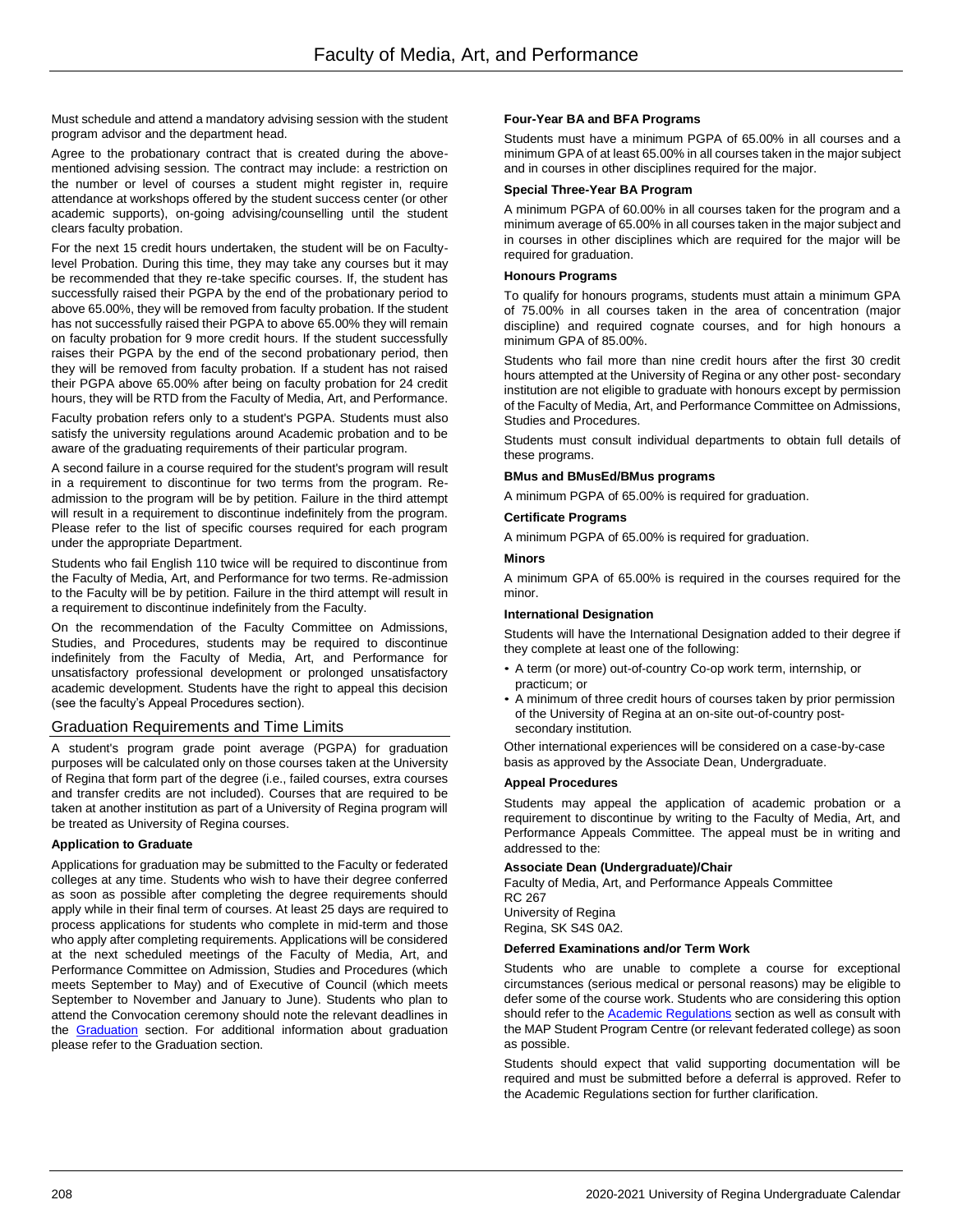### **Deferred Coursework**

The authority to approve deferrals of term work (assignments and midterm examinations) within the term belongs to the instructor of the course. Refer to the Academic Regulations section for further information.

#### **Medical or Compassionate Withdrawals**

Students who are withdrawing from one or more courses, after the end of the 100% refund period, for exceptional reasons beyond their control should refer to the Class Registration and Withdrawal section for more information.

In exceptional circumstances a student might be advised to seek a retroactive withdrawal from the previous term. Refer to the Class Registration and Withdrawal for more information.

### **Appeal of Grade**

Students have the right to appeal a grade. Students should refer to the the Student Code of Conduct and Right to Appeal, Appeal of Grade section.

### Other Faculty Policies

- 1. A student may not receive credit for a 100-level course after receiving credit for a senior course in the same discipline, except by prior written permission of the department head. A course may not be repeated or taken for credit if it is a prerequisite for a course in the same discipline, for which credit has previously been obtained, except by prior written permission of the department head.
- 2. **Second Language requirement**: students who must write a test of English language proficiency to gain admission to the University of Regina or students who pass a language proficiency exam (see LANG 001 in the Courses section) are exempt from completing the second language requirement as required for Honours degrees in Media, Art, and Performance. The credit hours will be fulfilled with courses from the Culture and Society area. Programs requiring specific languages are exempt.
- 3. A student may select, with departmental approval, up to 15 credit hours of courses designed as pass/fail to accommodate the Professional Placement Program and THAC 365 AA-ZZ, 465 AA- ZZ and THDS 365 AA-ZZ, 465 AA-ZZ. BMusEd/BMus students are excluded from this provision.
- 4. Students may not use one course to fulfill two requirements of a degree.
- 5. All students registered in the Faculty of Media, Art, and Performance (including those registered through the federated colleges) must complete MAP 001. Students who have successfully completed INDG 104 are exempt. Transfer students who have completed of 24 credit hours with an average of over 75% can appeal this requirement.
- 6. If students fail a course that is a prerequisite to one in which they have enrolled in the ensuing term, it is their responsibility to drop the latter course. Whether or not they drop the course, they will be refused credit for the latter course, even if it is successfully completed.
- 7. For MAP programs, a maximum of 42 credit hours may be taken at the 100-level.

### **Stale Dated Courses**

Students who are admitted or readmitted to the Faculty of Media, Art, and Performance and have complete courses in their degree program more than eight years previously, may be required to update their knowledge by repeating or taking additional courses. Please consult the Faculty of Media, Art, and Performance Student Program Centre. The earlier attempt at any passed courses that must be repeated under this regulation usually can be counted for elective credit.

### Concurrent Programs

### Also refer to the Graduation section of this Calendar.

Upon formal application by a student, the Faculty of Media, Art, and Performance will permit enrolment in two concurrent undergraduate programs, with prior approval of the appropriate department head(s), except the Bachelor of Music Education which may not be taken concurrently with another program.

#### **Primary Program**

A student's primary program will be the one the student declares as such, with department head's approval.

Admission to concurrent programs in the same faculty must have the approval of both department heads. The Faculty office will process the application.

### **Registration**

Students will be eligible to register in courses restricted to either of their two programs and will register with their primary faculty.

Please note that some courses:

- may be restricted to first majors and then to second majors;
- are only offered once per year, or once in every two years.

Some programs may require a block of courses be taken in the same term.

#### **Fees**

Students in concurrent programs in different faculties will pay fees associated with their primary program.

### **Awards**

Students will be eligible for faculty awards in the faculty of their primary program only.

#### **Dean's Honours List**

Students will be eligible for inclusion on the Dean's Honours List of their primary program only.

#### **Performance Regulations**

University academic performance regulations will be applied by the Faculty of the primary program.

#### **Faculty and Program Academic Performance Regulations**

If the programs are in two different faculties, each faculty will apply its regulations governing performance within the faculty and program.

#### **Change in Primary Program**

When a student graduates or is required to discontinue from a primary program and the secondary program remains valid and current, a new student primary program record will be created.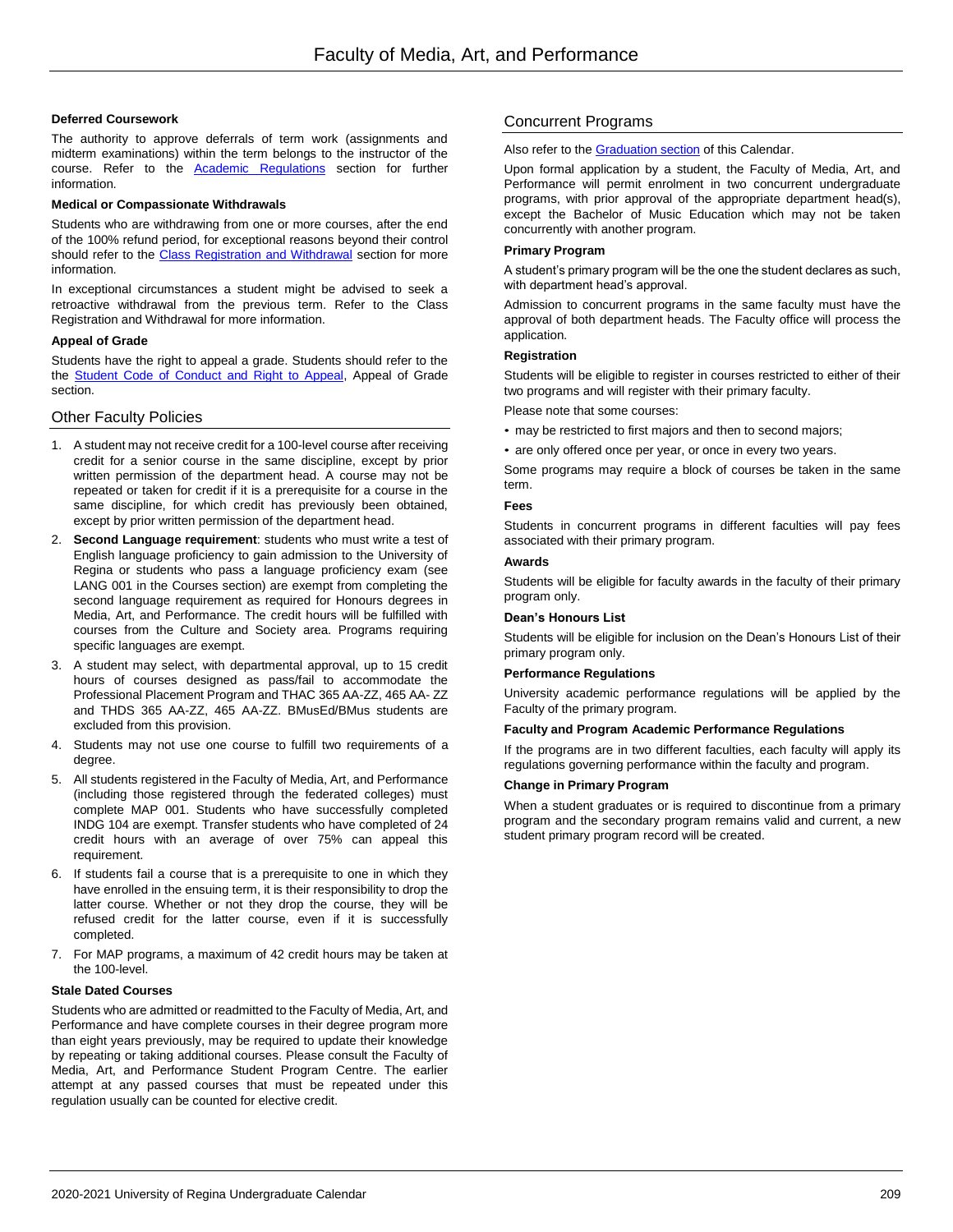### Degree Programs

### **Bachelor of Arts (4-Year) (BA)**

The BA degree in Media, Art, and Performance major comprises at least 120 credit hours. Students choose an area of concentration in Art History, Creative Technologies, Cultures of Display, Pop Culture, Film Studies, or Music. There are also four-year BA degrees available with either a Theatre or Performance Major - Acting or Theatre Design/Stage Management concentrations, Visual Arts, Indigenous Art, and Indigenous Art History

### **Introductory Courses**

A student may take no more than 14 introductory courses (42 credit hours) toward the four-year BA. An introductory course is one that bears a 100-level number and is a one-term course in a given discipline at the general level of knowledge of entering students. It shall be the responsibility of each student to ensure that this regulation is followed. The second English course, and courses taken beyond the first in a second or third language to satisfy the language requirement, will not be counted toward the total of 14.

### **Major Declaration and Requirements**

Students admitted to the Faculty of Media, Art, and Performance must declare a major within the Faculty of Media, Art, and Performance before the successful completion of 46 credit hours.

Students must consult with the department(s) concerned to obtain full details of the requirements for the major.

Each student shall choose a major field of concentration which will fall into one of the following categories:

### 1. **Subject major**

A major involving study in depth in one discipline. This requires a minimum of 36 credit hours to a maximum of 66 credit hours. At least 3 credit hours must be at the 400-level.

2. **Double major**

A major that satisfies requirements for subject majors in two disciplines. Students must consult with the department heads in both disciplines.

3. **Individual major**

A major for students whose needs are not met by the above. Students may propose a program of study for consideration and approval by the Committee on Admissions, Studies, and Procedures, and by the Dean.

### **Minor Requirements**

A minor is a concentration of 15 or more credit hours in a subject other than the major. Minors must be in an area distinct from the major. Students choosing a minor must consult the department concerned.

### **BA Honours Programs in Media, Art, and Performance**

Students admitted to the BA Honours degree in Media, Art, and Performance may choose concentrations in art history, film studies, or music. Admission to an honours program requires a minimum average of at least 70.00% in all courses taken and a minimum average of 75.00% in the area of concentration.

Each program requires students to fulfill the general requirements for the BA in Media, Art, and Performance degree and requires additional intensive training at a senior level in their area of concentration, culminating in the completion of a research project and/or paper. Students must formally apply for admission to an Honours Program. Applications for admission are available at the faculty office and should be submitted to the faculty office after consultation with the Head of the Department concerned. Please note departments have different deadline dates for application. Specific program requirements are listed under each subject area.

### **Bachelor of Fine Arts (BFA)**

Applicants must meet the normal requirements for admission to the Faculty of Media, Art, and Performance. Some departments have additional admission requirements; students should refer to the department concerned for program specific details.

A student must complete at least 120 credit hours for the BFA degree.

### **Bachelor of Music (BMus)**

This is a four-year program. Applicants must meet the admission requirements of the faculty and entrance requirements of the Department of Music (refer to Admissions section). For details regarding the BMus program see the description under the Department of Music.

#### **Joint Bachelor of Music Education and Bachelor of Music (BMusEd/BMus)**

This is a five-year joint program offered by the Faculty of Media, Art, and Performance and the Faculty of Education under the supervision of a joint coordinating committee of the two faculties. The entrance requirements include those of both the Faculty of Education and the Faculty of Media, Art, and Performance. The Department of Music has additional entrance requirements (refer to Admissions section). For details regarding the BMusEd/BMus program see the description under the Department of Music.

### **Bachelor of Arts (Three-Year Special)**

Special three-year BA degree programs are available only to BEd Arts Education students wishing to acquire a second degree concurrently with or after the award of the BEd in Indigenous Art, Music, Theatre, and Visual Arts.

### Advanced Certificates

### **Advanced Certificate in Arts (ACA)**

Students who hold a three-year Bachelor of Arts degree may be eligible to complete an Advanced Certificate in Arts, which indicates that they have completed the equivalent of a four-year Bachelor of Arts degree. In order to qualify for this Certificate students must complete a minimum of 30 credit hours at the University of Regina in addition to the credit hours required for the three-year degree.

Within the BA degree and the Certificate program, students must complete the equivalent amount of credit hours in their major as is in the four-year BA, as directed by the department offering the major. Students whose three-year BA degree is from a university other than the University of Regina must complete a minimum of 15 credit hours of the Certificate program in their major at the University of Regina.

### **Bachelor of Arts Honours Certificate**

In order to qualify for the Honours Certificate:

- 1. Students must complete a minimum of 30 credit hours at the University of Regina in addition to the BA degree and any remaining major requirements of their major. Each student's program must be approved by the head of the department concerned.
- 2. Students must have an average of at least 70.00% in all courses that form part of the BA degree and the Certificate program, and an average of at least 75.00% in all courses taken in the major subject and in courses in other disciplines which are required for the major.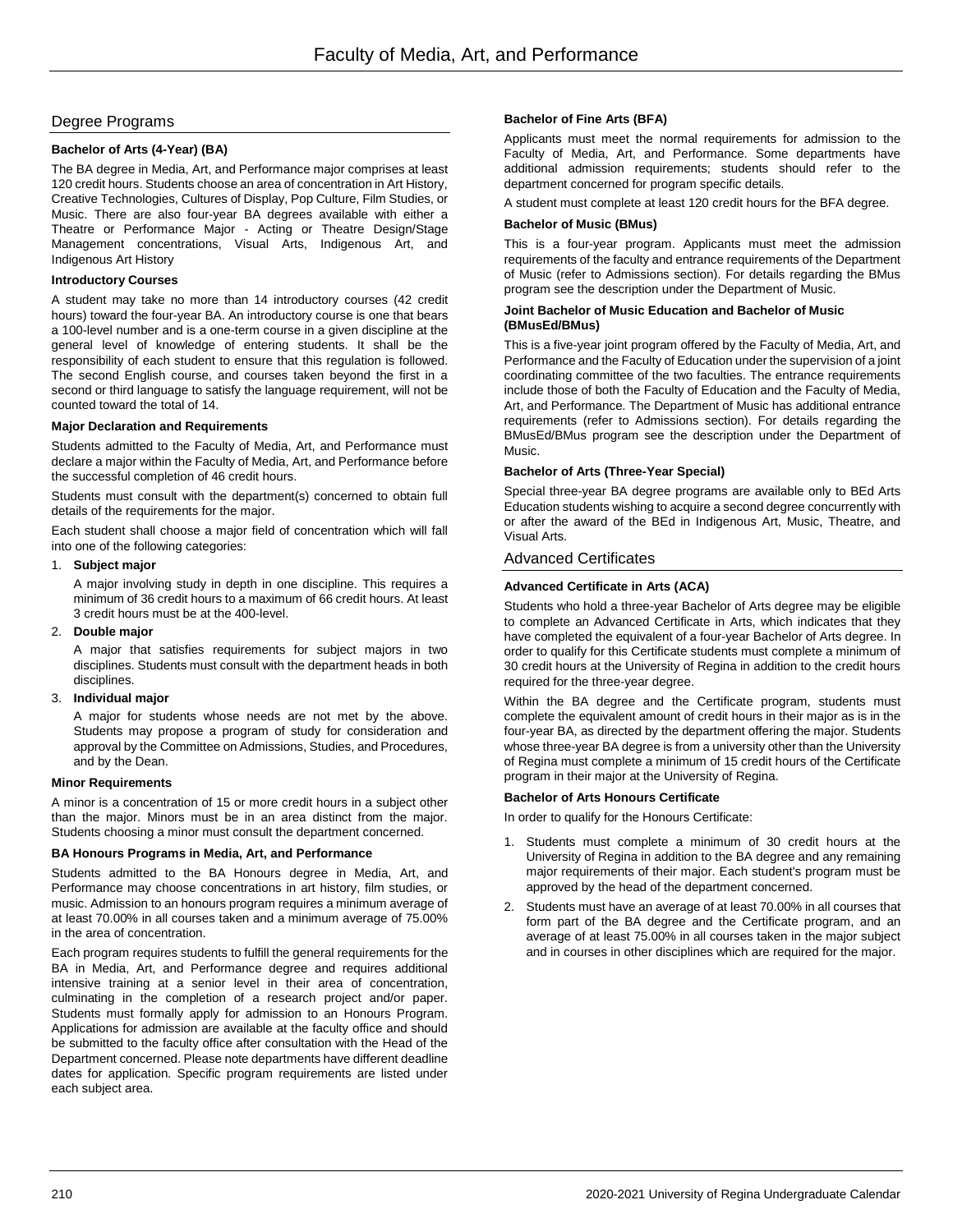### Diploma Programs

### **Diploma in Film Production**

The Diploma in Film Production is open to students holding a bachelor's degree in a field other than Film Production or the completion of 90 credits in any discipline.

### **Post-Baccalaureate Diploma in String Performance**

This one-year diploma program will focus on the string quartet, performance practices, repertoire, and private lessons. This diploma helps bridge the gap between being a Bachelor of Music in string performance graduate to a professional musician.

### Certificate Programs

### **Certificate in Indigenous Fine Arts**

Applicants must meet the normal requirements for admission to the Faculty of Media, Art, and Performance, and must submit a portfolio by April 1 for entrance into the fall term and by December 1 for entrance into the winter term. For details regarding the Certificate in Indigenous Fine Arts, see the description under the Department of Indigenous Fine Arts.

### **Certificate in Media, Art, and Performance**

The Certificate in Media, Art, and Performance is grounded in the historic understanding of a well-rounded university education; it is a foundational study across a range of subjects and provides a well-rounded introduction to a number of critical learning skills. The Certificate in Media, Art, and Performance can ladder into all of the BA and BFA degrees offered by the Faculty of Media, Art, and Performance. For details regarding the Certificate in Media, Art, and Performance, see the description listed below.

### **Certificate in Visual Arts**

Applicants must meet the normal requirements for admission to the Faculty of Media, Art, and Performance, and must submit a portfolio by April 1 for entrance into the fall term and by December 1 for entrance into the winter term. For details regarding the Certificate in Visual Arts program, see the description under the Department of Visual Arts listed below.

### **Professional Placement Program in Media, Art, and Performance**

The Faculty of Media, Art, and Performance Professional Placement option is an experiential learning course giving students the opportunity to further their knowledge and skill set(s) within an institution related to their major while gaining credit towards their degree.

Typically, the field work is done off campus. The project or terms of the placement will be developed through consultation between the home department, the student, and the institution. Supervision is jointly undertaken by the host institution and a faculty member from the student's own department.

Students must have completed 60 credit hours and have permission of their Department Head to take part in the program.

# Interdisciplinary Programs in Media, Art, and **Performance**

The following programs consist of interdisciplinary courses in Media, Art, and Performance and courses from different departments and faculties. They offer a unique opportunity for students to study themes and ideas from a variety of perspectives.

### BA in Media, Art, and Performance Major, Creative Technologies Concentration

| <b>Credit hours</b>                                                                            | BA in Media, Art, and Performance Major,<br><b>Creative Technologies Concentration</b><br><b>Required Courses</b>                                                                                                                                                                                                     |  |
|------------------------------------------------------------------------------------------------|-----------------------------------------------------------------------------------------------------------------------------------------------------------------------------------------------------------------------------------------------------------------------------------------------------------------------|--|
| 0.0                                                                                            | <b>MAP 001</b>                                                                                                                                                                                                                                                                                                        |  |
|                                                                                                | <b>Critical Competencies</b> - 33 credit hours                                                                                                                                                                                                                                                                        |  |
| <b>Communication in Writing</b>                                                                |                                                                                                                                                                                                                                                                                                                       |  |
| 3.0                                                                                            |                                                                                                                                                                                                                                                                                                                       |  |
| 3.0                                                                                            | Two of ACAD 100, ENGL 100 or 110                                                                                                                                                                                                                                                                                      |  |
| <b>Culture and Society</b>                                                                     |                                                                                                                                                                                                                                                                                                                       |  |
| 3.0                                                                                            | <b>MAP 202</b>                                                                                                                                                                                                                                                                                                        |  |
| 3.0                                                                                            | Any two in the following areas (excluding courses in                                                                                                                                                                                                                                                                  |  |
| 3.0                                                                                            | statistics, methods, or PHIL 150): ANTH, CLAS, ENGL<br>above 100 level, HIST, HUM, INDG, IDS, JS, IS,<br>Language other than English, Literature in translation,<br>LING, RLST, PHIL, WGST.                                                                                                                           |  |
| <b>Natural or Social Sciences</b>                                                              |                                                                                                                                                                                                                                                                                                                       |  |
| 3.0                                                                                            | Two courses in the following areas (excluding courses in                                                                                                                                                                                                                                                              |  |
| 3.0                                                                                            | research/statistics):<br>ECON, GEOG, PSCI, PSYC, SOC, SOST, and STS<br>other than statistics or methodology, any Science<br>courses, including MATH.                                                                                                                                                                  |  |
|                                                                                                | <b>Research Skills and Methodologies</b>                                                                                                                                                                                                                                                                              |  |
|                                                                                                | Any course in research methods, statistical analysis,<br>logic, or computer science offered through La Cité, the<br>Faculties of Arts and Science, such as PHIL 150, CS<br>(any course), INDG 280, 282, SOST 201, 203, 306, 307,<br>PSYC 204, 305, WGST 220.                                                          |  |
| 3.0                                                                                            | ARTH 301, CTCH 203, 303, and THST 250 may be<br>counted in this area if not already counted in another<br>area of the program - see Additional Regulations.<br>STATS (any course), Statistics courses offered through<br>Faculties other than Arts and Science may be used with<br>approval by the Dean or designate. |  |
| <b>Critical Competency Electives</b>                                                           |                                                                                                                                                                                                                                                                                                                       |  |
| 9.0                                                                                            | Nine credit hours from any of the critical competency<br>categories.                                                                                                                                                                                                                                                  |  |
| Note: Course substitutions in the above categories may be granted by<br>the Dean or Designate. |                                                                                                                                                                                                                                                                                                                       |  |
| Concentration Requirements - 45 credit hours 65% is required in area<br>of Concentration       |                                                                                                                                                                                                                                                                                                                       |  |
| 3.0                                                                                            | CS 207                                                                                                                                                                                                                                                                                                                |  |
| 3.0                                                                                            | CTCH 110                                                                                                                                                                                                                                                                                                              |  |
| 3.0                                                                                            | CTCH 111                                                                                                                                                                                                                                                                                                              |  |
| 3.0                                                                                            | CTCH 203                                                                                                                                                                                                                                                                                                              |  |
| 3.0                                                                                            | ARTH 360                                                                                                                                                                                                                                                                                                              |  |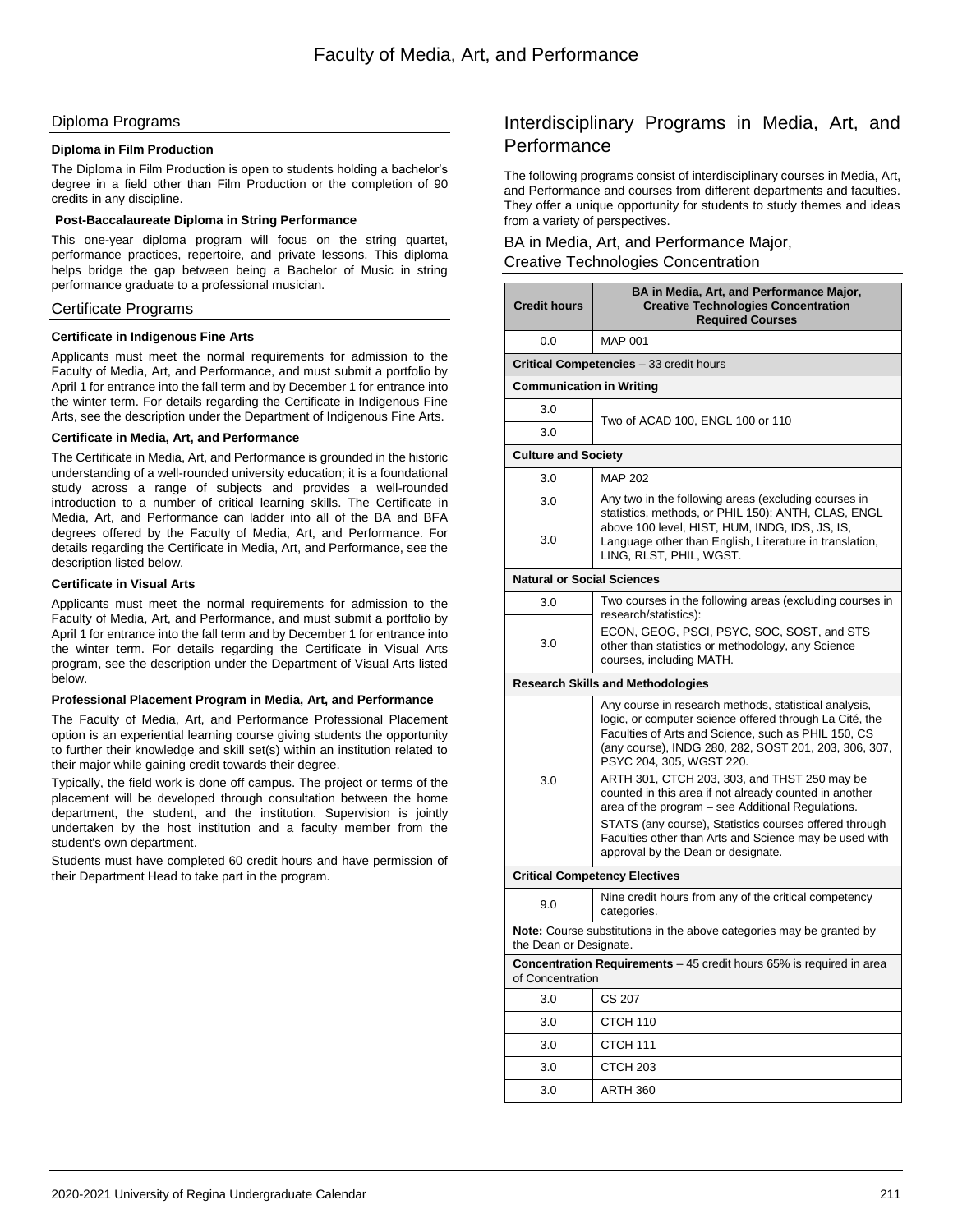| <b>Credit hours</b>   | BA in Media, Art, and Performance Major,<br><b>Creative Technologies Concentration</b><br><b>Required Courses</b>                                                                                                                                                       |
|-----------------------|-------------------------------------------------------------------------------------------------------------------------------------------------------------------------------------------------------------------------------------------------------------------------|
| 6.0                   | Two additional CTCH courses at the 200- or 300-level                                                                                                                                                                                                                    |
| 3.0                   | CTCH 301                                                                                                                                                                                                                                                                |
| 3.0                   | CTCH 304 or 305                                                                                                                                                                                                                                                         |
| 3.0                   | One additional CTCH at the 400-level                                                                                                                                                                                                                                    |
| 3.0                   | CTCH <sub>499</sub>                                                                                                                                                                                                                                                     |
| 3.0                   | <b>ENGG 100 or ENGG 123</b>                                                                                                                                                                                                                                             |
| 3.0                   | <b>FILM 220</b>                                                                                                                                                                                                                                                         |
| 6.0                   | Two courses from the following "Creative Technologies<br>Approved Courses" list: ART 223, ARTH 222, CTCH 200-<br>, 300 or 400-level, CS 100, 205, 280; ENGG 100, 123,<br>FILM 205, 253, 221, 286AA, 312, 320; MUHI 304, MU<br>319, MUEN 123, THDS 220, 240, 346, or 347 |
| 12 credit hours       | Media, Art, and Performance Requirements outside the Concentration -                                                                                                                                                                                                    |
| 9.0                   | Three courses outside the area of concentration.                                                                                                                                                                                                                        |
| 3.0                   | One MAP course or other interdisciplinary Media, Art,<br>and Performance course (approved by Dean or<br>Designate).                                                                                                                                                     |
| <b>Open Electives</b> |                                                                                                                                                                                                                                                                         |
| 30.0                  | 15 Open Electives                                                                                                                                                                                                                                                       |
| 120.0                 | Total - PGPA 65.00% required                                                                                                                                                                                                                                            |

### BA Media, Art, and Performance Minor in Creative Technologies

| <b>Credit hours</b> | <b>BA Media, Art, and Performance</b><br><b>Minor, Creative Technologies Required Courses</b>                                                                                                                                                           |
|---------------------|---------------------------------------------------------------------------------------------------------------------------------------------------------------------------------------------------------------------------------------------------------|
| 3.0                 | CTCH <sub>110</sub>                                                                                                                                                                                                                                     |
| 3.0                 | CTCH <sub>203</sub>                                                                                                                                                                                                                                     |
| 3.0                 | CTCH 204 or CS 207                                                                                                                                                                                                                                      |
| 3.0                 | CTCH course at the 300-level                                                                                                                                                                                                                            |
| 3.0                 | CTCH course at the 300 or 400- level                                                                                                                                                                                                                    |
| 3.0                 | One Course from ART 223, 355, ARTH 222, CS 280,<br>305, 325, 327, 408, 409, CTCH 111, CTCH 200, 300 or<br>400-level, (including CTCH 304, 305, 402), EDTC 300,<br>ENGG 100, 123, ENSE 479,<br>MAP 300, 401, MUCO 217, 341, MUHI 304,<br><b>THDS 347</b> |
| 18.0                | Total                                                                                                                                                                                                                                                   |

# BA Media, Art, and Performance Major, Pop Culture Concentration

| <b>Credit Hours</b>               | <b>BA Media, Art, and Performance Major</b><br><b>Pop Culture Concentration Required Courses</b>                                                                                                                                                             |
|-----------------------------------|--------------------------------------------------------------------------------------------------------------------------------------------------------------------------------------------------------------------------------------------------------------|
| 0.0                               | <b>MAP 001</b>                                                                                                                                                                                                                                               |
|                                   | Critical Competencies - 24 credit hours                                                                                                                                                                                                                      |
| <b>Communication in Writing</b>   |                                                                                                                                                                                                                                                              |
| 6.0                               | Two of ACAD 100, ENGL 100, or 110                                                                                                                                                                                                                            |
| <b>Culture and Society</b>        |                                                                                                                                                                                                                                                              |
| 6.0                               | Any two courses in the following areas (excluding<br>courses in statistics, methods, or PHIL 150) ANTH,<br>CLAS, ENGL above 100 level, HIST, HUM, INDG, IDS,<br>JS, IS, Language other than English, Literature in<br>translation, LING, RLST, PHIL, WGST.   |
| <b>Natural or Social Sciences</b> |                                                                                                                                                                                                                                                              |
| 3.0                               | Two courses in the following areas (excluding courses in                                                                                                                                                                                                     |
| 3.0                               | research/statistics): ECON, GEOG, PSCI, PSYC, SOC,<br>SOST, and STS other than statistics or methodology. Any<br>Science courses, including MATH.                                                                                                            |
|                                   | <b>Research Skills and Methodology</b>                                                                                                                                                                                                                       |
|                                   | Any course in research methods, statistical analysis,<br>logic, or computer science offered through La Cité, the<br>Faculties of Arts and Science, such as PHIL 150, CS<br>(any course), INDG 280, 282, SOST 201, 203, 306, 307,<br>PSYC 204, 305, WGST 220. |
| 3.0                               | ARTH 301, CTCH 203, 303, and THST 250 may be<br>counted in this area if not already counted in another<br>area of the program – see Additional Regulations.                                                                                                  |
|                                   | STATS (any course), Statistics courses offered through<br>Faculties other than Arts and Science may be used with<br>approval by the Dean or designate.                                                                                                       |
|                                   | <b>Concentration Requirements - 54 Credit hours</b><br>65% GPA Required in Concentration                                                                                                                                                                     |
| 3.0                               | One of ANTH 240, 241 AA-ZZ, 243 AA-ZZ, or 313                                                                                                                                                                                                                |
| 3.0                               | CTCH 203                                                                                                                                                                                                                                                     |
| 3.0                               | <b>MAP 101</b>                                                                                                                                                                                                                                               |
| 12.0                              | Four 200-level MAP courses                                                                                                                                                                                                                                   |
| 3.0                               | <b>MAP 202</b>                                                                                                                                                                                                                                               |
| 3.0                               | MAP 102 or 212                                                                                                                                                                                                                                               |
| 12.0                              | Four 300-level MAP courses                                                                                                                                                                                                                                   |
| 6.0                               | Two 200-level approved courses in ARTH, CTCH<br>studies, FILM studies, MUHI, or THST                                                                                                                                                                         |
| 6.0                               | Two 300-level approved courses in ARTH, CTCH<br>studies, FILM studies, MAP, MUHI, THST, or other                                                                                                                                                             |
| 6.0                               | Two 400-level approved courses in ARTH, CTCH<br>studies, FILM studies, MAP, MUHI, or THST                                                                                                                                                                    |
|                                   | * FILM 480 AO, MAP 301, 302, 303, MU 319, WGST 380 AM                                                                                                                                                                                                        |
| <b>MAP Electives</b>              |                                                                                                                                                                                                                                                              |
| 12.0                              | Four MAP Electives outside the Concentration (not to be<br>chosen from the list of approved courses.)                                                                                                                                                        |
| Open Electives - 39 credit hours  |                                                                                                                                                                                                                                                              |
| 30.0                              | Open Electives                                                                                                                                                                                                                                               |
| 120.0                             | Total - 65.00% PGPA is required                                                                                                                                                                                                                              |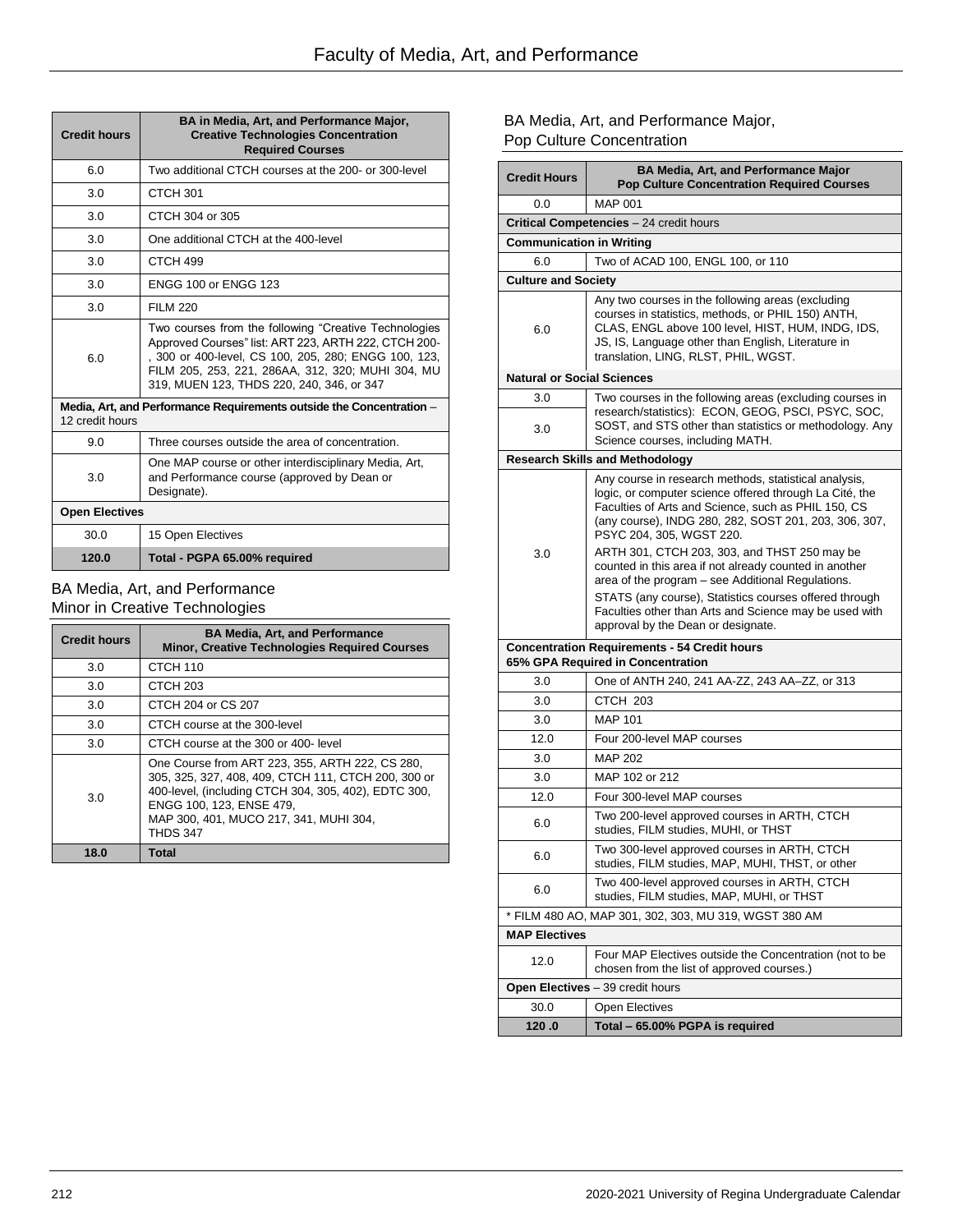### Media, Art, and Performance Minor in Pop Culture

| <b>Credit hours</b>                                                                                                                                                                                                                                                                                    | Media, Art, and Performance Minor in Pop Culture<br><b>Required Courses</b>                 |
|--------------------------------------------------------------------------------------------------------------------------------------------------------------------------------------------------------------------------------------------------------------------------------------------------------|---------------------------------------------------------------------------------------------|
| 3.0                                                                                                                                                                                                                                                                                                    | <b>MAP 101</b>                                                                              |
| 3.0                                                                                                                                                                                                                                                                                                    | CTCH 203, MAP 102, or MAP 212                                                               |
| 6.0                                                                                                                                                                                                                                                                                                    | Two 200-level MAP courses                                                                   |
| 6.0                                                                                                                                                                                                                                                                                                    | Two 300-level approved electives in ARTH, CTCH<br>STUDIES, FILM studies, MAP, MUHI or THST* |
| 18.0                                                                                                                                                                                                                                                                                                   | Total - 65.00% GPA Required                                                                 |
| *Approved Electives include: ARTH 313, ARTH 314, CTCH 304, CTCH<br>305, FILM 345, FILM 253, FILM 254, FILM 256, FILM 480 AO, MAP 201,<br>MAP 203, MAP 204, MAP 205, MAP 206, MAP 207, MAP 301, MAP 302,<br>MAP 303, MU 204, MU 205, MU 319, THAC 361, THAC 363, THDS 303,<br>THEA 215AA, and THST 380. |                                                                                             |

### Media, Art, and Performance Minor in Arts Administration

A minor in Arts Administration is only available to Media, Art, and Performance majors.

| <b>Credit hours</b> | <b>Media, Art, and Performance</b><br><b>Minor in Arts Administration Required Courses</b> |
|---------------------|--------------------------------------------------------------------------------------------|
| 3.0                 | <b>BUS 100</b>                                                                             |
| 3.0                 | <b>BUS 260</b>                                                                             |
| 6.0                 | Two of BUS 210, 250 or 285                                                                 |
| 3.0                 | MAP 401                                                                                    |
| 3.0                 | MAP 499 AA-ZZ                                                                              |
| 18.0                | TOTAL - 65.00% GPA Required                                                                |

### General Minor in Media, Art, and Performance

A General minor in Media, Art, and Performance is only available to students from outside the Faculty of Media, Art, and Performance.

| <b>Credit hours</b> | General Minor in Media, Art, and Performance<br><b>Required Courses</b>                                            |
|---------------------|--------------------------------------------------------------------------------------------------------------------|
| 12.0                | Four courses from: ART, ARTH, CTCH, FILM, INA,<br>INAH, MAP, MU, MUCO, MUHI, MUPE, MUTH, THEA,<br>THAC, THDS, THST |
|                     | No more than six credit hours may be at the 100-level<br>Three credit hours must be at the 300-level or above.     |
| 3.0                 | One course of MAP or CTCH any level                                                                                |
| 3.0                 | One course of MAP or CTCH at 300- or 400-level                                                                     |
| 18.0                | Total - 65.00% GPA Required                                                                                        |

# Minor in Photography

| <b>Credit Hours</b> | Minor in Photography<br><b>Required Courses</b>                                                                                         |
|---------------------|-----------------------------------------------------------------------------------------------------------------------------------------|
| 3.0                 | <b>ART 223</b>                                                                                                                          |
| 3.0                 | <b>FILM 205</b>                                                                                                                         |
| 3.0                 | <b>FILM 311</b>                                                                                                                         |
| 6.0                 | Two courses chosen from ART 322, ART 323, ART 324,<br>ART 325, ART 326 or other FILM or Visual Arts studio-<br>based photography course |
| 3.0                 | One course chosen from ARTH 222, ARTH 390AK or<br>MAP 402                                                                               |
| 18.0                | Total - 65.00% GPA Required                                                                                                             |

### Media, Art, and Performance Minor in Community and Social Engagement

| <b>Credit hours</b>                                                                         | <b>Media, Art, and Performance</b><br><b>Minor in Community and Social Engagement</b><br><b>Required Courses</b> |
|---------------------------------------------------------------------------------------------|------------------------------------------------------------------------------------------------------------------|
| 3.0                                                                                         | CTCH <sub>203</sub>                                                                                              |
| 3.0                                                                                         | Approved Elective*                                                                                               |
| 3.0                                                                                         | Approved Elective*                                                                                               |
| 3.0                                                                                         | MAP 399 AA -ZZ                                                                                                   |
| 3.0                                                                                         | MAP 399 AA-ZZ                                                                                                    |
| 3.0                                                                                         | MAP 499 AA-ZZ (Professional Placement)                                                                           |
| 18.0                                                                                        | Total - 65.00% GPA Required                                                                                      |
| *Approved Electives include: MAP 300 AM, MAP 300 AO THEA 215 AB<br>THEA 315 AA. THEA 315 AB |                                                                                                                  |

### Media, Art, and Performance Minor in Canadian Identities

| <b>Credit</b><br>hours | <b>Media, Art, and Performance</b><br><b>Minor in Canadian Identities Required Courses</b>                       |
|------------------------|------------------------------------------------------------------------------------------------------------------|
| 3.0                    | MAP 202, ARTH 324, or ARTH 340                                                                                   |
| 3.0                    | <b>FILM 345</b>                                                                                                  |
| 3.0                    | MAP 202                                                                                                          |
| 3.0                    | <b>MUHI 305</b>                                                                                                  |
| 3.0                    | <b>THST 380</b>                                                                                                  |
| 3.0                    | One Approved Elective from: CTCH 205, ENGL<br>310/312/313/314/315, INAH 202, MAP 102, MAP 205,<br><b>MAP 212</b> |
| 18.0                   | Total - 65.00% GPA Required                                                                                      |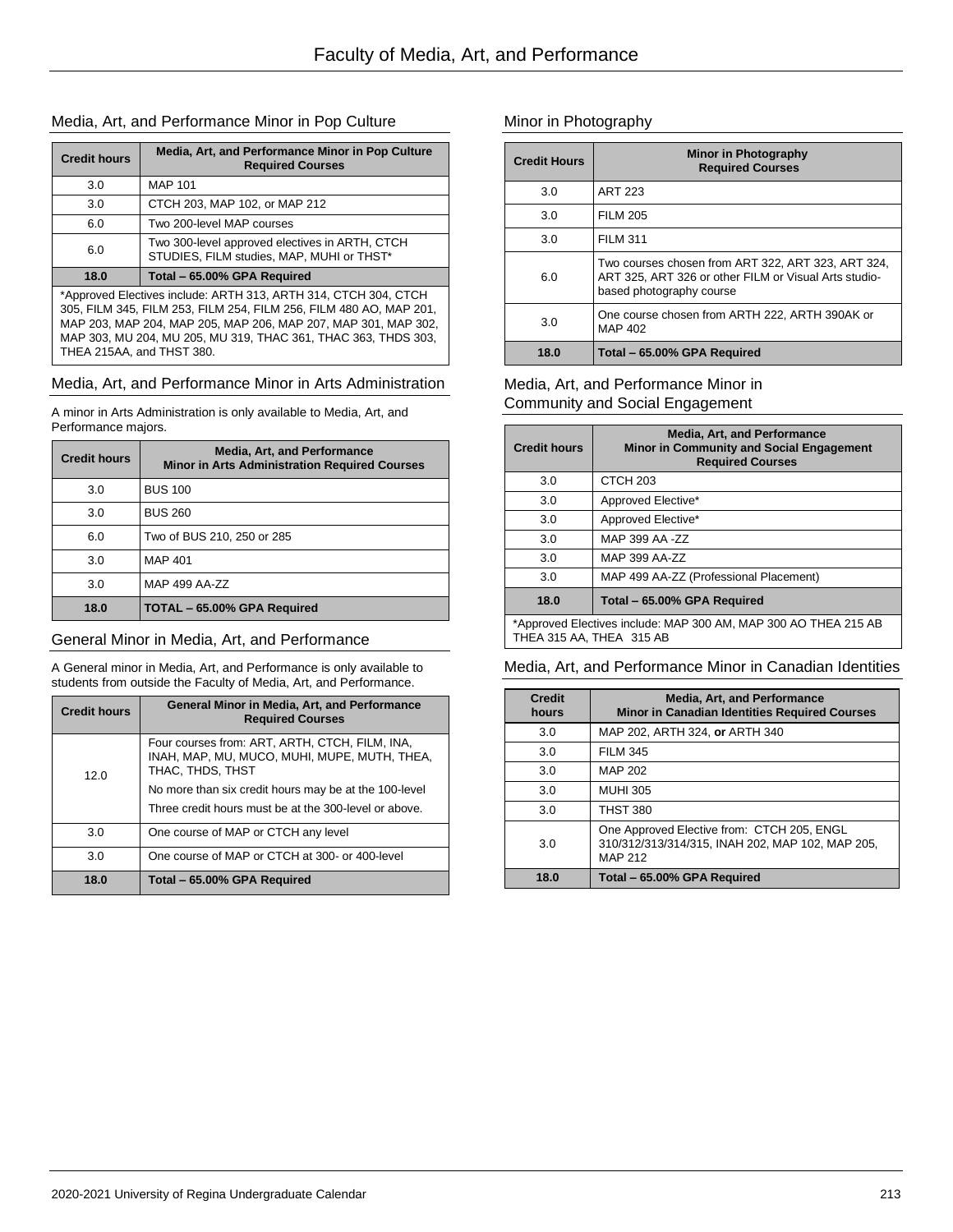### Certificate in Media, Art, and Performance

The Certificate in Media, Art, and Performance is grounded in the historic understanding of a well-rounded university education; it is a foundational study across a range of subjects and provides a well-rounded introduction to a number of critical learning skills. The Certificate in Media, Art, and Performance can ladder into all of the BA and BFA degrees offered by the Faculty of Media, Art, and Performance.

\* This certificate must be completed in the first 61 credit hours of study with a GPA of 65.00%.

| <b>Credit Hours</b> | Certificate in Media, Art, and Performance                                                                                                                                                                                                                                                   |
|---------------------|----------------------------------------------------------------------------------------------------------------------------------------------------------------------------------------------------------------------------------------------------------------------------------------------|
| 0.0                 | <b>MAP 001</b>                                                                                                                                                                                                                                                                               |
| 3.0                 | <b>FNGL 100 or ACAD 100</b>                                                                                                                                                                                                                                                                  |
| 3.0                 | MAP 102 or MAP 212                                                                                                                                                                                                                                                                           |
| 3.0                 | CTCH <sub>203</sub>                                                                                                                                                                                                                                                                          |
| 3.0                 | MAP 202                                                                                                                                                                                                                                                                                      |
| 9.0                 | Three courses from ART, ARTH, CTCH, FILM, INA,<br>INAH, MAP, Music or Theatre (100 or 200 level)                                                                                                                                                                                             |
| 3.0                 | Natural or Social Science Option: One course in the<br>following areas (excluding courses in research/statistics):<br>ECON, GEOG, PSCI, PSYC, SOC, SOST, and STS<br>other than statistics or methodology,<br>Any Science courses, including MATH.                                            |
| 3.0                 | <b>Culture and Society Option:</b><br>One course in the following areas (excluding courses in<br>statistics, methods, or PHIL 150): ANTH, CLAS, ENGL<br>above 100 level, HIST, HUM, INDG, IDS, JS, IS,<br>Language other than English, Literature in Translation,<br>LING, RLST, PHIL, WGST. |
| 3.0                 | <b>One open Elective</b> – Any course offered by the<br>University of Regina or its Federated Colleges.                                                                                                                                                                                      |
| 30.0                | <b>Total</b>                                                                                                                                                                                                                                                                                 |

# Department of Film

The Department of Film offers programs leading to the degrees of BA, Media, Art, and Performance Major (Film Studies concentration), BA Hons Media, Art, and Performance Major (Film Studies concentration), and BFA (Film Production).

Requirements for each program are outlined under the separate heading for the specific area of study.

Bachelor of Arts in Media, Art, and Performance (Film Studies)

| <b>MAP 001</b><br>0.0<br><b>Critical Competencies</b> - 33 Credit hours<br><b>Communication in Writing</b> (at least 6 credit hours)<br>6.0<br>Two courses from: ACAD 100, ENGL 100, or ENGL 110<br>Natural and Social Sciences (at least six credit hours)<br>Two courses in the following areas: (excluding courses in<br>research/statistics)<br>ECON, GEOG, PSCI, PSYC, SOC, SOST, and STS<br>6.0<br>other than statistics or methodology<br>Any Science courses, including MATH.<br><b>Culture and Society (at least nine credit hours)</b><br><b>MAP 202</b><br>3.0<br>Any two courses from the following areas (excluding<br>courses in statistics, methods, PHIL 150): ANTH, CLAS,<br>ENGL above 100 level, HIST, HUM, JS, INDG, IDS, IS,<br>6.0<br>Language other than English, Literature in translation or<br>other non-language courses offered through language<br>department or program LING, RLST, PHIL WGST.<br>Research Skills and Methodologies (at least three credit hours)<br>Any course in research methods, statistical analysis,<br>logic, or computer science offered through La Cité, the<br>Faculties of Arts and Science, such as PHIL 150, CS (any<br>course), INDG 280, 282, SOST 201, 203, 306, 307, PSYC<br>204, 305, WGST 220.<br>ARTH 301, CTCH 203, 303, and THST 250 may be<br>3.0<br>counted in this area if not already counted in another area<br>of the program - see Additional Regulations.<br>STATS (any course), Statistics courses offered through<br>Faculties other than Arts and Science may be used with<br>approval by the Dean or designate.<br><b>Critical Competency Electives</b><br>9.0<br>Three courses from any of the above areas.<br><b>Note:</b> Course substitutions in the above categories may be granted by the<br>Dean or Designate.<br><b>Concentration Requirements</b> - 36 credit hours<br>Note: Must include nine credit hours at the 300- or 400-level, three of<br>which must be at the 400-level. 65% required in Concentration<br><b>FILM 100</b><br>3.0<br>Two Production courses<br>6.0<br>Recommended: FILM 200, 201, 203, 205, 208<br>Two FILM courses from 253, 254, 256<br>6.0<br><b>FILM 345</b><br>3.0<br><b>FILM 348</b><br>3.0<br>Five FILM courses at the student's discretion.<br>15.0 | <b>Credit hours</b> | Bachelor of Arts in Media, Art, and Performance,<br><b>Film Studies Required Courses</b> |  |
|------------------------------------------------------------------------------------------------------------------------------------------------------------------------------------------------------------------------------------------------------------------------------------------------------------------------------------------------------------------------------------------------------------------------------------------------------------------------------------------------------------------------------------------------------------------------------------------------------------------------------------------------------------------------------------------------------------------------------------------------------------------------------------------------------------------------------------------------------------------------------------------------------------------------------------------------------------------------------------------------------------------------------------------------------------------------------------------------------------------------------------------------------------------------------------------------------------------------------------------------------------------------------------------------------------------------------------------------------------------------------------------------------------------------------------------------------------------------------------------------------------------------------------------------------------------------------------------------------------------------------------------------------------------------------------------------------------------------------------------------------------------------------------------------------------------------------------------------------------------------------------------------------------------------------------------------------------------------------------------------------------------------------------------------------------------------------------------------------------------------------------------------------------------------------------------------------------------------------------------------------------------------------|---------------------|------------------------------------------------------------------------------------------|--|
|                                                                                                                                                                                                                                                                                                                                                                                                                                                                                                                                                                                                                                                                                                                                                                                                                                                                                                                                                                                                                                                                                                                                                                                                                                                                                                                                                                                                                                                                                                                                                                                                                                                                                                                                                                                                                                                                                                                                                                                                                                                                                                                                                                                                                                                                              |                     |                                                                                          |  |
|                                                                                                                                                                                                                                                                                                                                                                                                                                                                                                                                                                                                                                                                                                                                                                                                                                                                                                                                                                                                                                                                                                                                                                                                                                                                                                                                                                                                                                                                                                                                                                                                                                                                                                                                                                                                                                                                                                                                                                                                                                                                                                                                                                                                                                                                              |                     |                                                                                          |  |
|                                                                                                                                                                                                                                                                                                                                                                                                                                                                                                                                                                                                                                                                                                                                                                                                                                                                                                                                                                                                                                                                                                                                                                                                                                                                                                                                                                                                                                                                                                                                                                                                                                                                                                                                                                                                                                                                                                                                                                                                                                                                                                                                                                                                                                                                              |                     |                                                                                          |  |
|                                                                                                                                                                                                                                                                                                                                                                                                                                                                                                                                                                                                                                                                                                                                                                                                                                                                                                                                                                                                                                                                                                                                                                                                                                                                                                                                                                                                                                                                                                                                                                                                                                                                                                                                                                                                                                                                                                                                                                                                                                                                                                                                                                                                                                                                              |                     |                                                                                          |  |
|                                                                                                                                                                                                                                                                                                                                                                                                                                                                                                                                                                                                                                                                                                                                                                                                                                                                                                                                                                                                                                                                                                                                                                                                                                                                                                                                                                                                                                                                                                                                                                                                                                                                                                                                                                                                                                                                                                                                                                                                                                                                                                                                                                                                                                                                              |                     |                                                                                          |  |
|                                                                                                                                                                                                                                                                                                                                                                                                                                                                                                                                                                                                                                                                                                                                                                                                                                                                                                                                                                                                                                                                                                                                                                                                                                                                                                                                                                                                                                                                                                                                                                                                                                                                                                                                                                                                                                                                                                                                                                                                                                                                                                                                                                                                                                                                              |                     |                                                                                          |  |
|                                                                                                                                                                                                                                                                                                                                                                                                                                                                                                                                                                                                                                                                                                                                                                                                                                                                                                                                                                                                                                                                                                                                                                                                                                                                                                                                                                                                                                                                                                                                                                                                                                                                                                                                                                                                                                                                                                                                                                                                                                                                                                                                                                                                                                                                              |                     |                                                                                          |  |
|                                                                                                                                                                                                                                                                                                                                                                                                                                                                                                                                                                                                                                                                                                                                                                                                                                                                                                                                                                                                                                                                                                                                                                                                                                                                                                                                                                                                                                                                                                                                                                                                                                                                                                                                                                                                                                                                                                                                                                                                                                                                                                                                                                                                                                                                              |                     |                                                                                          |  |
|                                                                                                                                                                                                                                                                                                                                                                                                                                                                                                                                                                                                                                                                                                                                                                                                                                                                                                                                                                                                                                                                                                                                                                                                                                                                                                                                                                                                                                                                                                                                                                                                                                                                                                                                                                                                                                                                                                                                                                                                                                                                                                                                                                                                                                                                              |                     |                                                                                          |  |
|                                                                                                                                                                                                                                                                                                                                                                                                                                                                                                                                                                                                                                                                                                                                                                                                                                                                                                                                                                                                                                                                                                                                                                                                                                                                                                                                                                                                                                                                                                                                                                                                                                                                                                                                                                                                                                                                                                                                                                                                                                                                                                                                                                                                                                                                              |                     |                                                                                          |  |
|                                                                                                                                                                                                                                                                                                                                                                                                                                                                                                                                                                                                                                                                                                                                                                                                                                                                                                                                                                                                                                                                                                                                                                                                                                                                                                                                                                                                                                                                                                                                                                                                                                                                                                                                                                                                                                                                                                                                                                                                                                                                                                                                                                                                                                                                              |                     |                                                                                          |  |
|                                                                                                                                                                                                                                                                                                                                                                                                                                                                                                                                                                                                                                                                                                                                                                                                                                                                                                                                                                                                                                                                                                                                                                                                                                                                                                                                                                                                                                                                                                                                                                                                                                                                                                                                                                                                                                                                                                                                                                                                                                                                                                                                                                                                                                                                              |                     |                                                                                          |  |
|                                                                                                                                                                                                                                                                                                                                                                                                                                                                                                                                                                                                                                                                                                                                                                                                                                                                                                                                                                                                                                                                                                                                                                                                                                                                                                                                                                                                                                                                                                                                                                                                                                                                                                                                                                                                                                                                                                                                                                                                                                                                                                                                                                                                                                                                              |                     |                                                                                          |  |
|                                                                                                                                                                                                                                                                                                                                                                                                                                                                                                                                                                                                                                                                                                                                                                                                                                                                                                                                                                                                                                                                                                                                                                                                                                                                                                                                                                                                                                                                                                                                                                                                                                                                                                                                                                                                                                                                                                                                                                                                                                                                                                                                                                                                                                                                              |                     |                                                                                          |  |
|                                                                                                                                                                                                                                                                                                                                                                                                                                                                                                                                                                                                                                                                                                                                                                                                                                                                                                                                                                                                                                                                                                                                                                                                                                                                                                                                                                                                                                                                                                                                                                                                                                                                                                                                                                                                                                                                                                                                                                                                                                                                                                                                                                                                                                                                              |                     |                                                                                          |  |
|                                                                                                                                                                                                                                                                                                                                                                                                                                                                                                                                                                                                                                                                                                                                                                                                                                                                                                                                                                                                                                                                                                                                                                                                                                                                                                                                                                                                                                                                                                                                                                                                                                                                                                                                                                                                                                                                                                                                                                                                                                                                                                                                                                                                                                                                              |                     |                                                                                          |  |
|                                                                                                                                                                                                                                                                                                                                                                                                                                                                                                                                                                                                                                                                                                                                                                                                                                                                                                                                                                                                                                                                                                                                                                                                                                                                                                                                                                                                                                                                                                                                                                                                                                                                                                                                                                                                                                                                                                                                                                                                                                                                                                                                                                                                                                                                              |                     |                                                                                          |  |
|                                                                                                                                                                                                                                                                                                                                                                                                                                                                                                                                                                                                                                                                                                                                                                                                                                                                                                                                                                                                                                                                                                                                                                                                                                                                                                                                                                                                                                                                                                                                                                                                                                                                                                                                                                                                                                                                                                                                                                                                                                                                                                                                                                                                                                                                              |                     |                                                                                          |  |
|                                                                                                                                                                                                                                                                                                                                                                                                                                                                                                                                                                                                                                                                                                                                                                                                                                                                                                                                                                                                                                                                                                                                                                                                                                                                                                                                                                                                                                                                                                                                                                                                                                                                                                                                                                                                                                                                                                                                                                                                                                                                                                                                                                                                                                                                              |                     |                                                                                          |  |
|                                                                                                                                                                                                                                                                                                                                                                                                                                                                                                                                                                                                                                                                                                                                                                                                                                                                                                                                                                                                                                                                                                                                                                                                                                                                                                                                                                                                                                                                                                                                                                                                                                                                                                                                                                                                                                                                                                                                                                                                                                                                                                                                                                                                                                                                              |                     |                                                                                          |  |
|                                                                                                                                                                                                                                                                                                                                                                                                                                                                                                                                                                                                                                                                                                                                                                                                                                                                                                                                                                                                                                                                                                                                                                                                                                                                                                                                                                                                                                                                                                                                                                                                                                                                                                                                                                                                                                                                                                                                                                                                                                                                                                                                                                                                                                                                              |                     |                                                                                          |  |
|                                                                                                                                                                                                                                                                                                                                                                                                                                                                                                                                                                                                                                                                                                                                                                                                                                                                                                                                                                                                                                                                                                                                                                                                                                                                                                                                                                                                                                                                                                                                                                                                                                                                                                                                                                                                                                                                                                                                                                                                                                                                                                                                                                                                                                                                              |                     |                                                                                          |  |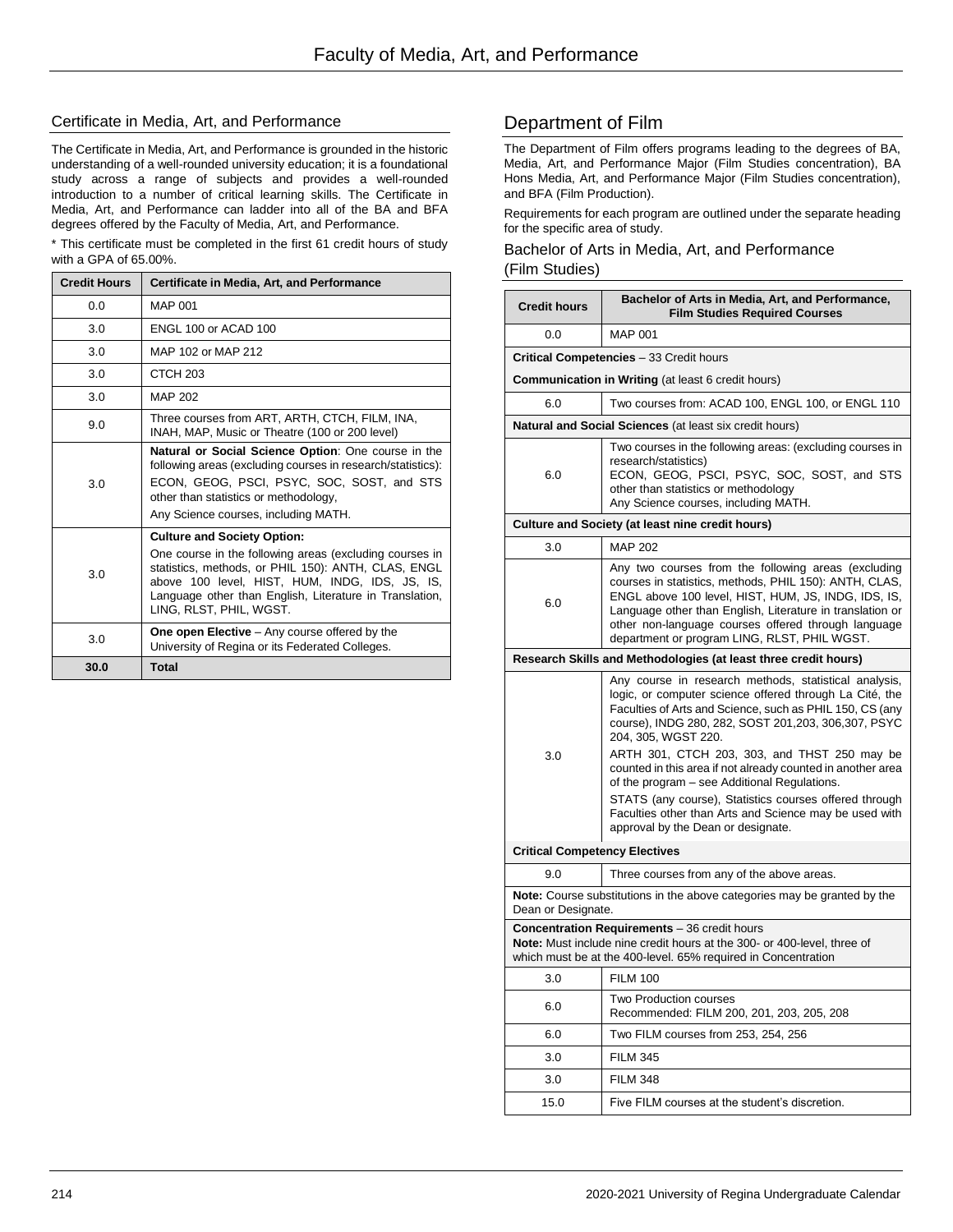| <b>Credit hours</b>                     | Bachelor of Arts in Media, Art, and Performance,<br><b>Film Studies Required Courses</b>                            |  |  |
|-----------------------------------------|---------------------------------------------------------------------------------------------------------------------|--|--|
| 12 credit hours                         | Media, Art, and Performance Requirements outside the Concentration -                                                |  |  |
| 9.0                                     | Three courses outside the area of concentration.                                                                    |  |  |
| 3.0                                     | One MAP course or other approved (by Dean or<br>Designate) interdisciplinary Media, Art, and<br>Performance course. |  |  |
| <b>Open Electives</b> – 39 credit hours |                                                                                                                     |  |  |
| 39.0                                    | <b>Open Electives</b>                                                                                               |  |  |
| 120                                     | Total - 65.00% required                                                                                             |  |  |

| <b>Suggested Sequence of Courses for</b><br><b>Bachelor of Arts, Film Studies Concentration</b><br>$()$ = number of credit hours                               |                                                                                                                                                  |  |
|----------------------------------------------------------------------------------------------------------------------------------------------------------------|--------------------------------------------------------------------------------------------------------------------------------------------------|--|
| Term 1                                                                                                                                                         | Term <sub>2</sub>                                                                                                                                |  |
| <b>MAP 001</b><br>FILM 100 (3)<br>Communication in Writing (3)<br>Natural or Social Science (3)<br>Research/Methodology (3)<br>Media, Art, and Performance (3) | FILM 200 (3)<br>FILM 253 or 254 (3)<br>Communication in Writing (3)<br>Natural or Social Science (3)<br>Media, Art, and Performance (3)          |  |
| Term <sub>3</sub>                                                                                                                                              | Term 4                                                                                                                                           |  |
| FILM 205, 208 or ART 280 (3)<br>FILM 256 (3)<br>Media, Art, and Performance (3)<br>Culture and Society (3)<br>Critical Competency elective (3)                 | Media, Art, and Performance (3)<br>Culture and Society (3)<br>Critical Competency elective (3)<br>Film studies elective (3)<br>Open elective (3) |  |
| Term 5                                                                                                                                                         | Term 6                                                                                                                                           |  |
| FILM 345 (3)<br>Culture and Society (3)<br>Film studies elective (3)<br>Critical Competency elective (3)<br>Open elective (3)                                  | FILM 348 (3)<br>FILM (300 or 400-level) (3)<br>Open Elective (3)<br>Open Elective (3)<br>Open Elective (3)                                       |  |
| Term 7                                                                                                                                                         | Term 8                                                                                                                                           |  |
| FILM 300 or 400-level (3)<br>Open Elective (3)<br>Open Elective (3)<br>Open Elective (3)<br>Open Elective (3)                                                  | FILM 400-level (3)<br>Open Elective (3)<br>Open Elective (3)<br>Open Elective (3)<br>Open Elective (3)                                           |  |

### Minor in Media, Art, and Performance (Film Studies)

| <b>Credit hours</b> | Minor in Media, Art, and Performance<br>(Film Studies) Required Courses             |
|---------------------|-------------------------------------------------------------------------------------|
| 3.0                 | <b>FILM 100</b>                                                                     |
| 3.0                 | One specific course as required by the Department of<br>Film. Recommended: FILM 253 |
| 6.0                 | Two FILM courses in the Studies/History area                                        |
| 6.0                 | Two FILM courses in the Studies/History area at the<br>300-level                    |
| 18.0                | Total                                                                               |

Minors should be in an area distinct from the major or concentration. Courses used in the major discipline cannot be used toward the minor.

### Bachelor of Arts Honours in Media, Art, and Performance (Film Studies)

The general requirements for this degree are described under the section Honours Programs in Media, Art, and Performance.

| <b>Credit hours</b>                                                                                                                                                                                                                                      | <b>Bachelor of Arts Honours in</b><br>Media, Art, and Performance (Film Studies)<br><b>Required Courses</b>                                                                                                                                                  |  |
|----------------------------------------------------------------------------------------------------------------------------------------------------------------------------------------------------------------------------------------------------------|--------------------------------------------------------------------------------------------------------------------------------------------------------------------------------------------------------------------------------------------------------------|--|
|                                                                                                                                                                                                                                                          | <b>Critical Competencies</b> - 33 Credit hours                                                                                                                                                                                                               |  |
| <b>Communication in Writing</b>                                                                                                                                                                                                                          |                                                                                                                                                                                                                                                              |  |
| 6.0                                                                                                                                                                                                                                                      | Two of: ACAD 100, ENGL 100, or ENGL 110                                                                                                                                                                                                                      |  |
|                                                                                                                                                                                                                                                          | <b>Natural and Social Sciences</b> (at least six credit hours)                                                                                                                                                                                               |  |
| 6.0                                                                                                                                                                                                                                                      | Two courses in the following areas: (excluding courses<br>in research/statistics)<br>ECON, GEOG, PSCI, PSYC, SOC, SOST, and STS<br>other than statistics or methodology<br>Any Science courses, including MATH.                                              |  |
| <b>Culture and Society</b>                                                                                                                                                                                                                               |                                                                                                                                                                                                                                                              |  |
| 3.0                                                                                                                                                                                                                                                      | <b>MAP 202</b>                                                                                                                                                                                                                                               |  |
| 6.0                                                                                                                                                                                                                                                      | Any two in the following areas (excluding courses in<br>statistics, methods, PHIL 150): ANTH, CLAS, ENGL<br>above 100-level, HIST, HUM, INDG, IDS, JS, IS,<br>Language other than English, Literature in translation,<br>LING, RLST, PHIL, WGST.             |  |
|                                                                                                                                                                                                                                                          | <b>Research Skills and Methodologies (at least three credit hours)</b>                                                                                                                                                                                       |  |
| 3.0                                                                                                                                                                                                                                                      | Any course in research methods, statistical analysis,<br>logic, or computer science offered through La Cité, the<br>Faculties of Arts and Science, such as PHIL 150, CS<br>(any course), INDG 280, 282, SOST 201, 203, 306, 307,<br>PSYC 204, 305, WGST 220. |  |
|                                                                                                                                                                                                                                                          | ARTH 301, CTCH 203, 303, and THST 250 may be<br>counted in this area if not already counted in another<br>area of the program - see Additional Regulations.                                                                                                  |  |
|                                                                                                                                                                                                                                                          | STATS (any course), Statistics courses offered through<br>Faculties other than Arts and Science may be used with<br>approval by the Dean or designate.                                                                                                       |  |
|                                                                                                                                                                                                                                                          | <b>Critical Competency Electives</b>                                                                                                                                                                                                                         |  |
| 9.0                                                                                                                                                                                                                                                      | Three courses from any of the above areas.                                                                                                                                                                                                                   |  |
| <b>Note:</b> Course substitutions in the above categories may be granted by<br>the Dean or Designate.                                                                                                                                                    |                                                                                                                                                                                                                                                              |  |
| <b>Concentration Requirements - 36 credit hours in a single disciplinary</b><br>area. Disciplinary areas: Arts History, Film Studies, Music, Theatre<br><b>Studies</b><br><b>Note:</b> Must include nine credit hours at the 300- or 400-level, three of |                                                                                                                                                                                                                                                              |  |
|                                                                                                                                                                                                                                                          | which must be at the 400-level.                                                                                                                                                                                                                              |  |
| 3.0                                                                                                                                                                                                                                                      | <b>FILM 100</b>                                                                                                                                                                                                                                              |  |
| 3.0                                                                                                                                                                                                                                                      | <b>FILM 253</b>                                                                                                                                                                                                                                              |  |
| 3.0                                                                                                                                                                                                                                                      | <b>FILM 254</b>                                                                                                                                                                                                                                              |  |
| 3.0                                                                                                                                                                                                                                                      | <b>FILM 256</b>                                                                                                                                                                                                                                              |  |
| 3.0                                                                                                                                                                                                                                                      | <b>FILM 345</b>                                                                                                                                                                                                                                              |  |
| 3.0                                                                                                                                                                                                                                                      | <b>FILM 348</b>                                                                                                                                                                                                                                              |  |
| 6.0                                                                                                                                                                                                                                                      | Two Production or Studio courses                                                                                                                                                                                                                             |  |
| 12.0                                                                                                                                                                                                                                                     | Four courses in the concentration at the student's<br>discretion, two of which must be at the 400-level.                                                                                                                                                     |  |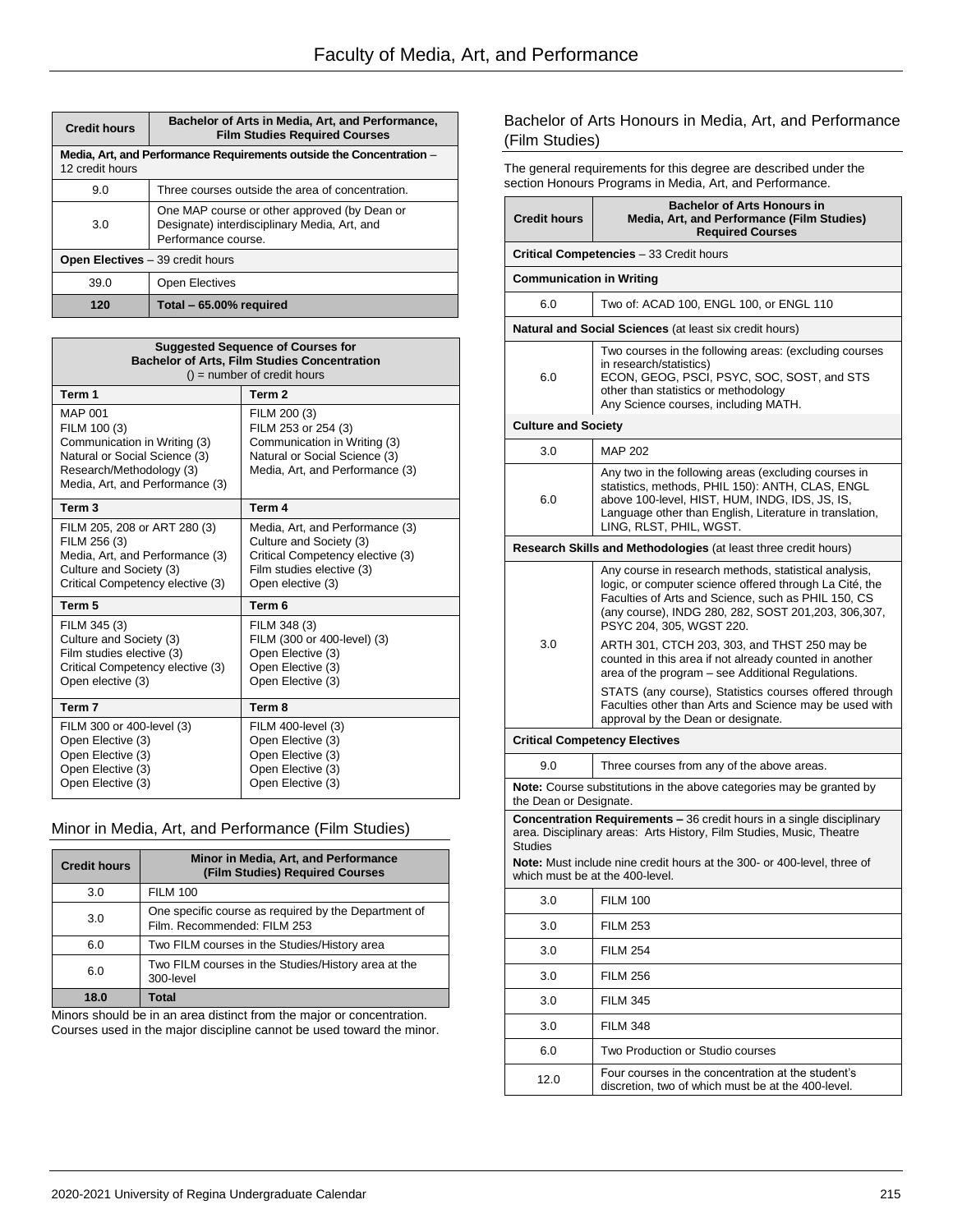| <b>Credit hours</b>                                                                     | <b>Bachelor of Arts Honours in</b><br>Media, Art, and Performance (Film Studies)<br><b>Required Courses</b>                                                         |  |  |
|-----------------------------------------------------------------------------------------|---------------------------------------------------------------------------------------------------------------------------------------------------------------------|--|--|
|                                                                                         | Honours Requirements - 15 credit hours<br>Students require an overall GPA of 70.00% and a GPA of 75.00% in the<br>disciplinary area to complete the Honours degree. |  |  |
| 9.0                                                                                     | Three FILM courses at the 300 or 400-level                                                                                                                          |  |  |
| 3.0                                                                                     | Honours paper or project                                                                                                                                            |  |  |
| 3.0                                                                                     | MAP 400 or variable topic course as required) or other<br>senior seminar as approved by the Department Head or<br>Associate Dean, Undergraduate.                    |  |  |
| Media, Art, and Performance Requirements outside the Concentration -<br>12 credit hours |                                                                                                                                                                     |  |  |
| 9.0                                                                                     | Three courses outside the area of concentration.                                                                                                                    |  |  |
| 3.0                                                                                     | One MAP course or other interdisciplinary Media, Art,<br>and Performance course (approved by Dean or<br>designate).                                                 |  |  |
| <b>Open Electives</b> $-$ 24 credit hours                                               |                                                                                                                                                                     |  |  |
| 24.0                                                                                    | <b>Eight Open Electives</b>                                                                                                                                         |  |  |
| 120.0                                                                                   | <b>Total</b>                                                                                                                                                        |  |  |

# Bachelor of Fine Arts (Film Production**)**

| <b>Credit hours</b>                | <b>Bachelor of Fine Arts (Film Production)</b><br><b>Required Courses</b>                                                                                                                                                                                                                                                                                                                                                                                                                                                                                                             |
|------------------------------------|---------------------------------------------------------------------------------------------------------------------------------------------------------------------------------------------------------------------------------------------------------------------------------------------------------------------------------------------------------------------------------------------------------------------------------------------------------------------------------------------------------------------------------------------------------------------------------------|
| 0.0                                | <b>MAP 001</b>                                                                                                                                                                                                                                                                                                                                                                                                                                                                                                                                                                        |
|                                    | Critical Competencies - 27 Credit Hours                                                                                                                                                                                                                                                                                                                                                                                                                                                                                                                                               |
| <b>Communication in Writing</b>    |                                                                                                                                                                                                                                                                                                                                                                                                                                                                                                                                                                                       |
| 6.0                                | Two courses from: ACAD 100, ENGL 100, or ENGL<br>110                                                                                                                                                                                                                                                                                                                                                                                                                                                                                                                                  |
|                                    | <b>Research Skills and Methodologies</b>                                                                                                                                                                                                                                                                                                                                                                                                                                                                                                                                              |
| 3.0                                | Any course in research methods, statistical analysis,<br>logic, or computer science offered through La Cité, the<br>Faculties of Arts and Science, such as PHIL 150, CS<br>(any course), INDG 280, 282, SOST 201, 203, 306, 307,<br>PSYC 204, 305, WGST 220.<br>ARTH 301, CTCH 203, 303, and THST 250 may be<br>counted in this area if not already counted in another<br>area of the program - see Additional Regulations.<br>STATS (any course), Statistics courses offered through<br>Faculties other than Arts and Science may be used<br>with approval by the Dean or designate. |
| <b>Culture and Society</b>         |                                                                                                                                                                                                                                                                                                                                                                                                                                                                                                                                                                                       |
| 3.0                                | <b>MAP 202</b>                                                                                                                                                                                                                                                                                                                                                                                                                                                                                                                                                                        |
| 9.0                                | Any three courses in the following areas (excluding<br>courses in statistics, methods, PHIL 150): ANTH,<br>CLAS, ENGL above 100-level, HIST, HUM, INDG, IDS,<br>JS, IS, Language other than English, Literature in<br>translation, LING, RLST, PHIL, WGST.                                                                                                                                                                                                                                                                                                                            |
| <b>Natural and Social Sciences</b> |                                                                                                                                                                                                                                                                                                                                                                                                                                                                                                                                                                                       |
| 6.0                                | Two courses in the following areas: (excluding courses<br>in research/statistics)<br>ECON, GEOG, PSCI, PSYC, SOC, SOST, and STS<br>other than statistics or methodology<br>Any Science courses, including MATH.                                                                                                                                                                                                                                                                                                                                                                       |
|                                    | Media, Art, and Performance - 15 Credit Hours                                                                                                                                                                                                                                                                                                                                                                                                                                                                                                                                         |
| 9.0                                | Three courses must be outside the major: chosen<br>from, ART, ARTH, CTCH, MAP, INA, INAH, Music,<br>Theatre                                                                                                                                                                                                                                                                                                                                                                                                                                                                           |
| 6.0                                | Two courses may be within the major area.                                                                                                                                                                                                                                                                                                                                                                                                                                                                                                                                             |
| Film Studies - 27 Credit Hours     |                                                                                                                                                                                                                                                                                                                                                                                                                                                                                                                                                                                       |
| 3.0                                | <b>FILM 100</b>                                                                                                                                                                                                                                                                                                                                                                                                                                                                                                                                                                       |
| 3.0                                | <b>FILM 253</b>                                                                                                                                                                                                                                                                                                                                                                                                                                                                                                                                                                       |
| 3.0                                | <b>FILM 254</b>                                                                                                                                                                                                                                                                                                                                                                                                                                                                                                                                                                       |
| 3.0                                | <b>FILM 256</b>                                                                                                                                                                                                                                                                                                                                                                                                                                                                                                                                                                       |
| 3.0                                | <b>FILM 345</b>                                                                                                                                                                                                                                                                                                                                                                                                                                                                                                                                                                       |
| 3.0                                | <b>FILM 348</b>                                                                                                                                                                                                                                                                                                                                                                                                                                                                                                                                                                       |
| 9.0                                | Three FILM courses at the 300- or 400-level or CTCH<br>303, 304, 305. At least one course must be at the 400-<br>level.                                                                                                                                                                                                                                                                                                                                                                                                                                                               |
|                                    | Core Film Production - 24 Credit Hours                                                                                                                                                                                                                                                                                                                                                                                                                                                                                                                                                |
| 3.0                                | <b>FILM 200</b>                                                                                                                                                                                                                                                                                                                                                                                                                                                                                                                                                                       |
| 3.0                                | <b>FILM 201</b>                                                                                                                                                                                                                                                                                                                                                                                                                                                                                                                                                                       |
| 3.0                                | <b>FILM 202</b>                                                                                                                                                                                                                                                                                                                                                                                                                                                                                                                                                                       |
| 3.0                                | FILM 209 Must be taken concurrently with FILM 201                                                                                                                                                                                                                                                                                                                                                                                                                                                                                                                                     |
| 3.0                                | <b>FILM 300</b>                                                                                                                                                                                                                                                                                                                                                                                                                                                                                                                                                                       |
| 3.0                                | <b>FILM 301</b>                                                                                                                                                                                                                                                                                                                                                                                                                                                                                                                                                                       |
| 3.0                                | <b>FILM 400</b>                                                                                                                                                                                                                                                                                                                                                                                                                                                                                                                                                                       |
| 3.0                                | <b>FILM 401</b>                                                                                                                                                                                                                                                                                                                                                                                                                                                                                                                                                                       |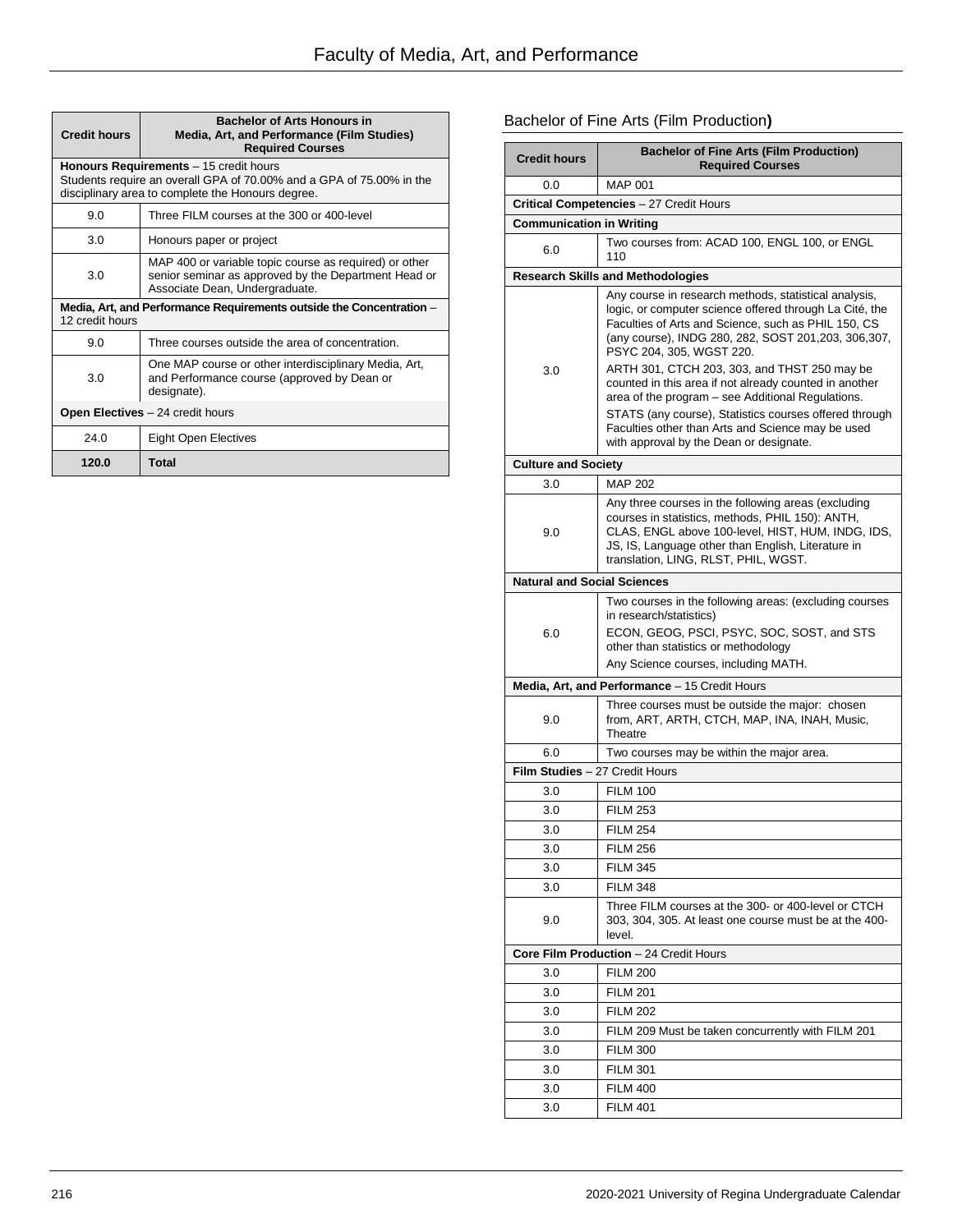| <b>Credit hours</b>                         | <b>Bachelor of Fine Arts (Film Production)</b><br><b>Required Courses</b>        |
|---------------------------------------------|----------------------------------------------------------------------------------|
| Film Production Electives - 12 Credit Hours |                                                                                  |
| 3.0                                         | One course from FILM 203, 205, or ART 223                                        |
| 9.0                                         | Three film production courses (two at the 300-level and<br>one at the 400-level) |
| <b>Electives</b> – 15 Credit Hours          |                                                                                  |
| 15.0                                        | <b>Five Open Electives</b>                                                       |
| 120.0                                       | Total                                                                            |

**Note:** Continuation in the BFA program will be based on portfolio, interview, and grade point average.

| Suggested Sequence of Courses for BFA in Film Production<br>$()$ = number of credit hours                                                                   |                                                                                                                                                                                                                                                            |
|-------------------------------------------------------------------------------------------------------------------------------------------------------------|------------------------------------------------------------------------------------------------------------------------------------------------------------------------------------------------------------------------------------------------------------|
| Term 1                                                                                                                                                      | Term <sub>2</sub>                                                                                                                                                                                                                                          |
| MAP 001 (0)<br>FILM 100 (3)<br>Communication in Writing (3)<br>Natural or Social Science (3)<br>Research/Methodology (3)<br>Media, Art, and Performance (3) | FILM 200 (3)<br>FILM 253 (3)<br>Communication in Writing (3)<br>Natural or Social Science (3)<br>Media, Art, and Performance (3)                                                                                                                           |
| Term 3                                                                                                                                                      | Term 4                                                                                                                                                                                                                                                     |
| FILM 201 (3)<br>FILM 203, 205 or ART 223 (3)<br>FILM 209 (3)<br>FILM 256 (3)<br>Media, Art, and Performance (3)                                             | FILM 202 (3)<br>FILM 254 (3)<br>Culture and Society (3)<br>Media, Art, and Performance (3)<br>Culture and Society (3)                                                                                                                                      |
| Term 5                                                                                                                                                      | Term 6                                                                                                                                                                                                                                                     |
| FILM 300 (3)<br>FILM 345 (3)<br>FILM elective (3)<br>Film Production 300-level (3)<br>Culture and Society (3)                                               | FILM 301 (3)<br>FILM 348 (3)<br>Film Studies (300-level) (3)<br>Film Production 300-level (3)<br>Elective (3)                                                                                                                                              |
| Term 7                                                                                                                                                      | Term 8                                                                                                                                                                                                                                                     |
| FILM 400 (3)<br>Film Studies 400-level (3)<br>Film Production 400-level (3)<br>Elective (3)<br>Elective (3)                                                 | FILM 401 (3)<br>Film Studies 400-level or<br>CTCH/MAP elective* (3)<br>Film Production 400-level (3)*<br>Elective (3)<br>Elective (3)<br>* Dependent on Scheduling. Credit<br>hour requirements for production<br>and MAP electives are noted in<br>chart. |

### Minor in Media, Art, and Performance (Film Production Concentration)

| <b>Credit hours</b> | Minor in Media, Art, and Performance<br>(Film Production Concentration) Required Courses |
|---------------------|------------------------------------------------------------------------------------------|
| 3.0                 | <b>FILM 100</b>                                                                          |
| 3.0                 | FILM 200 or FILM 280AA*                                                                  |
| 3.0                 | FILM 201**                                                                               |
| 3.0                 | <b>FILM 202</b>                                                                          |
| 3.0                 | FILM 209** (must be taken concurrently with FILM 201)                                    |
| 3.0                 | One film production or film studies at the 300-level                                     |
| 18.0                | Total: GPA of 65.00% is required                                                         |

\*FILM 280AA and FILM 200 are equivalent courses. Either course will be accepted.

\*\*Students pursuing a Film Production Minor are required to request permission from the Head of the Department of Film in order to register in FILM 201 and FILM 209 which must be taken concurrently.

### Certificate in Animation

| <b>Credit hours</b> | <b>Certificate in Animation Required Courses</b> |
|---------------------|--------------------------------------------------|
| 3.0                 | <b>FILM 203</b>                                  |
| 3.0                 | FILM 209 or FILM 220                             |
| 3.0                 | FILM 286AA or FILM 380AJ                         |
| 3.0                 | <b>FILM 303</b>                                  |
| 3.0                 | FILM 312 or FILM 385AB                           |
| 3.0                 | ART 220 or ART 221 or ART 230                    |
| 18.0                | Total - a minimum PGPA of 65.00% is required     |

**\*Note**: Due to course scheduling, completion of this Certificate may take up to 3 years.\*

### Diploma in Film Production

**Prerequisite:** Students holding a bachelor's degree in a field other than Film Production or the completion of 90 credit hours in any discipline.

| <b>Credit hours</b> | <b>Diploma in Film Production Required Courses</b>                                             |
|---------------------|------------------------------------------------------------------------------------------------|
| 3.0                 | <b>FILM 201</b>                                                                                |
| 3.0                 | FILM 209 (must be taken concurrently with FILM 201) or<br><b>FILM 220</b>                      |
| 3.0                 | <b>FILM 202</b>                                                                                |
| 3.0                 | One Film Production course at the 200-level                                                    |
| 6.0                 | Two Film Production courses at the 300-level                                                   |
| 3.0                 | One Film Production course at the 400-level                                                    |
| 6.0                 | Two Film Studies courses at the 200- or 300-level, or<br>CTCH 304, 305 or 402.                 |
| 3.0                 | One Film Production, Film Studies, or MAP elective<br>courses at the 200-, 300-, or 400- level |
| 30.0                | Total - a minimum PGPA of 65.00% is required                                                   |

**Notes:** Registration in many of these courses requires permission from the Department Head. Completion of this Diploma may require registration in the fall, winter, and spring/summer terms.\*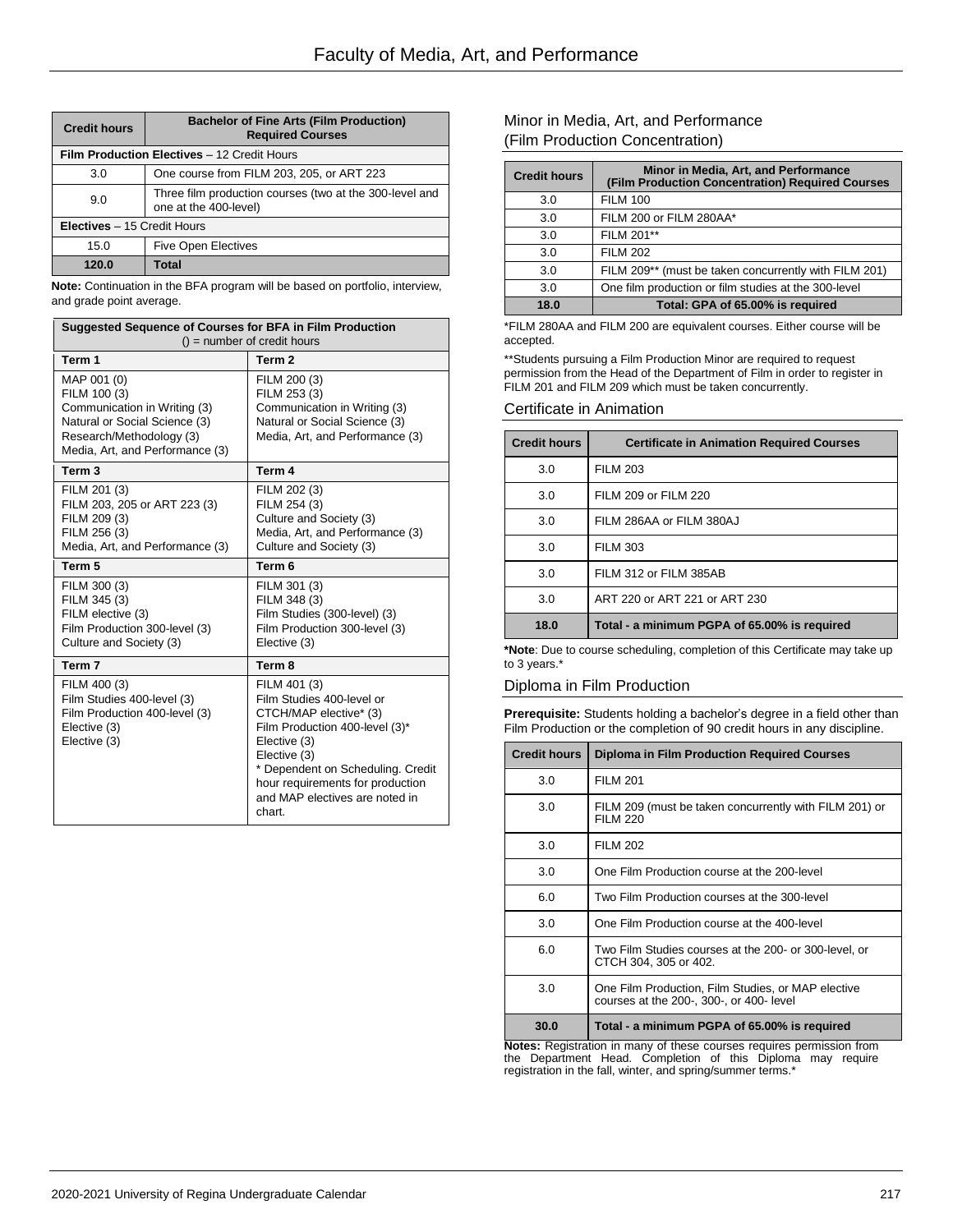# Department of Music

The Department of Music offers programs leading to the degrees of BA in Media, Art, and Performance (4-year), BA (Special 3-year), BA Hons in Media, Art, and Performance, BMus (comprehensive, composition, music history, performance,), and BMusEd/BMus (in conjunction with the Faculty of Education).

Requirements for each program are outlined under the specific area of study.

### **Ensemble Requirements**

Core ensembles are Concert Choir, Concert Band, Chamber Singers, Wind Ensemble, Jazz Ensemble and University Orchestra. Credit for participation in core ensembles towards a degree program in music is limited to a maximum of 6 credit hours. Total program credit hours from all MUEN courses may not exceed 12.0. In the case of the BMusEd/BMus program, the limit is 7 credit hours. Every BMus and BMusEd/BMus degree student, with the exception of BMusEd/BMus students during internship term, will satisfactorily participate in two core ensembles every term. One of the core ensembles must be selected as follows: vocal, guitar and piano majors will be in Concert Choir or Chamber Singers; string majors will be in University Orchestra; wind and percussion majors will be in Concert Band or Wind Ensemble. The second core ensemble will also be chosen from the above list.

Every BA Media, Art, and Performance Major degree (Music concentration) student must participate in six ensembles (6.0 credit hours). Students doing a Minor in Media, Art, and Performance (Music) must participate in three ensembles (0.0 credit hours). MUEN 131 Concert Choir is recommended.

More than three ensembles of any type per term may be taken only with permission of the department head.

A grade of Pass or Fail will be given unless an ensemble is taken for credit, in which case a numerical grade will be assigned.

Prerequisite for all ensembles is permission of the ensemble instructor with the exception of Concert Choir and Concert Band, which require no permission. Permission is required once per year in fall term only.

### **Core Ensembles**

- MUEN 101 University Concert Band Variable credit: 0 or 1
- MUEN 131 University Concert Choir Variable Credit: 0 or 1
- MUEN 171 University Orchestra Variable Credit: 0 or 1
- MUEN 103 University Jazz Ensemble Variable Credit: 0 or 1
- MUEN 107 University Wind Ensemble Variable credit: 0 or 1
- MUEN 135 University Chamber Singers Variable Credit: 0 or 1

### **Other Ensembles**

- MUEN 121 Composition Students New Music Ensemble Variable Credit: 0 or 1.5
- MUEN 157AA-ZZ Miscellaneous Ensemble Variable Credit: 0 or 1.5

### Bachelor of Arts in Media, Art, and Performance (Music)

The general requirements for this degree can be found under the heading BA in Media, Art, and Performance (Four-Year).

| <b>Credit hours</b>                                                                                                                                                                                                 | Bachelor of Arts in Media, Art, and Performance<br>(Music) Required Courses                                                                                                                                                                                                                                                                                                                                                                                                                                                                                                           |  |  |
|---------------------------------------------------------------------------------------------------------------------------------------------------------------------------------------------------------------------|---------------------------------------------------------------------------------------------------------------------------------------------------------------------------------------------------------------------------------------------------------------------------------------------------------------------------------------------------------------------------------------------------------------------------------------------------------------------------------------------------------------------------------------------------------------------------------------|--|--|
| 0.0                                                                                                                                                                                                                 | <b>MAP 001</b>                                                                                                                                                                                                                                                                                                                                                                                                                                                                                                                                                                        |  |  |
|                                                                                                                                                                                                                     | <b>Critical Competencies</b> - 30 Credit hours                                                                                                                                                                                                                                                                                                                                                                                                                                                                                                                                        |  |  |
|                                                                                                                                                                                                                     | <b>Communication in Writing (at least six credit hours)</b>                                                                                                                                                                                                                                                                                                                                                                                                                                                                                                                           |  |  |
| 3.0                                                                                                                                                                                                                 | Two of: ACAD 100, ENGL 100, or ENGL 110                                                                                                                                                                                                                                                                                                                                                                                                                                                                                                                                               |  |  |
| 3.0                                                                                                                                                                                                                 |                                                                                                                                                                                                                                                                                                                                                                                                                                                                                                                                                                                       |  |  |
|                                                                                                                                                                                                                     | <b>Natural and Social Sciences</b> (at least six credit hours)                                                                                                                                                                                                                                                                                                                                                                                                                                                                                                                        |  |  |
| 3.0                                                                                                                                                                                                                 | Two courses in the following areas: (excluding courses<br>in research/statistics)                                                                                                                                                                                                                                                                                                                                                                                                                                                                                                     |  |  |
| 3.0                                                                                                                                                                                                                 | ECON, GEOG, PSCI, PSYC, SOC, SOST, and STS<br>other than statistics or methodology<br>Any Science courses, including MATH.                                                                                                                                                                                                                                                                                                                                                                                                                                                            |  |  |
|                                                                                                                                                                                                                     | <b>Culture and Society</b> (at least six credit hours)                                                                                                                                                                                                                                                                                                                                                                                                                                                                                                                                |  |  |
| 3.0                                                                                                                                                                                                                 | MAP 202                                                                                                                                                                                                                                                                                                                                                                                                                                                                                                                                                                               |  |  |
| 3.0                                                                                                                                                                                                                 | One course from the following areas (excluding courses<br>in statistics, methods, PHIL 150): ANTH, CLAS, ENGL<br>above 100-level, HIST, HUM, INDG, IDS, IS, JS,<br>Language other than English, Literature in translation or<br>other non-language courses offered through language<br>department or program, LING, RLST, PHIL, WGST.                                                                                                                                                                                                                                                 |  |  |
|                                                                                                                                                                                                                     | Research Skills and Methodologies (at least three credit hours)                                                                                                                                                                                                                                                                                                                                                                                                                                                                                                                       |  |  |
| 3.0                                                                                                                                                                                                                 | Any course in research methods, statistical analysis,<br>logic, or computer science offered through La Cité, the<br>Faculties of Arts and Science, such as PHIL 150, CS<br>(any course), INDG 280, 282, SOST 201, 203, 306, 307,<br>PSYC 204, 305, WGST 220.<br>ARTH 301, CTCH 203, 303, and THST 250 may be<br>counted in this area if not already counted in another<br>area of the program - see Additional Regulations.<br>STATS (any course), Statistics courses offered through<br>Faculties other than Arts and Science may be used with<br>approval by the Dean or designate. |  |  |
|                                                                                                                                                                                                                     | <b>Critical Competency Electives</b>                                                                                                                                                                                                                                                                                                                                                                                                                                                                                                                                                  |  |  |
| 9.0                                                                                                                                                                                                                 | Nine credit hours from any of the above areas.                                                                                                                                                                                                                                                                                                                                                                                                                                                                                                                                        |  |  |
| Dean or Designate.                                                                                                                                                                                                  | Note: Course substitutions in the above categories may be granted by the                                                                                                                                                                                                                                                                                                                                                                                                                                                                                                              |  |  |
|                                                                                                                                                                                                                     | <b>Concentration Requirements</b> – 36 credit hours in a single disciplinary area                                                                                                                                                                                                                                                                                                                                                                                                                                                                                                     |  |  |
| (Art History, Creative Technologies, Film Studies, or Music)<br>Note: Must include nine credit hours at the 300- or 400-level, three of which<br>must be at the 400-level. 65% is required in area of Concentration |                                                                                                                                                                                                                                                                                                                                                                                                                                                                                                                                                                                       |  |  |
| 3.0                                                                                                                                                                                                                 | One of the following: MU 100, 101, MUTH 211 or 221<br>Note: Successful completion of either MU 101 or the<br>Department's Music Theory Entrance Exam is the<br>prerequisite to MUTH 211 and 221.                                                                                                                                                                                                                                                                                                                                                                                      |  |  |
| 6.0                                                                                                                                                                                                                 | Six MUEN courses, section -001. Particularly<br>recommended is MUEN 131. MUEN 101 requires<br>experience playing a band instrument. All other<br>ensembles require instructor permission and possible<br>audition.                                                                                                                                                                                                                                                                                                                                                                    |  |  |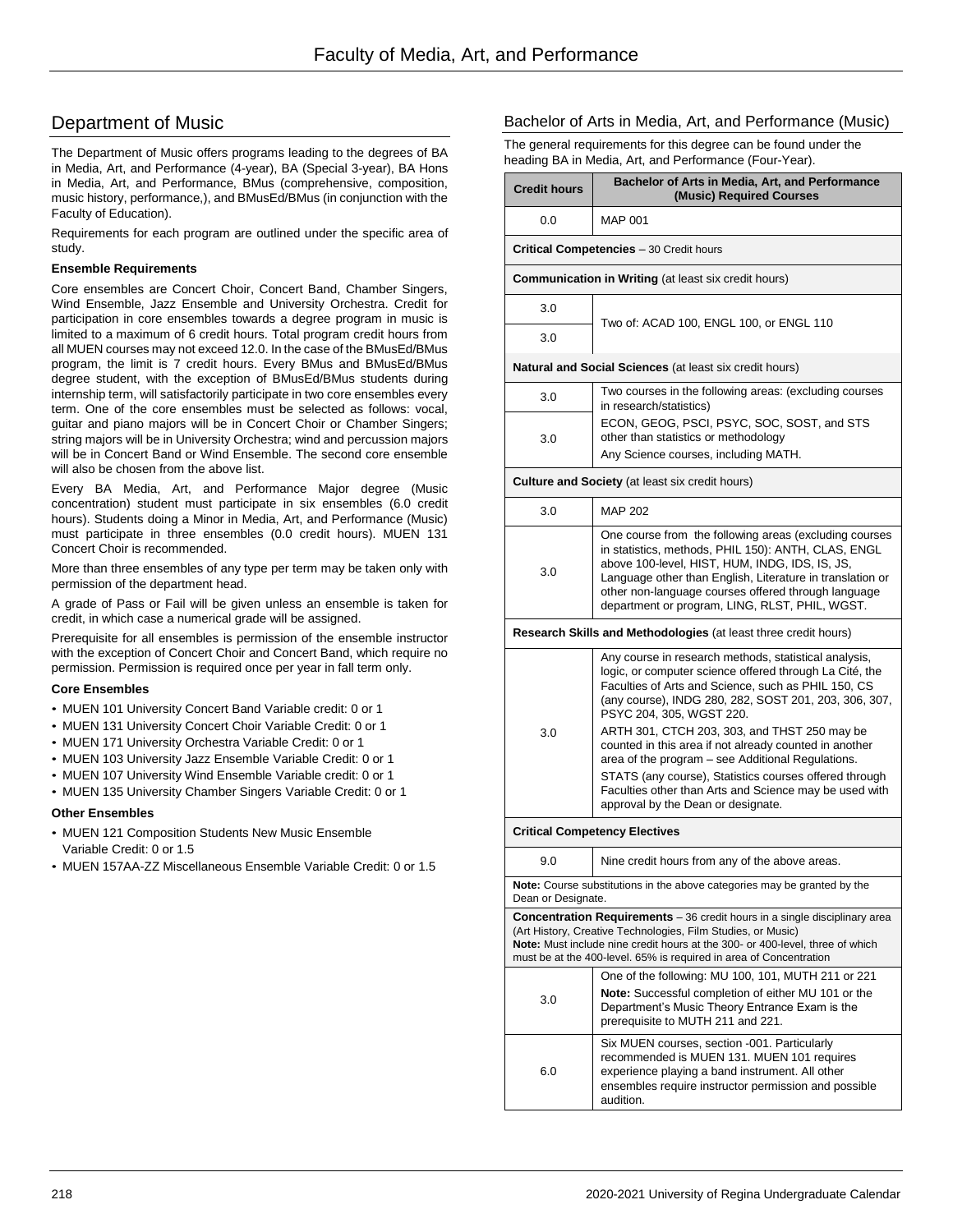| <b>Credit hours</b>                                                                     | Bachelor of Arts in Media, Art, and Performance<br>(Music) Required Courses                                                                                                                                               |  |
|-----------------------------------------------------------------------------------------|---------------------------------------------------------------------------------------------------------------------------------------------------------------------------------------------------------------------------|--|
|                                                                                         | Four courses chosen from the following list:                                                                                                                                                                              |  |
| 12.0                                                                                    | CTCH 110, 201, 202, MU 204, 205, 319, MUCO 317,<br>318, 326, 327, 340, 440, MUHI 202, 203, 305, 418,<br>MUPE 283, 342, 381, or any other MUHI or MUTH<br>course for which the student has the necessary<br>prerequisites. |  |
|                                                                                         | At least two must be at the 300- or 400-level, and at<br>least two must have the prefix MU, MUCO, MUHI,<br>MUPE, or MUTH.                                                                                                 |  |
| 15.0                                                                                    | Five courses in the concentration at the student's<br>discretion.                                                                                                                                                         |  |
| Media, Art, and Performance Requirements outside the Concentration -<br>12 credit hours |                                                                                                                                                                                                                           |  |
| 9.0                                                                                     | Three courses outside the area of concentration.                                                                                                                                                                          |  |
| 3.0                                                                                     | One MAP course or other interdisciplinary Media, Art,<br>and Performance course (approved by Dean or<br>Designate).                                                                                                       |  |
| Open Electives - 21 credit hours                                                        |                                                                                                                                                                                                                           |  |
| 21.0                                                                                    | Seven Open Electives                                                                                                                                                                                                      |  |
| 120.0                                                                                   | Total - 65.00% PGPA required                                                                                                                                                                                              |  |

### Minor in Media, Art, and Performance (Music)

| <b>Credit hours</b> | Minor in Media, Art, and Performance (Music)<br><b>Required Courses</b>                                                                                                                                     |
|---------------------|-------------------------------------------------------------------------------------------------------------------------------------------------------------------------------------------------------------|
| 3.0                 | Two of the following: MU 100, 101, MUTH 211 or 221                                                                                                                                                          |
|                     | <b>Note:</b> Successful completion of either MU 101 or the                                                                                                                                                  |
| 3.0                 | Department's Music Theory Entrance Exam is the<br>prerequisite to MUTH 211 and 221.                                                                                                                         |
| 3.0                 | Four courses chosen from the following list:                                                                                                                                                                |
|                     | CTCH 110, 201, 202, MU 204, 205, 319, MUCO 317,                                                                                                                                                             |
| 3.0                 | 318, 326, 327, 340, 440, MUHI 202, 203, 305, 418,<br>MUPE 283, 342, 381 or any other MUHI or MUTH                                                                                                           |
| 3.0                 | course for which the student has the necessary<br>prerequisites.                                                                                                                                            |
| 3.0                 | At least two must be at the 300 or 400-level, and at<br>least two must have the prefix MU, MUCO, MUHI,<br>MUPE, or MUTH.                                                                                    |
| 0.0                 | Three MUEN courses, section -003. Particularly<br>recommended is MUEN 131. MUEN 101 requires<br>experience playing a band instrument. All other<br>ensembles require instructor permission and/or audition. |
| 18.0                | <b>Total</b>                                                                                                                                                                                                |

**Notes:** \*In place of 12.0 credit hours of Music courses in the Music Studies/History area, students interested in Music Composition should take: MUCO 217 The Art of Music Composition, CTCH 212 Audio Tools\*\* and two of the following courses:

- MUCO 341 Introduction to Digital Music Software
- MUCO 320 Living Music: Acoustic Instrumental Studies
- CTCH 110 Introduction to Creative Technologies
- CTCH 201 Introduction to Sound Art
- CTCH 202 Tablet Orchestra

\*\*It is also recommended that students interested in Music Composition register for MUEN 123 New Music Ensemble (instructor permission required).

### Bachelor of Arts Honours in Media, Art, and Performance (Music)

The general requirements for this degree can be found under the heading BA Honours in Media, Art, and Performance (Four-Year).

| <b>Credit hours</b>                                                                                                                                                                                                                                                                                       | Bachelor of Arts Honours in Media, Art, and<br><b>Performance (Music) Required Courses</b>                                                                                                                                                                                                                                            |  |  |
|-----------------------------------------------------------------------------------------------------------------------------------------------------------------------------------------------------------------------------------------------------------------------------------------------------------|---------------------------------------------------------------------------------------------------------------------------------------------------------------------------------------------------------------------------------------------------------------------------------------------------------------------------------------|--|--|
| 0.0                                                                                                                                                                                                                                                                                                       | <b>MAP 001</b>                                                                                                                                                                                                                                                                                                                        |  |  |
|                                                                                                                                                                                                                                                                                                           | Critical Competencies - 30 Credit hours                                                                                                                                                                                                                                                                                               |  |  |
|                                                                                                                                                                                                                                                                                                           | <b>Communication in Writing (at least six credit hours)</b>                                                                                                                                                                                                                                                                           |  |  |
| 3.0                                                                                                                                                                                                                                                                                                       | Two of: ACAD 100, ENGL 100, or ENGL 110                                                                                                                                                                                                                                                                                               |  |  |
| 3.0                                                                                                                                                                                                                                                                                                       |                                                                                                                                                                                                                                                                                                                                       |  |  |
|                                                                                                                                                                                                                                                                                                           | Natural and Social Sciences (at least six credit hours)                                                                                                                                                                                                                                                                               |  |  |
| 3.0                                                                                                                                                                                                                                                                                                       | Two courses in the following areas: (excluding courses                                                                                                                                                                                                                                                                                |  |  |
| 3.0                                                                                                                                                                                                                                                                                                       | in research/statistics) ECON, GEOG, PSCI, PSYC,<br>SOC, SOST, and STS other than statistics or<br>methodology                                                                                                                                                                                                                         |  |  |
|                                                                                                                                                                                                                                                                                                           | Any Science courses, including MATH.                                                                                                                                                                                                                                                                                                  |  |  |
|                                                                                                                                                                                                                                                                                                           | <b>Culture and Society</b> (at least six credit hours)                                                                                                                                                                                                                                                                                |  |  |
| 3.0                                                                                                                                                                                                                                                                                                       | <b>MAP 202</b>                                                                                                                                                                                                                                                                                                                        |  |  |
| 3.0                                                                                                                                                                                                                                                                                                       | One course from the following areas (excluding courses<br>in statistics, methods, PHIL 150): ANTH, CLAS, ENGL<br>above 100-level, HIST, HUM, INDG, IDS, IS, JS,<br>Language other than English, Literature in translation or<br>other non-language courses offered through language<br>department or program, LING, RLST, PHIL, WGST. |  |  |
|                                                                                                                                                                                                                                                                                                           | Research Skills and Methodologies (at least three credit hours)                                                                                                                                                                                                                                                                       |  |  |
| 3.0                                                                                                                                                                                                                                                                                                       | Any course in research methods, statistical analysis,<br>logic, or computer science offered through La Cité, the<br>Faculties of Arts and Science, such as PHIL 150, CS<br>(any course), INDG 280, 282, SOST 201, 203, 306, 307,<br>PSYC 204, 305, WGST 220.<br>ARTH 301, CTCH 203, 303, and THST 250 may be                          |  |  |
|                                                                                                                                                                                                                                                                                                           | counted in this area if not already counted in another<br>area of the program – see Additional Regulations.<br>STATS (any course), Statistics courses offered through<br>Faculties other than Arts and Science may be used with<br>approval by the Dean or designate.                                                                 |  |  |
|                                                                                                                                                                                                                                                                                                           | <b>Critical Competency Electives</b>                                                                                                                                                                                                                                                                                                  |  |  |
| 9.0                                                                                                                                                                                                                                                                                                       | Three courses from any of the above areas.                                                                                                                                                                                                                                                                                            |  |  |
| Dean or Designate.                                                                                                                                                                                                                                                                                        | Note: Course substitutions in the above categories may be granted by the                                                                                                                                                                                                                                                              |  |  |
| <b>Concentration Requirements</b> - 36 credit hours in a single disciplinary<br>area (Art History, Creative Technologies, Film Studies, or Music) Note: Must<br>include nine credit hours at the 300- or 400-level, three of which must be at the<br>400-level. 65% is required in area of Concentration. |                                                                                                                                                                                                                                                                                                                                       |  |  |
| 3.0                                                                                                                                                                                                                                                                                                       | One of the following: MU 100, 101, MUTH 211 or 221<br>Note: Successful completion of either MU 101 or the<br>Department's Music Theory Entrance Exam is the<br>prerequisite to MUTH 211 and 221.                                                                                                                                      |  |  |
| 6.0                                                                                                                                                                                                                                                                                                       | Six MUEN courses, section -001. Particularly<br>recommended is MUEN 131. MUEN 101 requires<br>experience playing a band instrument. All other<br>ensembles require instructor permission and possible<br>audition.                                                                                                                    |  |  |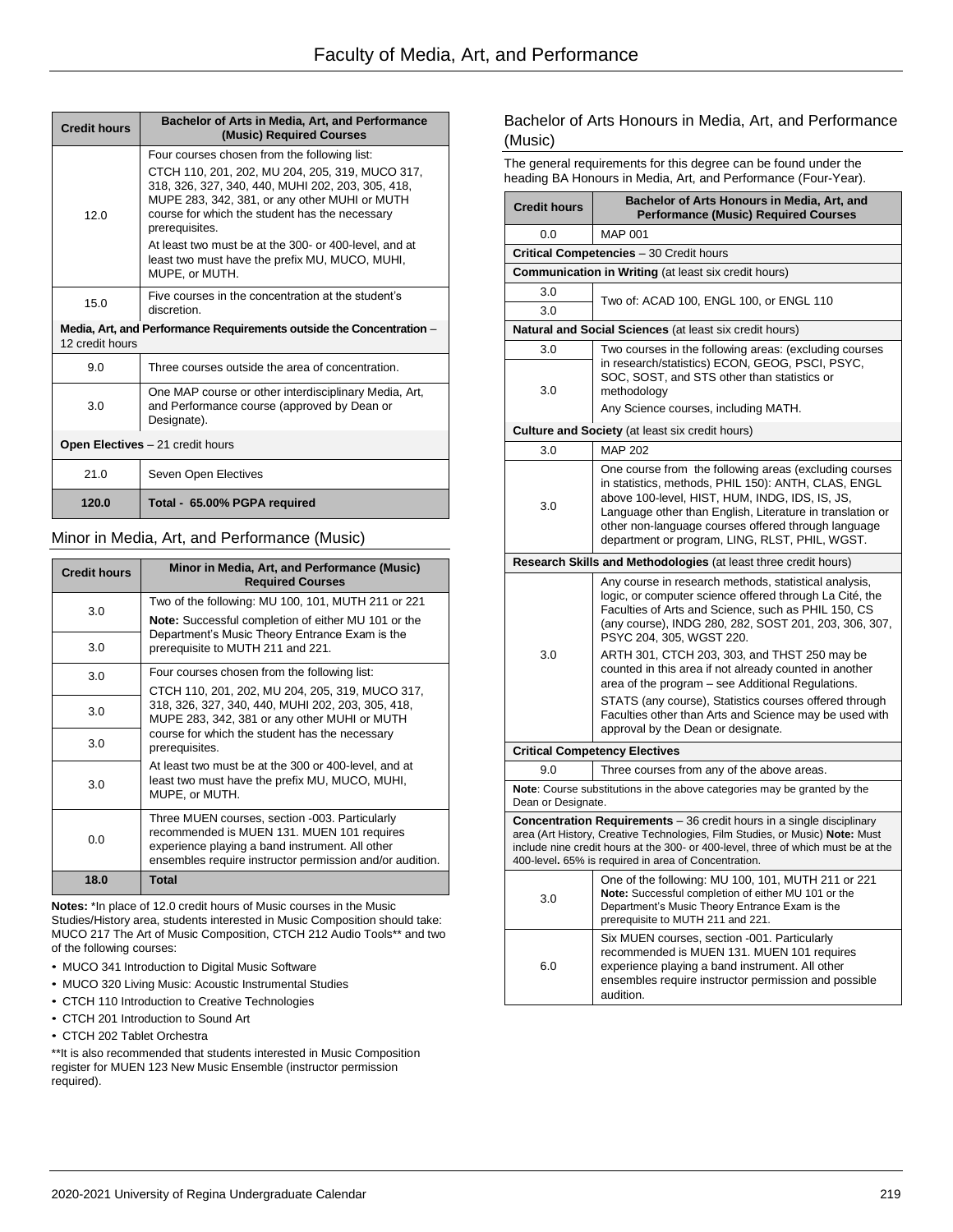| <b>Credit hours</b>                                                                     | Bachelor of Arts Honours in Media, Art, and<br><b>Performance (Music) Required Courses</b>                                                                                                                                |  |
|-----------------------------------------------------------------------------------------|---------------------------------------------------------------------------------------------------------------------------------------------------------------------------------------------------------------------------|--|
|                                                                                         | Four courses chosen from the following list:                                                                                                                                                                              |  |
| 12.0                                                                                    | CTCH 110, 201, 202, MU 204, 205, 319, MUCO 317,<br>318, 326, 327, 340, 440, MUHI 202, 203, 305, 418,<br>MUPE 283, 342, 381, or any other MUHI or MUTH<br>course for which the student has the necessary<br>prerequisites. |  |
|                                                                                         | At least two must be at the 300 or 400-level, and at least<br>two must have the prefix MU, MUCO, MUHI, MUPE, or<br>MUTH.                                                                                                  |  |
| 15.0                                                                                    | Five courses in the concentration at the student's<br>discretion.                                                                                                                                                         |  |
| of 75.00%                                                                               | Honours Requirements - 21 credit hours<br>Students require an overall GPA of 70.00% and a GPA in the disciplinary area                                                                                                    |  |
| 9.0                                                                                     | Three additional courses at the 300- or 400-level                                                                                                                                                                         |  |
| 3.0                                                                                     | Honours paper or credit                                                                                                                                                                                                   |  |
| 3.0                                                                                     | MAP 400 seminar (new course or variable topic course<br>as required) or other senior seminar as approved by the<br>Department Head or Associate Dean (Undergraduate)                                                      |  |
| 3.0                                                                                     | Two courses in a language other than English relevant<br>to the area of study                                                                                                                                             |  |
| 3.0                                                                                     | <b>Note:</b> This requirement may be completed in the Critical<br>Competency area.                                                                                                                                        |  |
| Media, Art, and Performance Requirements outside the Concentration -<br>12 credit hours |                                                                                                                                                                                                                           |  |
| 9.0                                                                                     | Three courses outside the area of concentration.                                                                                                                                                                          |  |
| 3.0                                                                                     | One MAP course or other interdisciplinary Media, Art,<br>and Performance course (approved by Dean or<br>Designate)                                                                                                        |  |
|                                                                                         | Open Electives - 21 credit hours                                                                                                                                                                                          |  |
| 21.0                                                                                    | <b>Open Electives</b>                                                                                                                                                                                                     |  |
| 120.0                                                                                   | Total - 65.00% PGPA required                                                                                                                                                                                              |  |

# Bachelor of Arts (Music) (Special Three-Year)

This program is open only to those students wishing to complete a combined BEd Arts Education/BA (Music) degree.

The degree is granted only concurrently with or after the awarding of the BEd in Arts Education. Directed towards arts education generalists and elementary music educators only, the program is not intended to provide adequate professional training for careers in instrumental or choral instruction at any level.

Participation is required in one ensemble for each of the six terms in which the student is registered (graded on a pass/fail basis).

Music courses are to be completed before the liberal arts requirements.

| <b>Credit hours</b>               | <b>Bachelor of Arts (Music) (Special Three-Year)</b><br><b>Required Courses</b>                                                                                                                                                                                                                                                                                                                                                                                                                                                                                                       |  |  |
|-----------------------------------|---------------------------------------------------------------------------------------------------------------------------------------------------------------------------------------------------------------------------------------------------------------------------------------------------------------------------------------------------------------------------------------------------------------------------------------------------------------------------------------------------------------------------------------------------------------------------------------|--|--|
|                                   | Critical Competencies - 21 credit hours                                                                                                                                                                                                                                                                                                                                                                                                                                                                                                                                               |  |  |
| <b>Communication in Writing</b>   |                                                                                                                                                                                                                                                                                                                                                                                                                                                                                                                                                                                       |  |  |
| 3.0                               | Two of: ACAD 100, ENGL 100, or 110                                                                                                                                                                                                                                                                                                                                                                                                                                                                                                                                                    |  |  |
| 3.0                               |                                                                                                                                                                                                                                                                                                                                                                                                                                                                                                                                                                                       |  |  |
| <b>Culture and Society</b>        |                                                                                                                                                                                                                                                                                                                                                                                                                                                                                                                                                                                       |  |  |
| 3.0                               | <b>MAP 202</b>                                                                                                                                                                                                                                                                                                                                                                                                                                                                                                                                                                        |  |  |
| 3.0                               | One course from the following areas (excluding courses<br>in statistics, methods, PHIL 150): ANTH, CLAS, ENGL<br>above 100-level, HIST, HUM, INDG, IDS, IS, JS,<br>Language other than English, Literature in translation or<br>other non-language courses offered through language<br>department or program, LING, RLST, PHIL, WGST.                                                                                                                                                                                                                                                 |  |  |
| <b>Natural or Social Sciences</b> |                                                                                                                                                                                                                                                                                                                                                                                                                                                                                                                                                                                       |  |  |
| 3.0                               | Two courses in the following areas: (excluding courses                                                                                                                                                                                                                                                                                                                                                                                                                                                                                                                                |  |  |
| 3.0                               | in research/statistics) ECON, GEOG, PSCI, PSYC,<br>SOC, SOST, and STS other than statistics or<br>methodology<br>Any Science courses, including MATH.                                                                                                                                                                                                                                                                                                                                                                                                                                 |  |  |
|                                   | <b>Research Skills and Methodologies</b>                                                                                                                                                                                                                                                                                                                                                                                                                                                                                                                                              |  |  |
| 3.0                               | Any course in research methods, statistical analysis,<br>logic, or computer science offered through La Cité, the<br>Faculties of Arts and Science, such as PHIL 150, CS<br>(any course), INDG 280, 282, SOST 201, 203, 306, 307,<br>PSYC 204, 305, WGST 220.<br>ARTH 301, CTCH 203, 303, and THST 250 may be<br>counted in this area if not already counted in another<br>area of the program - see Additional Regulations.<br>STATS (any course), Statistics courses offered through<br>Faculties other than Arts and Science may be used with<br>approval by the Dean or designate. |  |  |
|                                   | Media, Art, and Performance - Nine credit hours                                                                                                                                                                                                                                                                                                                                                                                                                                                                                                                                       |  |  |
| 9.0                               | Three Media, Art, and Performance courses (chosen<br>from ART, ARTH, CTCH, FILM, INA, INAH, MAP,<br>Theatre)                                                                                                                                                                                                                                                                                                                                                                                                                                                                          |  |  |
|                                   | Music - 36 credit hours                                                                                                                                                                                                                                                                                                                                                                                                                                                                                                                                                               |  |  |
| 3.0                               | <b>MUTH 211</b>                                                                                                                                                                                                                                                                                                                                                                                                                                                                                                                                                                       |  |  |
| 3.0                               | <b>MUTH 212</b>                                                                                                                                                                                                                                                                                                                                                                                                                                                                                                                                                                       |  |  |
| 3.0                               | <b>MUTH 221</b>                                                                                                                                                                                                                                                                                                                                                                                                                                                                                                                                                                       |  |  |
| 3.0                               | <b>MUTH 222</b>                                                                                                                                                                                                                                                                                                                                                                                                                                                                                                                                                                       |  |  |
| 3.0                               | <b>MUTH 321</b>                                                                                                                                                                                                                                                                                                                                                                                                                                                                                                                                                                       |  |  |
| 3.0                               | <b>MUTH 322</b>                                                                                                                                                                                                                                                                                                                                                                                                                                                                                                                                                                       |  |  |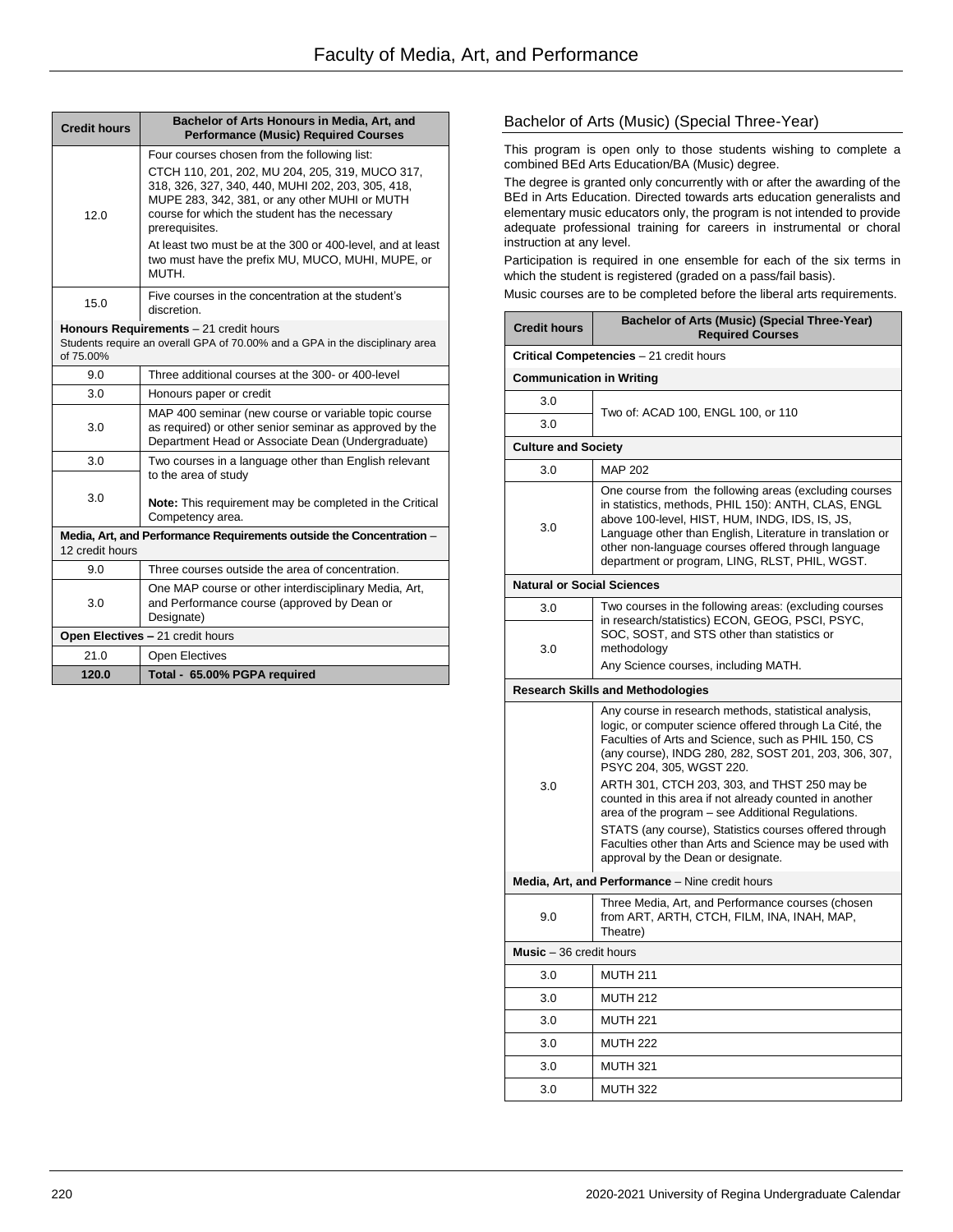| <b>Credit hours</b>         | <b>Bachelor of Arts (Music) (Special Three-Year)</b><br><b>Required Courses</b>  |  |
|-----------------------------|----------------------------------------------------------------------------------|--|
| 3.0                         | <b>MUHI 202</b>                                                                  |  |
| 3.0                         | <b>MUHI 203</b>                                                                  |  |
| 12.0                        | Four Music electives                                                             |  |
| Electives - 24 credit hours |                                                                                  |  |
| 9.0                         | Three La Cité, Arts, or Science Electives                                        |  |
| 15.0                        | Five Electives (outside Arts and Science; may be Media,<br>Art, and Performance) |  |
| 90.0                        | Total                                                                            |  |

# Bachelor of Arts (Media, Art, and Performance) Special Three-Year)

This program is open only to those students wishing to complete a combined BMusEd/BA degree in Media, Art, and Performance.

| <b>Credit hours</b>               | Bachelor of Arts (Media, Art, and Performance)<br>(Special Three-Year) Required Courses                                                                                                                                                                                                                                               |
|-----------------------------------|---------------------------------------------------------------------------------------------------------------------------------------------------------------------------------------------------------------------------------------------------------------------------------------------------------------------------------------|
|                                   | Critical Competencies - 21 credit hours                                                                                                                                                                                                                                                                                               |
| <b>Communication in Writing</b>   |                                                                                                                                                                                                                                                                                                                                       |
| 3.0                               | Two of: ACAD 100, ENGL 100, or 110                                                                                                                                                                                                                                                                                                    |
| 3.0                               |                                                                                                                                                                                                                                                                                                                                       |
|                                   | <b>Research Skills and Methodologies</b>                                                                                                                                                                                                                                                                                              |
|                                   | Any course in research methods, statistical analysis,<br>logic, or computer science offered through La Cité or the<br>Faculties of Arts and Science, such as: PHIL 150,<br>CS (any course), INDG 280, 282, SOST 201, 203, 306,<br>307, PSYC 204, 305, WGST 220.                                                                       |
|                                   | STATS (any course).                                                                                                                                                                                                                                                                                                                   |
| 3.0                               | ARTH 301, CTCH 203, 303, and THST 250 may be<br>counted in this area if not already counted in another area<br>of the program – see Additional Regulations.                                                                                                                                                                           |
|                                   | Statistics courses offered through Faculties other than<br>Arts and Science may be used with approval by the Dean<br>of designate.                                                                                                                                                                                                    |
| <b>Culture and Society</b>        |                                                                                                                                                                                                                                                                                                                                       |
| 3.0                               | <b>MAP 202</b>                                                                                                                                                                                                                                                                                                                        |
| 3.0                               | One course from the following areas (excluding courses<br>in statistics, methods, PHIL 150): ANTH, CLAS, ENGL<br>above 100-level, HIST, HUM, INDG, IDS, IS, JS,<br>Language other than English, Literature in translation or<br>other non-language courses offered through language<br>department or program, LING, RLST, PHIL, WGST. |
| <b>Natural or Social Sciences</b> |                                                                                                                                                                                                                                                                                                                                       |
| 3.0                               | Two courses in the following areas: (excluding courses<br>in research/statistics)                                                                                                                                                                                                                                                     |
| 3.0                               | ECON, GEOG, PSCI, PSYC, SOC, SOST, and STS<br>other than statistics or methodology<br>Any Science courses, including MATH.                                                                                                                                                                                                            |
|                                   | Media, Art, and Performance - 24 credit hours                                                                                                                                                                                                                                                                                         |
| 24.0                              | Eight Media, Art, and Performance courses (chosen<br>from ART, ARTH CTCH, FILM, INA, INAH, MAP,<br>Theatre)                                                                                                                                                                                                                           |

| <b>Credit hours</b>                 | Bachelor of Arts (Media, Art, and Performance)<br>(Special Three-Year) Required Courses |
|-------------------------------------|-----------------------------------------------------------------------------------------|
| <b>Music</b> $-30$ credit hours     |                                                                                         |
| 3.0                                 | <b>MUHI 202</b>                                                                         |
| 3.0                                 | <b>MUHI 203</b>                                                                         |
| 3.0                                 | <b>MUTH 211</b>                                                                         |
| 3.0                                 | <b>MUTH 212</b>                                                                         |
| 3.0                                 | <b>MUTH 221</b>                                                                         |
| 3.0                                 | <b>MUTH 222</b>                                                                         |
| 3.0                                 | <b>MUTH 321</b>                                                                         |
| 3.0                                 | <b>MUTH 322</b>                                                                         |
| 3.0                                 | Music Elective (music theory or history)                                                |
| 3.0                                 | Music Elective                                                                          |
| <b>Electives</b> $-21$ credit hours |                                                                                         |
| 9.0                                 | Three La Cité, Arts, or Science Electives                                               |
| 12.0                                | Four Electives (Outside La Cité, Arts, Science, Media,<br>Art, and Performance)         |
| 96.0                                | <b>Total</b>                                                                            |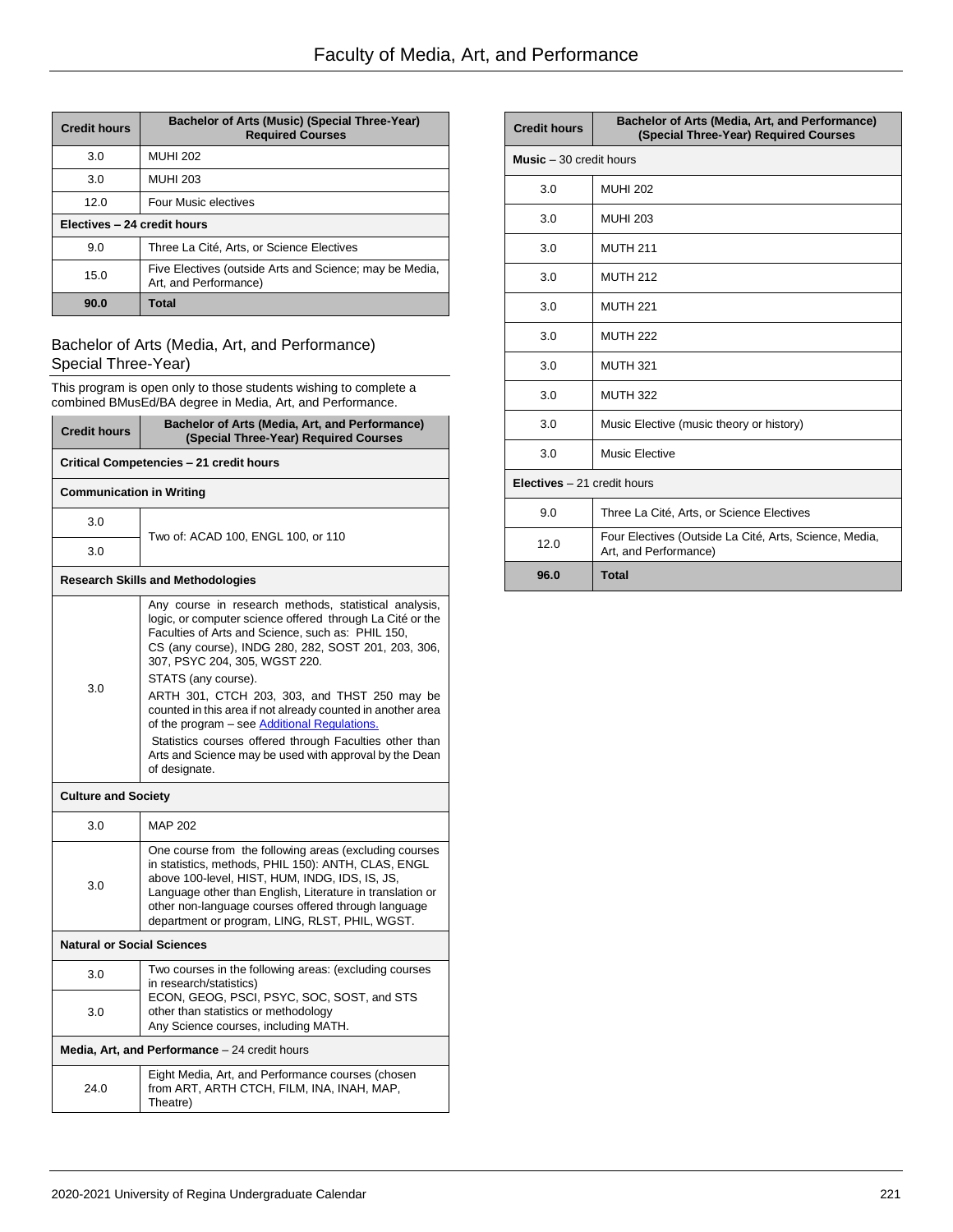### Bachelor of Music (BMus)

In addition to the normal entrance requirements, an interview and an audition in the applicant's major applied area are required, as well as a theory entrance test. Further tests will determine the granting of advanced standing in music theory. Dates of the test are available on request from the head of the Music Department. Those desiring consideration for music entrance scholarships should complete the audition and entrance test by April 1.

All first-year students are classified as majoring in Comprehensive. The other majors (Composition, History or Performance) begin in year 2, term 1. First-year students should consult a music department instructor in the area (the composition professor, their music history teacher, or their applied music teacher) concerning the level of achievement required to qualify for a major other than Comprehensive in years two through four. Potential performance majors must indicate to the department head, as well as to their applied music instructor, during year 1, term 2, that they wish their next jury also to serve as an audition for the major in Performance.

Study in one performance medium (the applied major) is required for a varying number of terms, which may include one or more required recitals, depending upon the program major. No more than 9 credit hours of directed study courses may count toward graduation requirements.

Except with the special permission of the head of the Music Department, all degree requirements must be completed within seven calendar years from the date that the program commenced.

Non-keyboard majors may be required to enrol in class piano. Failure to meet the proficiency level required by the department will mean additional study.

To qualify for the BMus degree students must complete at least 120 credit hours (75 credit hours of core courses and 45 credit hours in one of the areas of comprehensive, composition, music history or performance).

#### **Bachelor of Music Programs, Common First Year (30 credit hours of core requirements)**

| <b>Bachelor of Music Programs, Common First Year</b><br>(30 credit hours of core requirements)                                                                                                                                                                                                                                                                          |                                                                                                                                                                                                                                                                                                                                                                         |  |
|-------------------------------------------------------------------------------------------------------------------------------------------------------------------------------------------------------------------------------------------------------------------------------------------------------------------------------------------------------------------------|-------------------------------------------------------------------------------------------------------------------------------------------------------------------------------------------------------------------------------------------------------------------------------------------------------------------------------------------------------------------------|--|
| <b>Term One-15 credit hours</b>                                                                                                                                                                                                                                                                                                                                         | <b>Term Two-15 credit hours</b>                                                                                                                                                                                                                                                                                                                                         |  |
| $\bullet$ MAP 001<br>• 3.0 Communication in Writing -<br>One of ACAD 100 or ENGL<br>100<br>• 3.0 History and Literature-<br><b>MUHI 202</b><br>• 6.0 Theory and Analysis-<br>MUTH 211, 221<br>• Applied music lesson<br>MUxx131<br>• 1.0 Core Ensembles- Two of<br>MUEN 101, 103, 107, 131,<br>135 and 171. Section, 001 of<br>one (1.0), Section 003 of<br>another (0) | • 3.0 Communication in Writing-<br>One of ACAD 100, ENGL 100<br>or ENGL 110<br>• 3.0 History and Literature-<br><b>MUHI 203</b><br>• 6.0 Theory and Analysis -<br>MUTH 212, 222<br>• 2.0 Applied music lesson<br><b>MUxx 132</b><br>• 1.0 Core Ensembles – Two of<br>MUEN 101, 103, 107, 131,<br>135 and 171 Section 001 of<br>one (1.0), Section 003 of<br>another (0) |  |

Bachelor of Music, Years Two through Four: All Majors (A further 45 credit hours of core requirements.)

| <b>Credit hours</b>        | Bachelor of Music, Years Two through Four:<br><b>All Majors Required Courses</b>                                                                                                                                                                     |
|----------------------------|------------------------------------------------------------------------------------------------------------------------------------------------------------------------------------------------------------------------------------------------------|
|                            | Critical Competencies - 12 credit hours                                                                                                                                                                                                              |
| <b>Culture and Society</b> |                                                                                                                                                                                                                                                      |
| 3.0                        | <b>MAP 202</b>                                                                                                                                                                                                                                       |
| 3.0                        | One course from the following areas (excluding courses<br>in statistics, methods, PHIL 150):<br>ANTH, CLAS, ENGL above 100 level, HIST, HUM, INDG,<br>IDS, IS, JS, Language other than English, Literature in<br>translation, PHIL, LING, RLST, WGST |
|                            | Natural and Social Sciences and Research and Methodology                                                                                                                                                                                             |
| 3.0                        | Any two courses in the following areas:<br>ECON, GEOG, PSCI, PSYC, STS, SOC, SOST, any<br>Science courses (including MATH): PHIL 150, CS (any<br>course), STATS (any course.)<br>ARTH 301, CTCH 203, 303, and THST 250 may be                        |
| 3.0                        | counted in this area if not already counted in another<br>area of the program - see Additional Regulations.<br>Statistics courses offered through Faculties other than<br>Arts and Science may be used with approval by the<br>Dean or designate.    |
|                            | Media, Art, and Performance - 9 credit hours                                                                                                                                                                                                         |
| 9.0                        | Three Media, Art, and Performance courses (chosen<br>from ART, ARTH, CTCH, FILM, INA, INAH, MAP,<br>Theatre)                                                                                                                                         |
|                            | Music History and Literature - 12 credit hours                                                                                                                                                                                                       |
| 3.0                        | <b>MUHI 305</b>                                                                                                                                                                                                                                      |
| 3.0                        | MUHI course at the 400-level                                                                                                                                                                                                                         |
| 3.0                        | Two MUHI courses at any level.<br>May include courses with a music component that are<br>cross-listed with another Media, Art, and Performance                                                                                                       |
| 3.0                        | area. MU 204, 205, and 319 may be counted in this area.                                                                                                                                                                                              |
|                            | Music Theory and Analysis - Nine credit hours                                                                                                                                                                                                        |
| 3.0                        | <b>MUTH 321</b>                                                                                                                                                                                                                                      |
| 3.0                        | <b>MUTH 322</b>                                                                                                                                                                                                                                      |
| 3.0                        | <b>MUTH 422</b>                                                                                                                                                                                                                                      |
|                            | <b>Conducting - Three credit hours</b>                                                                                                                                                                                                               |
| 3.0                        | MUPE 283 or 342                                                                                                                                                                                                                                      |
|                            | <b>Core Ensembles - 0 credit hours</b>                                                                                                                                                                                                               |
| 0.0                        | Two ensembles in each of terms 3 through 8 chosen<br>from:<br>MUEN 101, 103, 107, 131, 135, and 171<br>A maximum of four of these required twelve ensembles<br>may be taken for 1.0 credit hour each, in the category<br>Open Electives.             |
| 0.0                        | Test of Keyboard Proficiency                                                                                                                                                                                                                         |
| 45.0                       | Total                                                                                                                                                                                                                                                |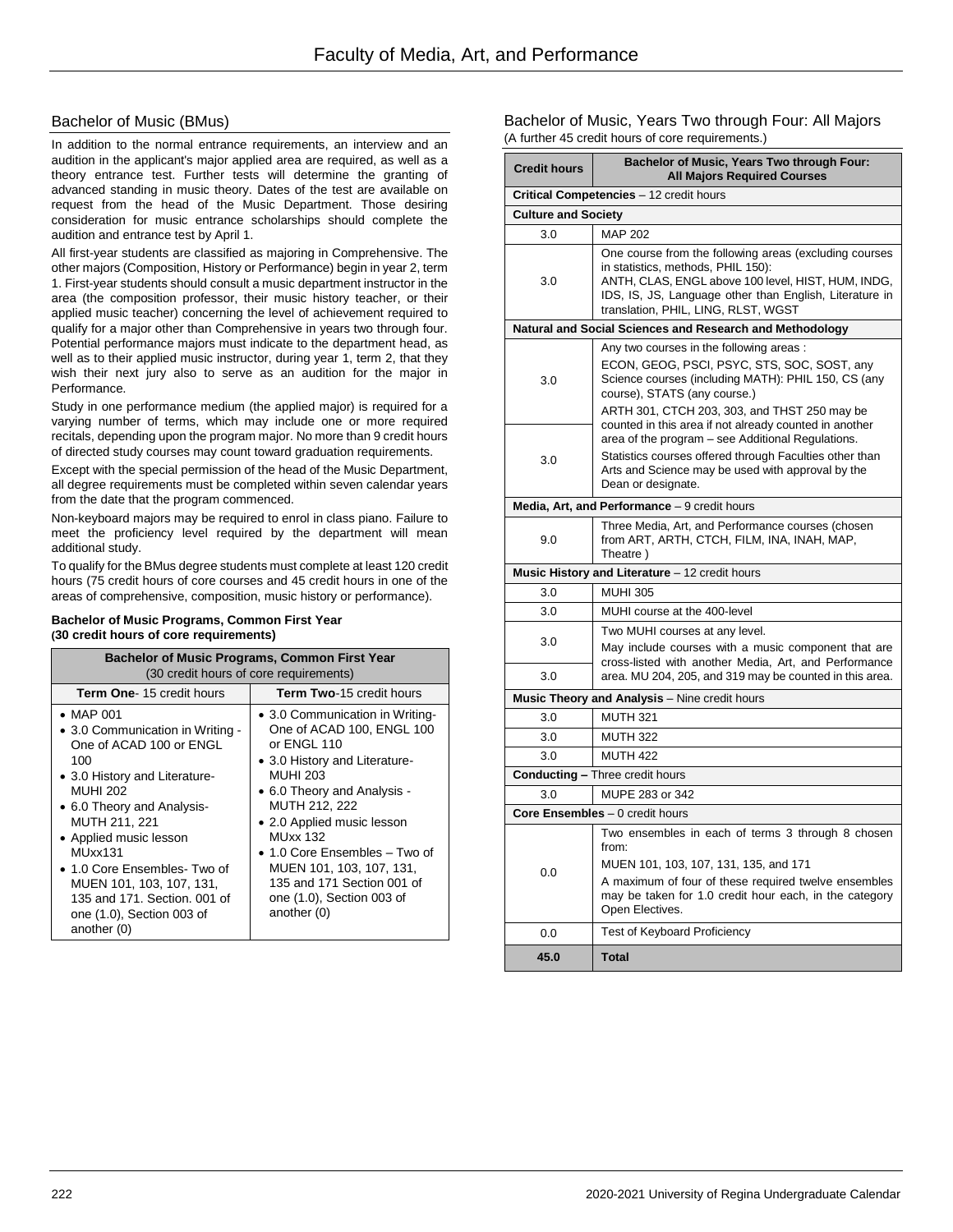### Bachelor of Music, Composition Major Requirements

| <b>Credit hours</b>                       | <b>BMus Composition Major Requirements</b><br>(45 credit hours)                                                                                                                                                                                                                                                             |  |
|-------------------------------------------|-----------------------------------------------------------------------------------------------------------------------------------------------------------------------------------------------------------------------------------------------------------------------------------------------------------------------------|--|
|                                           | Music Composition - 27 credit hours                                                                                                                                                                                                                                                                                         |  |
| 3.0                                       | <b>MUCO 217</b>                                                                                                                                                                                                                                                                                                             |  |
| 3.0                                       | CTCH <sub>212</sub>                                                                                                                                                                                                                                                                                                         |  |
| 3.0                                       | <b>MUCO 341</b>                                                                                                                                                                                                                                                                                                             |  |
| 3.0                                       | <b>MUCO 320</b>                                                                                                                                                                                                                                                                                                             |  |
| 3.0                                       | <b>MUCO 417</b>                                                                                                                                                                                                                                                                                                             |  |
| 3.0                                       | <b>MUCO 418</b>                                                                                                                                                                                                                                                                                                             |  |
| 3.0                                       | <b>MUHI 304</b>                                                                                                                                                                                                                                                                                                             |  |
| 3.0                                       | CTCH 110                                                                                                                                                                                                                                                                                                                    |  |
| 3.0                                       | CTCH <sub>201</sub>                                                                                                                                                                                                                                                                                                         |  |
| Applied Music Lessons - Four credit hours |                                                                                                                                                                                                                                                                                                                             |  |
| 2.0                                       | Taken in terms three and four.                                                                                                                                                                                                                                                                                              |  |
| 2.0                                       |                                                                                                                                                                                                                                                                                                                             |  |
|                                           | Open Electives -14 credit hours                                                                                                                                                                                                                                                                                             |  |
| 14.0                                      | Courses in any category applicable to BMus programs,<br>including MAP 499AA-ZZ. Professional Placement and<br>non-core ensembles.                                                                                                                                                                                           |  |
|                                           | May include up to nine credit hours of applied music<br>beyond the required eight credit hours (four in first year +<br>four in second year); up to four credit hours of core<br>ensembles beyond the first-year requirement of two<br>credit hours. Total program credit hours from all MUEN<br>courses may not exceed 12. |  |
| 45.0                                      | <b>Total</b>                                                                                                                                                                                                                                                                                                                |  |

# Bachelor of Music, Comprehensive Major Requirements

| <b>Credit hours</b>             | <b>BMus Comprehensive Major Requirements</b><br>(45 credit hours)                                                                                                                                                                                                                                                                                                                                                                        |
|---------------------------------|------------------------------------------------------------------------------------------------------------------------------------------------------------------------------------------------------------------------------------------------------------------------------------------------------------------------------------------------------------------------------------------------------------------------------------------|
| <b>Music</b> $-15$ credit hours |                                                                                                                                                                                                                                                                                                                                                                                                                                          |
| 15.0                            | Chosen from MAP 499AA-ZZ, MUCO, MUHI, MUPE or<br><b>MUTH</b>                                                                                                                                                                                                                                                                                                                                                                             |
|                                 | Applied Music Lessons - Six credit hours                                                                                                                                                                                                                                                                                                                                                                                                 |
| 2.0                             | Taken in terms three through five.                                                                                                                                                                                                                                                                                                                                                                                                       |
| 2.0                             |                                                                                                                                                                                                                                                                                                                                                                                                                                          |
| 2.0                             |                                                                                                                                                                                                                                                                                                                                                                                                                                          |
|                                 | <b>Open Electives</b> - 24 credit hours                                                                                                                                                                                                                                                                                                                                                                                                  |
| 3.0                             | Courses in any category applicable to BMus programs,<br>including Professional Placement MAP 499AA-ZZ and<br>non-core ensembles. May include up to seven credit<br>hours of applied music beyond the total requirement of<br>10 credit hours; up to four credit hours of core ensembles<br>beyond the first-year requirement of two credit hours.<br>Total program credit hours from all MUEN courses may<br>not exceed 12 credit hours. |
| 3.0                             |                                                                                                                                                                                                                                                                                                                                                                                                                                          |
| 3.0                             |                                                                                                                                                                                                                                                                                                                                                                                                                                          |
| 3.0                             |                                                                                                                                                                                                                                                                                                                                                                                                                                          |
| 3.0                             |                                                                                                                                                                                                                                                                                                                                                                                                                                          |
| 3.0                             |                                                                                                                                                                                                                                                                                                                                                                                                                                          |
| 3.0                             | 18 credit hours may be used to earn the Media, Art, and                                                                                                                                                                                                                                                                                                                                                                                  |
| 3.0                             | Performance Minor in Arts Administration.                                                                                                                                                                                                                                                                                                                                                                                                |
| 45.0                            | <b>Total</b>                                                                                                                                                                                                                                                                                                                                                                                                                             |

# Bachelor of Music, History Major Requirements

| <b>Credit hours</b>              | <b>BMus History Major Requirements</b>                                                                                           |  |
|----------------------------------|----------------------------------------------------------------------------------------------------------------------------------|--|
| 3.0                              | German or French course chosen in consultation with<br>an academic advisor, beyond the requirement under<br>Culture and Society. |  |
|                                  | Music History and Literature - 15 credit hours                                                                                   |  |
| 3.0                              | MUHI course at the 400-level beyond the core<br>requirement                                                                      |  |
| 3.0                              | MUHI 494AA                                                                                                                       |  |
| 3.0                              | MUHI 495AA-77                                                                                                                    |  |
| 3.0                              | Two MUHI courses at any level.                                                                                                   |  |
|                                  | May include courses with a music component that are                                                                              |  |
| 3.0                              | cross-listed with another Media, Art, and Performance<br>area. MU 204, 205, and 319 may be counted in this area.                 |  |
|                                  | <b>Applied Music Lessons</b> - Six credit hours                                                                                  |  |
| 2.0                              |                                                                                                                                  |  |
| 2.0                              | Taken in terms three through five.                                                                                               |  |
| 2.0                              |                                                                                                                                  |  |
| Open Electives - 21 credit hours |                                                                                                                                  |  |
| 3.0                              | Courses in any category applicable to BMus programs,                                                                             |  |
| 3.0                              | including Professional Placement MAP 499AA-ZZ and                                                                                |  |
| 3.0                              | non-core ensembles. May include up to seven credit<br>hours of applied music beyond the total requirement of 10                  |  |
| 3.0                              | credit hours; up to four credit hours of core ensembles                                                                          |  |
| 3.0                              | beyond the first-year requirement of two.                                                                                        |  |
| 3.0                              | Total program credit hours from all MUEN courses may<br>not exceed 12.                                                           |  |
| 3.0                              |                                                                                                                                  |  |
| 45.0                             | <b>Total</b>                                                                                                                     |  |

# Bachelor of Music in Performance – Major Requirements

| <b>Credit hours</b>                                                                                                                                                                                                                                                                                                                                             | <b>BMUS in Performance Major Requirements</b>                                                                                                                                                                   |  |
|-----------------------------------------------------------------------------------------------------------------------------------------------------------------------------------------------------------------------------------------------------------------------------------------------------------------------------------------------------------------|-----------------------------------------------------------------------------------------------------------------------------------------------------------------------------------------------------------------|--|
| <b>Note:</b> Progress is reviewed periodically during the first two years to determine<br>whether the student shall remain in the program. A minimum of 70% is required<br>in each and every applied music course in order to continue in, or graduate from,<br>the program. A minimum average of 75% in the applied music major is required<br>for graduation. |                                                                                                                                                                                                                 |  |
|                                                                                                                                                                                                                                                                                                                                                                 | Applied Music Lessons -21 credit hours                                                                                                                                                                          |  |
| 12.0                                                                                                                                                                                                                                                                                                                                                            | Four courses taken in terms three, four, five, and seven.                                                                                                                                                       |  |
| 3.0                                                                                                                                                                                                                                                                                                                                                             | MUxx 349 (taken in term six)                                                                                                                                                                                    |  |
| 6.0                                                                                                                                                                                                                                                                                                                                                             | MUxx 449 (taken in term eight)                                                                                                                                                                                  |  |
|                                                                                                                                                                                                                                                                                                                                                                 | <b>Performance - nine credit hours</b>                                                                                                                                                                          |  |
| 9.0                                                                                                                                                                                                                                                                                                                                                             | May include: Professional Placement MAP 499 AA-ZZ;<br>up to 6 credit hours of non-core ensembles; MUPE<br>courses beyond the core requirement.<br>Voice majors must include MUPE 270 (2.0) and MUTQ<br>283(3.0) |  |
| Open Electives - 15 credit hours                                                                                                                                                                                                                                                                                                                                |                                                                                                                                                                                                                 |  |
| 3.0                                                                                                                                                                                                                                                                                                                                                             | Courses in any category applicable to BMus programs,                                                                                                                                                            |  |
| 3.0                                                                                                                                                                                                                                                                                                                                                             | including Professional Placement MAP 499 AA-ZZ and                                                                                                                                                              |  |
| 3.0                                                                                                                                                                                                                                                                                                                                                             | non-core ensembles.<br>May include up to four credit hours of core ensembles                                                                                                                                    |  |
| 3.0                                                                                                                                                                                                                                                                                                                                                             | beyond the first-year requirement of two. Total program                                                                                                                                                         |  |
| 3.0                                                                                                                                                                                                                                                                                                                                                             | credit hours from all MUEN courses may not exceed 12.                                                                                                                                                           |  |
| 45.0                                                                                                                                                                                                                                                                                                                                                            | <b>Total</b>                                                                                                                                                                                                    |  |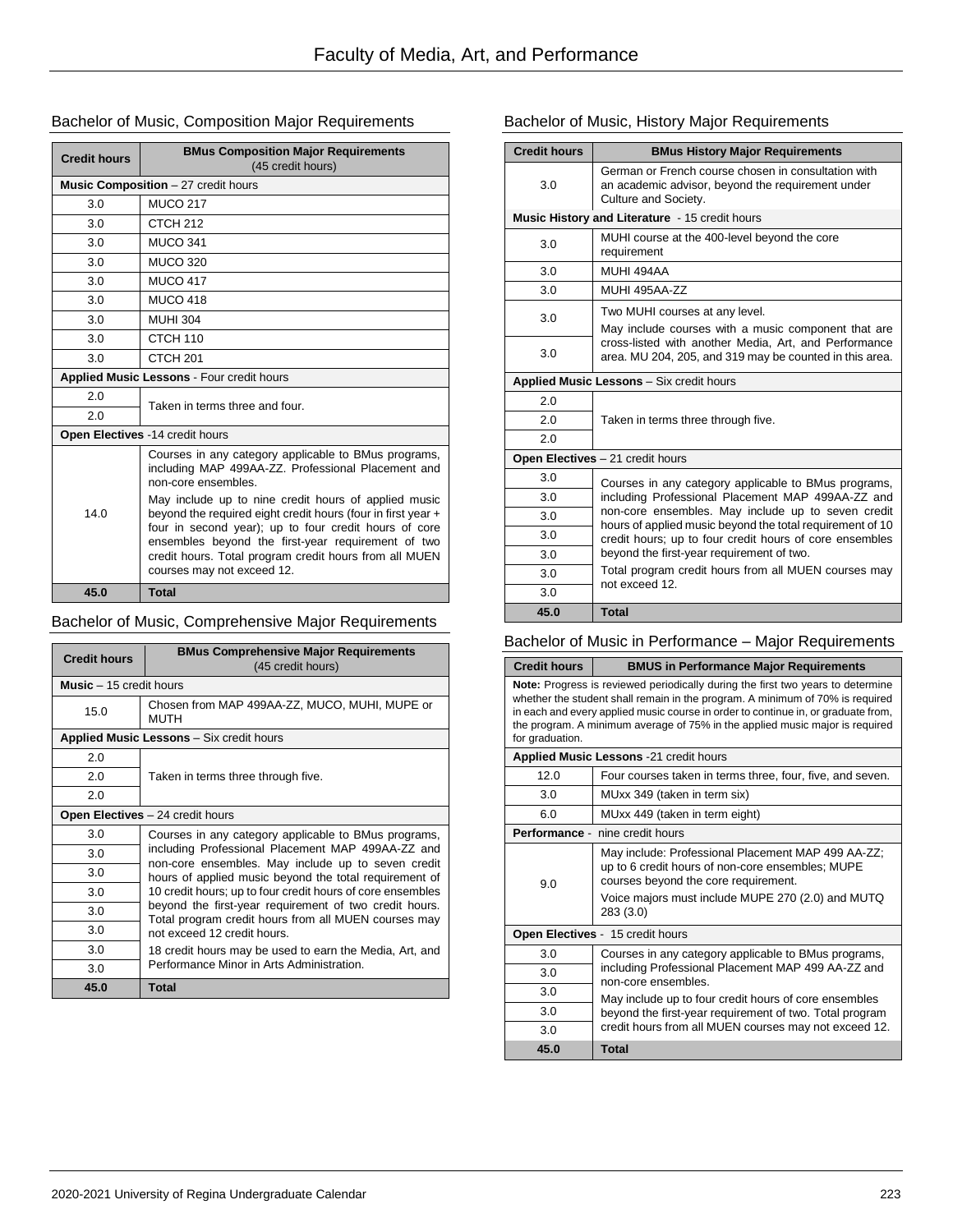### Bachelor of Music Education (BMusEd)/Bachelor of Music (BMus) Joint Degrees Program

### Refer also to this program in the **Faculty of Education** section.

This five-year program is offered jointly by the Faculty of Media, Art, and Performance and the Faculty of Education under the supervision of a joint coordinating committee of the two faculties. The program prepares students to teach secondary choral and instrumental music. The program consists of minimum of 150 credit hours and depending on the teaching minor chosen, students may be required to complete additional credit hours in order to qualify for teacher certification. Once students enter the program, they must complete the entire integrated program to graduate with either degree. Should a student decide to pursue only one of the degrees identified, they must officially apply to transfer out of the joint program. Upon the completion, students will receive a Bachelor of Music Education degree and a Bachelor of Music degree.

All students in the program register in the Faculty of Media, Art, and Performance for term 1 through 6 and obtain academic advising from the Department of Music in the Faculty of Media, Art, and Performance. In term 7 through 10, students register through the Faculty of Education and must obtain academic advising from the Student Program Center, Faculty of Education and the Chair of Music Education, Faculty of Education. Students must apply to both the Faculty of Education and the Faculty of Media, Art, and Performance for graduation.

#### **Admission Criteria and Application Process**

Students applying to the joint BMusEd/BMus Program must meet the admission criteria for both the Faculty of Education (BMusEd) and the Faculty of Media, Art, and Performance (BMus), including successful completion of an audition and an examination in music theory to be given by the Music Department. Application deadline dates and process can be found in Admissions section. Dates of auditions are available on request from the Music Department.

In addition, all applications to the Joint Program require a Teacher Education Application and Profile. Contact the Student Program Center, Faculty of Education for application procedures.

### **Program requirements**

Students pursue applied music study on one instrument or voice for six terms, presenting a half-hour public recital during the sixth term. This recital requirement may be fulfilled by a one half-hour jury recital before music faculty members with the permission of the Music Department Head. The recital requirement must be completed before students enter term 7 of the program.

Successful participation in two core ensembles is required during each of the first six terms.

A PGPA of 70.00% is required in their combined music and music education courses in order to proceed to pre-internship in term 8.

One term is devoted to internship (EFLD 400) with 15 credits to be counted toward graduation.

Term 10 has been strategically constructed to allow for a term of international study (optional).

Qualifying for the Professional A Certificate granted by the provincial Ministry of Education will require careful management of all of the options and electives available in the program.

### **Academic Advising**

Academic advising will be done jointly with representatives from both faculties.

#### **Joint Program Academic Performance and Progress**

Student's performance will be governed by both the university academic standards (see the **Academic Regulations section**) and program standards as outlined in the Faculty of Education section and the Faculty of Media, Art, and Performance section. Student progress is monitored regularly by the Joint Coordinating Committee.

#### **Appeals of Academic Standing**

Students are subject to the academic performance regulations of both faculties and student progress is monitored regularly by the Joint Coordinating Committee. For details on academic performance see the **Academic Regulations** section and the relevant Faculty Regulations sections.

The PGPA required for graduation is 65%.

If there are extenuating circumstances related to academic performance, students may appeal the application of academic probation or a requirement to discontinue by writing to:

### **Joint BMusEd/BMus Program Review Committee**

c/o Faculty of Education Office of Student Services (ED 355) University of Regina, SK S4S 0A2 Fax: 306-585-4006

#### **Re-admission after Being Required to Discontinue from the Joint Program**

Students who have been required to discontinue from the joint program must petition using the Teacher Education Application and Profile and a letter of petition to the Joint BMusEd/BMus Program Review Committee by February 1 for the subsequent fall term.

### **Joint Degrees Program Course Requirements**

Students must complete:

- 1. All Bachelor of Music Education course requirements as outlined the Secondary Education Program (Majors) section.
- 2. All Bachelor of Music requirements as outlined in the program template.
- 3. ENGL 100 as their writing competency course.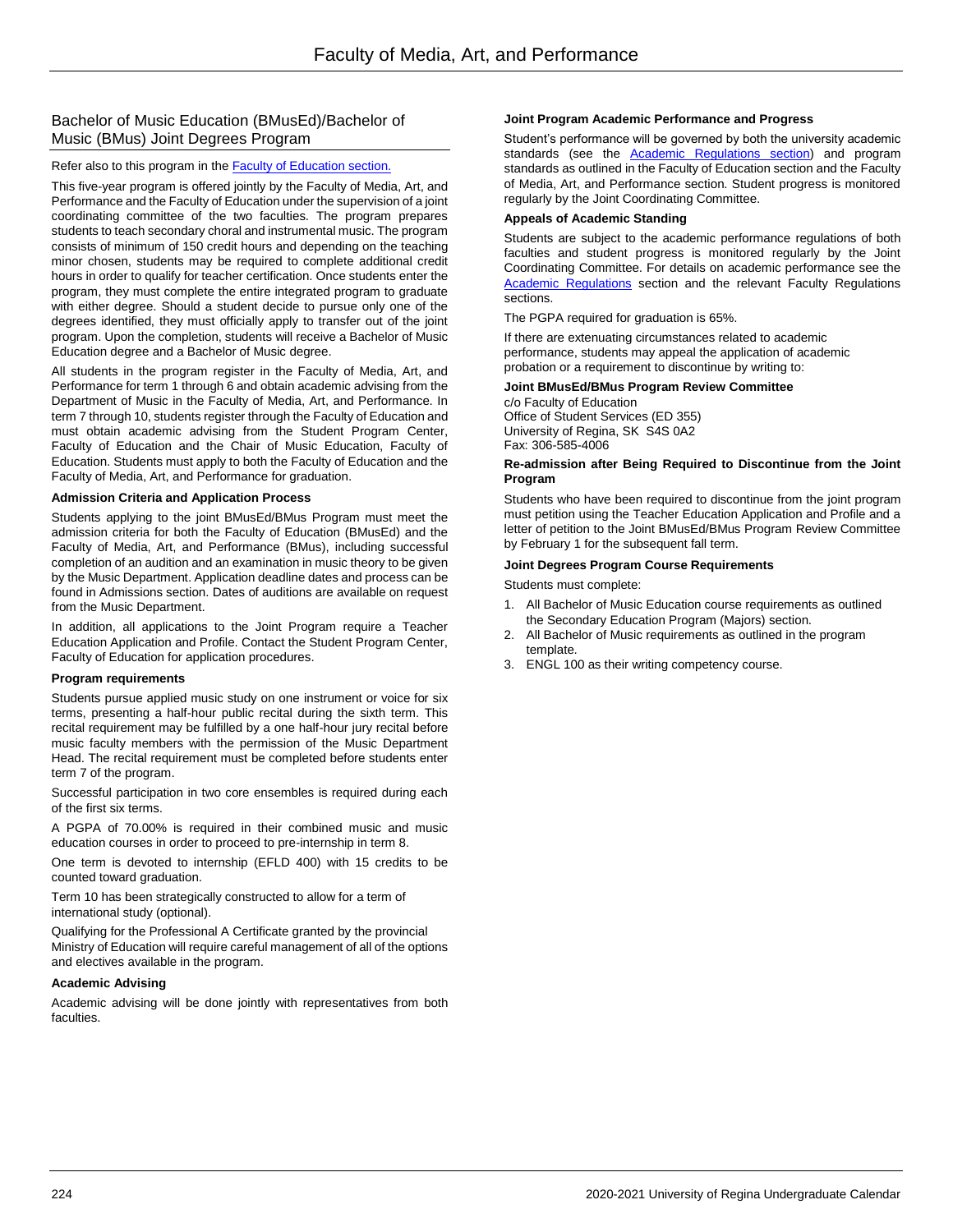| Joint Bachelor of Music Education (BMusEd)/<br>Bachelor of Music (BMus) Program (150 credit hours)                                                                                                                                                                                                                                                                    |                                                                                                                                                                                 |  |
|-----------------------------------------------------------------------------------------------------------------------------------------------------------------------------------------------------------------------------------------------------------------------------------------------------------------------------------------------------------------------|---------------------------------------------------------------------------------------------------------------------------------------------------------------------------------|--|
| Term 1 (Fall)                                                                                                                                                                                                                                                                                                                                                         | Term 2 (Winter)                                                                                                                                                                 |  |
| ECS 101 (3)<br>MAP 001 (0)<br>MUTH 211 (3)<br>MUTH 221 (3)<br>MUHI 202 (3)<br>MU (lesson) (2)<br>MUEN __ (core ensemble)* (1)<br>MUEN ___ (core ensemble)* (0)                                                                                                                                                                                                        | ENGL100 (3)<br>MUTH 212 (3)<br>MUTH 222 (3)<br>MUHI 203 (3)<br>MU (lesson) (2)<br>MUEN ___ (core ensemble)* (1)<br>MUEN ___ (core ensemble)* (0)                                |  |
| Term <sub>3</sub>                                                                                                                                                                                                                                                                                                                                                     | Term 4                                                                                                                                                                          |  |
| ECS 102 (3)<br>MU 399 AA-ZZ* (3)<br>MUTQ 283 (2)<br>MUTH 321 (3)<br>MU (lesson) (2)<br>MUEN __ (core ensemble)* (1)<br>MUEN __ (core ensemble)* (1)                                                                                                                                                                                                                   | INDG 100 (3)<br>MUTQ 288** (3)<br>MUPE 342** (3)<br>CTCH Elective or MUPE 381*** (3)<br>MU (lesson) (2)<br>MUEN __ (core ensemble)* (1)<br>MUEN ___ (core ensemble)* (0)        |  |
| Term 5                                                                                                                                                                                                                                                                                                                                                                | Term 6                                                                                                                                                                          |  |
| Elective (3)<br>MUTQ 285 (2)<br>MUPE 283 (3)<br>Minor (3)<br>MU (lesson) (2)<br>MUEN __ (core ensemble)* (1)<br>MUEN __ (core ensemble)* (1)                                                                                                                                                                                                                          | MU 204/205/319 (3)<br>MUTQ 287 (2)<br>MUTQ 286** (3)<br>MUxx 339 Recital (3)<br>CTCH Elective or MUPE 381 (3)<br>MUEN ___ (core ensemble)* (1)<br>MUEN ___ (core ensemble)* (0) |  |
| Term <sub>7</sub>                                                                                                                                                                                                                                                                                                                                                     | Term 8                                                                                                                                                                          |  |
| ECS 203 (3)<br>EMUS 377 (3)<br>Minor (3)<br>E___ (minor curriculum course) (3)<br>ECS 303 (3)                                                                                                                                                                                                                                                                         | ECS 310 (3)<br>ECCU 400 (3)<br>ECS 401 (3)<br>EFLD 350 (0)<br>EMUS 366 (3)<br>EMUS 350 (3)                                                                                      |  |
| Term <sub>9</sub>                                                                                                                                                                                                                                                                                                                                                     | Term 10                                                                                                                                                                         |  |
| EFLD 400 Internship (15)                                                                                                                                                                                                                                                                                                                                              | MATH 101 (3)<br>Natural Science (3)<br>EPSY 400 (3)<br>Minor (3)<br>Minor (3)                                                                                                   |  |
| * Functional Performance Technology<br>** Participation in Lab Band required<br>*** One term of MUPE 381 required for applied voice students<br><b>Additional Notes:</b><br>Students completing the program will earn a BMus and a BMusEd<br>1.<br>(Secondary Education).<br>In order to move to term 7 of the program, students must:<br>2.<br>• Be in good standing |                                                                                                                                                                                 |  |

 Have a successfully completed all courses in Term 1-6 (including field requirements in ECS courses)

Have successfully completed MUxx 339 Applied Recital

Have a PGPA of 70% in combined music and music education courses.

### Minor Options

|                                                                                                                                                                                                                                                                                                                     | Joint Bachelor of Music Education (BMusEd)/ Bachelor of Music<br><b>Program (BMus) Minor Options</b>                                                                                                                                                                                                                                                                                                                                                                 |
|---------------------------------------------------------------------------------------------------------------------------------------------------------------------------------------------------------------------------------------------------------------------------------------------------------------------|----------------------------------------------------------------------------------------------------------------------------------------------------------------------------------------------------------------------------------------------------------------------------------------------------------------------------------------------------------------------------------------------------------------------------------------------------------------------|
| <b>Secondary English Minor</b><br>(EENM)                                                                                                                                                                                                                                                                            | <b>Health Education (EHEM)</b>                                                                                                                                                                                                                                                                                                                                                                                                                                       |
| <b>ENGL 110</b><br>One of ENGL 213, 312-315, or<br><b>HUM 260</b><br>ENGL 251 or 252<br>ENGL 301 or 302<br>СТСН<br>ELNG 300 (to be taken as the<br>fourth, fifth or sixth course in the<br>minor sequence)                                                                                                          | <b>EHE 258</b><br><b>EHE 300</b><br><b>EHE 385</b><br>EHE 487<br>BIOL 140 (Natural Science)<br><b>INDG 100</b>                                                                                                                                                                                                                                                                                                                                                       |
| <b>Secondary Drama Education</b><br>Minor (EDRM)                                                                                                                                                                                                                                                                    | <b>Secondary French Minor (EFRM)</b>                                                                                                                                                                                                                                                                                                                                                                                                                                 |
| <b>EDRA 101</b><br><b>EDRA 202</b><br>EDRA 203 (Curriculum course)<br>THEA/THDS/THAC/THST course<br>THEA/THDS/THAC/THST course<br><b>CTCH</b> course                                                                                                                                                                | FRN 200* or 201<br><b>FRN 300</b><br><b>FRN 301</b><br>FRN niveau 300/400<br>FRN 340 AA-ZZ or FRN 246<br><b>EFRN 300</b><br>Students<br>Note :<br>admitted to<br>the<br>français de base Education Program at<br>a level lower than FRN 200, such as<br>FRN 101 or 110, will have to take these<br>courses<br>to<br>bring<br>their<br>level<br>οf<br>proficiency up to FRN 200 before they<br>can take the FRN courses required by<br>their program (major or minor) |
| <b>Secondary Inclusive Education</b><br>Minor (EDIE)                                                                                                                                                                                                                                                                | <b>Secondary Visual Education</b><br>Minor (EVIM)                                                                                                                                                                                                                                                                                                                                                                                                                    |
| EPSY 322 or 400<br><b>EPSY 323</b><br><b>EPSY 324</b><br><b>EPSY 326</b><br><b>EPSY 328</b><br>Approved elective - EPSY 329,<br>EPSY 300-level or 400-level<br>(Inclusive Ed./Special Ed.<br>Course), or KIN 120 (KHS 190)                                                                                          | ART or INA<br>ART or INA ____ (studio course)<br>ART or INA _____ (studio course)<br>ART, INA, or CTCH<br>ART, INA, or CTCH<br><b>EVIS 326</b>                                                                                                                                                                                                                                                                                                                       |
| <b>Secondary Social Studies</b><br><b>Education Minor (ESST)</b>                                                                                                                                                                                                                                                    |                                                                                                                                                                                                                                                                                                                                                                                                                                                                      |
| <b>ESST 300</b><br><b>GEOG 100</b><br>HIST 100-level<br><b>INDG 100</b><br>An approved social science<br>course from political science,<br>history, economics, anthropology,<br>sociology, indigenous studies,<br>GEOG 210 or 120, or ESST 369<br>Senior, Canadian history - 201,<br>202, 219, 310, 317, 318 or 330 |                                                                                                                                                                                                                                                                                                                                                                                                                                                                      |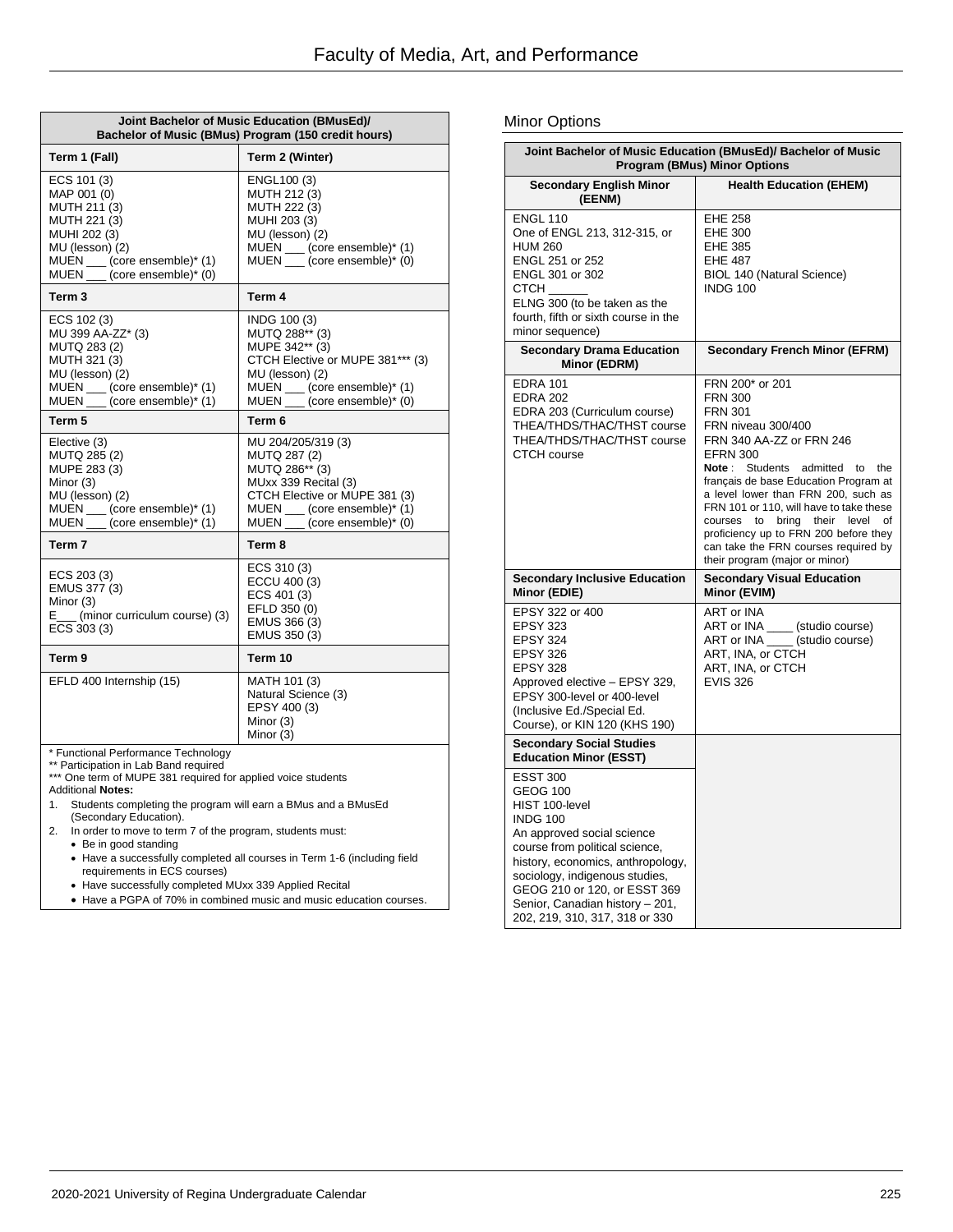### Applied Music Lessons (MUBC, MUBN, etc.)

As a sample number for applied music lessons, MUPI 141 designates lessons for a piano student in the first term, first year of a BMus performance degree.

The performing medium is indicated by the following two-letter symbols:

| <b>BC</b> bass clarinet | HD harpsichord | TB trombone    |
|-------------------------|----------------|----------------|
| BN bassoon              | HN horn        | TP trumpet     |
| CL clarinet             | OB oboe        | TU tuba        |
| DB bass                 | OR organ       | VA viola       |
| EU euphonium            | PC percussion  | VC violoncello |
| FL flute                | PI piano       | VN violin      |
| <b>GR</b> quitar        | SX saxophone   | VO voice       |
|                         |                |                |

The first digit refers to the year of study.

The second digit indicates the degree program towards which the credit is taken, according to the following scheme:

- 4 = BMus applied major (performance concentration)
- 3 = BMusEd/BMus applied major; BMus applied major (comprehensive, music history, music theory, or composition concentration)
- 2 = BEd, BMus minor or other.

The third digit indicates the term of study at a particular level.

Participation in an ensemble may be required of students enrolled in an applied music lesson.

**Prerequisite**: Permission of Music Department.

Students should note that:

- Students in the third through eighth terms in the BMus degree program concentration in performance receive three (3) hours of credit for the applied major lesson. All others receive two (2) hours of credit.
- Students should not register for the second, third, or fourth year of study without having received credit for the previous year or advanced standing from the Music Department.
- Unless there are extenuating circumstances, no student may enroll for more than the regular sequence of eight terms of applied music lessons.

For students in the BMus and BMusEd/BMus programs applied lessons in a secondary area are dependent upon the availability of regular, fulltime faculty, and the permission of the department head.

Students in the BMus and BMusEd/BMus degree programs will not receive credit towards their degree program for applied lessons in the MUXX 121 series in the primary applied area.

### Post-Baccalaureate Diploma in String Performance

This one-year diploma program will focus on the string quartet, performance practices, repertoire, and private lessons. This diploma will help bridge the gap between being a Bachelor of Music in string performance graduate to a professional musician.

| <b>Credit Hours</b>               | Post-Baccalaureate Diploma in<br><b>String Performance</b> |
|-----------------------------------|------------------------------------------------------------|
| <b>Term 1</b> $-$ 15 credit hours |                                                            |
| 9.0                               | MUPE 463 AA-ZZ                                             |
| 2.0                               | Applied Music Lessons - MUPE 451                           |
| 1.0                               | <b>MUEN 171</b>                                            |
| 3.0                               | MU Elective (may include MU 370 or MAP 401)                |
| <b>Term 2</b> $-$ 15 credit hours |                                                            |
| 9.0                               | MUPE 463 AA-ZZ(string quartet)                             |
| 2.0                               | Applied Music Lessons - MUPE 452                           |
| 1.0                               | <b>MUEN 171</b>                                            |
| 3.0                               | MU Elective (may include MU 370 or MAP 401)                |
| 30.0                              | <b>Total</b>                                               |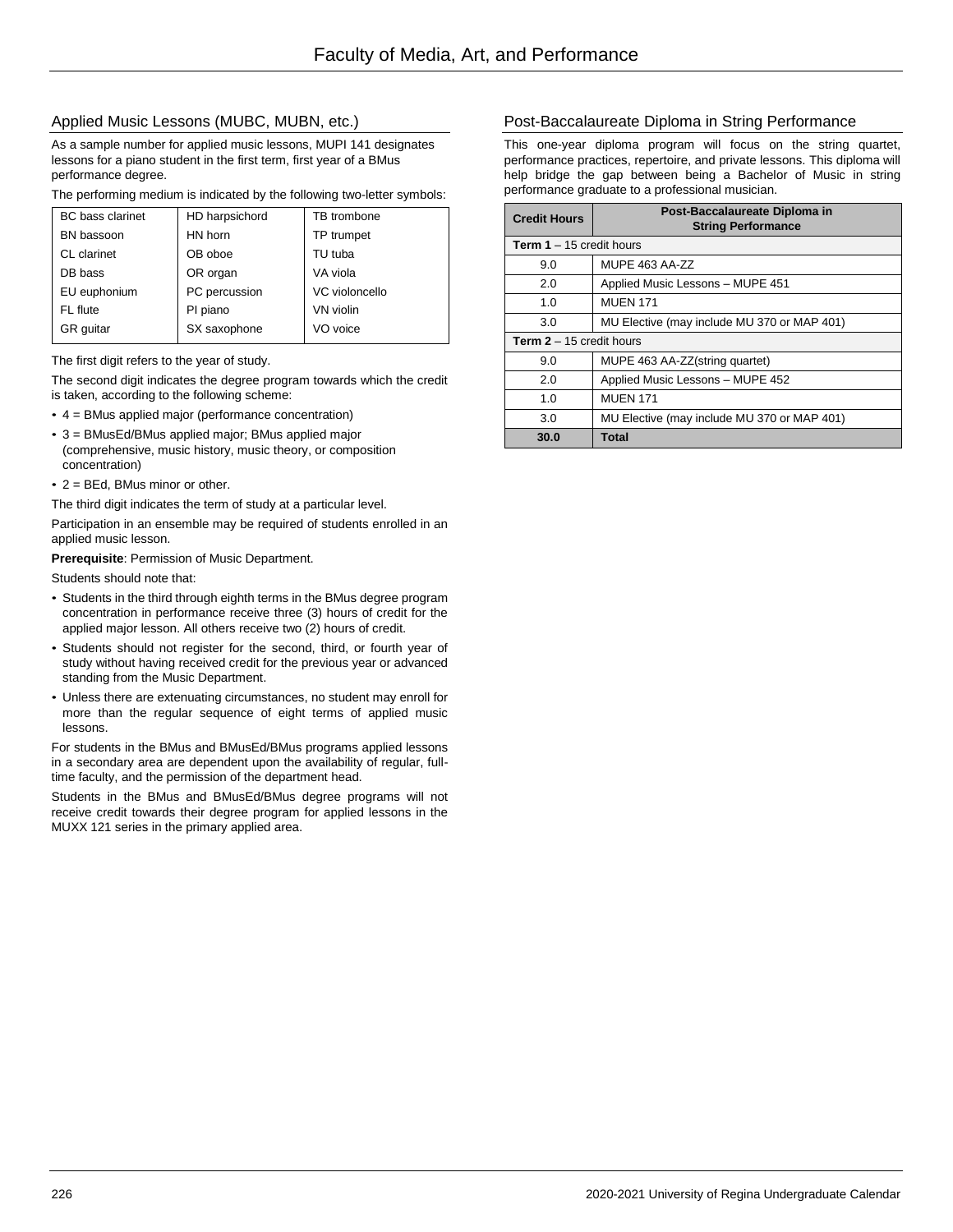# Department of Theatre

The Department of Theatre offers a Bachelor of Arts degree in Theatre and Performance with optional concentrations in either Acting or Design and Stage Management.

Requirements for the degree and optional concentrations are outlined under separate headings below.

### Bachelor of Arts, Theatre and Performance Major

| <b>Credit hours</b>                                                             | Bachelor of Arts, Theatre and Performance Major<br><b>Required Courses</b>                                 |
|---------------------------------------------------------------------------------|------------------------------------------------------------------------------------------------------------|
| Media, Art, and Performance - 12 credit hours                                   |                                                                                                            |
| 12.0                                                                            | Four Media, Art, and Performance courses (chosen from<br>ART, ARTH, CTCH, FILM, INA, INAH, MAP, Music)     |
|                                                                                 | <b>Theatre Requirements - 54 credit hours</b>                                                              |
| 3.0                                                                             | <b>THAC 260</b>                                                                                            |
| 3.0                                                                             |                                                                                                            |
| 3.0                                                                             | Nine credit hours THAC 200-, 300-, or 400-level                                                            |
| 3.0                                                                             |                                                                                                            |
| 3.0                                                                             | THAC 365 AA-ZZ                                                                                             |
| 3.0                                                                             | <b>THDS 121</b>                                                                                            |
| 3.0                                                                             | <b>THDS 240</b>                                                                                            |
| 3.0                                                                             | THDS 365 AA-ZZ                                                                                             |
| 9.0                                                                             | Nine credit hours THDS 200-, 300-, or 400-level                                                            |
| 3.0                                                                             | <b>THST 200</b>                                                                                            |
| 3.0                                                                             | <b>THST 250</b>                                                                                            |
| 3.0                                                                             | <b>THST 380</b>                                                                                            |
| 3.0                                                                             | THST 300- or 400-level                                                                                     |
| 3.0                                                                             | THST 300- or 400-level                                                                                     |
| 3.0                                                                             | THST 400-level                                                                                             |
| 3.0                                                                             | <b>THST</b> elective                                                                                       |
| Critical Competency or Media, Art, and Performance electives<br>12 credit hours |                                                                                                            |
| 12.0                                                                            | Any four courses offered by La Cité, the Faculties of Arts,<br>or Science, or Media, Art, and Performance. |
|                                                                                 | Open Electives - 15 credit hours                                                                           |
| 15.0                                                                            | <b>Five Open Electives</b>                                                                                 |
| 120.0                                                                           | <b>Total</b>                                                                                               |

### BA Theatre and Performance Major Acting Concentration

| <b>Credit hours</b>                                                                 | <b>BA Theatre and Performance Major</b><br><b>Acting Concentration Required Courses</b>              |
|-------------------------------------------------------------------------------------|------------------------------------------------------------------------------------------------------|
| 0.0                                                                                 | MAP 001 Foundations of University Practices                                                          |
|                                                                                     | Critical Competencies- 27 credit hours                                                               |
|                                                                                     | <b>Communication in Writing - Six credit hours</b>                                                   |
| 3.0                                                                                 | Two of ACAD 100, ENGL 100 or 110                                                                     |
| 3.0                                                                                 |                                                                                                      |
| 3.0                                                                                 | THST (300- or 400-level)                                                                             |
| 3.0                                                                                 | THST (300- or 400-level)                                                                             |
| 3.0                                                                                 | THST (400-level)                                                                                     |
| 3.0                                                                                 | <b>THST</b> elective                                                                                 |
| 3.0                                                                                 | Any THAC, THEA, THDS or THST course                                                                  |
| Media, Art, and Performance or Critical Competency Elective - Three<br>credit hours |                                                                                                      |
| 3.0                                                                                 | Any course offered by La Cité, the Faculties of Arts, or<br>Science, or Media, Art, and Performance. |
| Open Electives - 18 credit hours                                                    |                                                                                                      |
| 18.0                                                                                | <b>Six Open Electives</b>                                                                            |
| 120.0                                                                               | Total                                                                                                |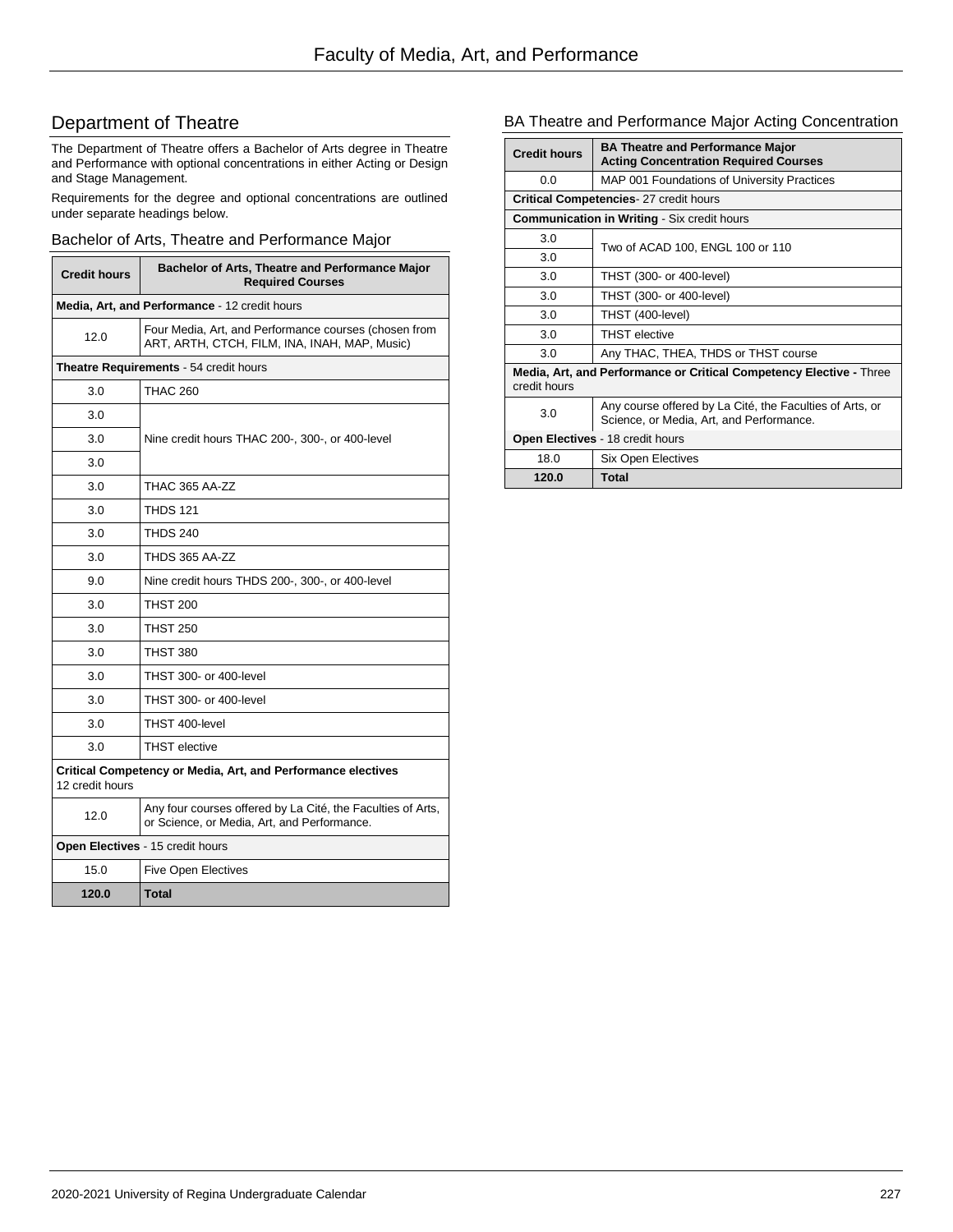# BA, Theatre and Performance Major Design/Stage Management Concentration

| <b>Credit hours</b>                                 | BA, Theatre and Performance Major - Design/Stage<br><b>Management Concentration Required Courses</b>                                                                                                                                                                                                                                                |  |
|-----------------------------------------------------|-----------------------------------------------------------------------------------------------------------------------------------------------------------------------------------------------------------------------------------------------------------------------------------------------------------------------------------------------------|--|
| 0.0                                                 | MAP 001 Foundations of University Practices                                                                                                                                                                                                                                                                                                         |  |
| Critical Competency Requirements* - 27 credit hours |                                                                                                                                                                                                                                                                                                                                                     |  |
|                                                     | Communication in Writing - Six credit hours                                                                                                                                                                                                                                                                                                         |  |
| 3.0                                                 | Two of ACAD 100, ENGL 100 or 110                                                                                                                                                                                                                                                                                                                    |  |
| 3.0                                                 |                                                                                                                                                                                                                                                                                                                                                     |  |
|                                                     | <b>Culture and Society - 12 credit hours</b>                                                                                                                                                                                                                                                                                                        |  |
| 3.0                                                 | <b>MAP 202</b>                                                                                                                                                                                                                                                                                                                                      |  |
| 9.0                                                 | Any three courses in the following areas (excluding<br>courses in statistics, methods, PHIL 150): ANTH, CLAS,<br>ENGL above 100-level, HIST, HUM, INDG, IDS, IS, JS,<br>Language other than English, Literature in translation or<br>other non-language courses offered through language<br>department or program (e.g. LING, RLST, PHIL,<br>WGST). |  |
|                                                     | <b>Natural or Social Sciences - Six credit hours</b>                                                                                                                                                                                                                                                                                                |  |
| 3.0                                                 | Two courses in the following areas: (excluding courses                                                                                                                                                                                                                                                                                              |  |
| 3.0                                                 | in research/statistics) ECON, GEOG, PSCI, PSYC,<br>SOC, SOST, and STS other than statistics or<br>methodology. Any Science courses, including MATH                                                                                                                                                                                                  |  |
|                                                     | Research and Methodology - Three credit hours                                                                                                                                                                                                                                                                                                       |  |
|                                                     | Any course in research methods, statistical analysis,<br>logic, or computer science offered through La Cité, the<br>Faculties of Arts and Science, such as PHIL 150, CS<br>(any course), INDG 280, 282, SOST 201, 203, 306, 307,<br>PSYC 204, 305, WGST 220.                                                                                        |  |
| 3.0                                                 | ARTH 301, CTCH 203, 303, and THST 250 may be<br>counted in this area if not already counted in another<br>area of the program – see Additional Regulations.<br>STATS (any course), Statistics courses offered through<br>Faculties other than Arts and Science may be used with<br>approval by the Dean or designate.                               |  |
|                                                     | Media, Art, and Performance - 12 credit hours                                                                                                                                                                                                                                                                                                       |  |
| 12.0                                                | Four Media, Art, and Performance courses (chosen from<br>ART, ARTH, CTCH, FILM, INA, INAH, MAP, Music)                                                                                                                                                                                                                                              |  |
|                                                     | <b>Theatre Requirements</b> $-60$ credit hours                                                                                                                                                                                                                                                                                                      |  |
| 3.0                                                 | <b>THAC 260</b>                                                                                                                                                                                                                                                                                                                                     |  |
| 3.0                                                 | <b>THDS 121</b>                                                                                                                                                                                                                                                                                                                                     |  |
| 3.0                                                 | <b>THDS 240</b>                                                                                                                                                                                                                                                                                                                                     |  |
| 15.0                                                | 15 credit hours in THDS at the 200- or 300-level                                                                                                                                                                                                                                                                                                    |  |
| 12.0                                                | 12 credit hours THDS 365 AA-ZZ                                                                                                                                                                                                                                                                                                                      |  |
| 3.0                                                 | <b>THST 200</b>                                                                                                                                                                                                                                                                                                                                     |  |
| 3.0                                                 | <b>THST 250</b>                                                                                                                                                                                                                                                                                                                                     |  |
| 3.0                                                 | <b>THST 380</b>                                                                                                                                                                                                                                                                                                                                     |  |
| 6.0                                                 | Two THST courses at the 300- or 400-level                                                                                                                                                                                                                                                                                                           |  |
| 3.0                                                 | THST 400-level                                                                                                                                                                                                                                                                                                                                      |  |
| 3.0                                                 | <b>THST</b> elective                                                                                                                                                                                                                                                                                                                                |  |
| 3.0                                                 | Any THAC, THEA, THDS, or THST course                                                                                                                                                                                                                                                                                                                |  |
|                                                     | Media, Art, and Performance or Critical Competency Elective                                                                                                                                                                                                                                                                                         |  |
| 3.0                                                 | Any course offered by La Cité, the Faculties of Arts, or<br>Science, or Media, Art, and Performance                                                                                                                                                                                                                                                 |  |
|                                                     | Open Electives - 18 credit hours                                                                                                                                                                                                                                                                                                                    |  |
| 18.0                                                | Six Open Electives                                                                                                                                                                                                                                                                                                                                  |  |
| 120.0                                               | Total                                                                                                                                                                                                                                                                                                                                               |  |

### Minor in Theatre and Performance

| <b>Credit hours</b> | <b>Minor in Theatre and Performance</b><br><b>Required Courses</b> |
|---------------------|--------------------------------------------------------------------|
| 3.0                 | <b>THAC 260</b>                                                    |
| 3.0                 | <b>THDS 121</b>                                                    |
| 3.0                 | One THAC or THDS course (300- or 400-level)                        |
| 3.0                 | <b>THST 250</b>                                                    |
| 3.0                 | <b>THST 380</b>                                                    |
| 3.0                 | One THAC, THDS, or THST course (300- or 400-level)                 |
| 18.0                | Total                                                              |

Minor in Media, Art, and Performance (Theatre Studies)

| <b>Credit hours</b>                                               | Minor in Media, Art, and Performance<br><b>(Theatre Studies) Required Courses</b> |
|-------------------------------------------------------------------|-----------------------------------------------------------------------------------|
| 3.0                                                               | <b>THST 200</b>                                                                   |
| 3.0                                                               | <b>THST 250</b>                                                                   |
| 3.0                                                               | Two THST courses at the 300-level                                                 |
| 3.0                                                               |                                                                                   |
| 3.0                                                               | Two THST courses at the 400-level                                                 |
| 3.0                                                               |                                                                                   |
| 18.0                                                              | <b>Total</b>                                                                      |
| Note: Three credit hours may be in a performance or studio course |                                                                                   |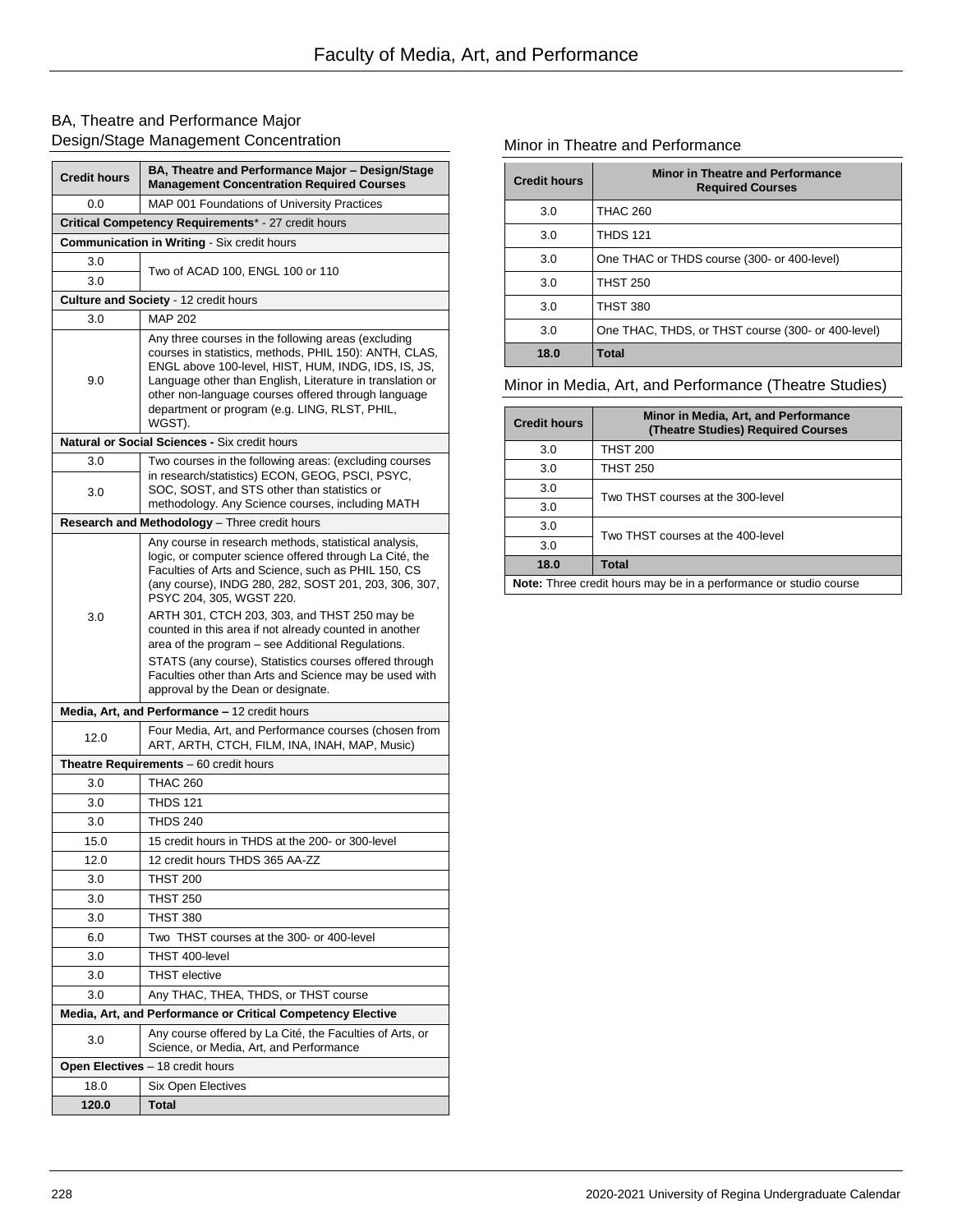### Bachelor of Arts Theatre (Three-Year Special)

This degree is open only to students wishing to complete a combined BEd Arts Education/BA Theatre degree.

| <b>Credit hours</b>                                                                                                     | <b>Bachelor of Arts Theatre (Three-Year Special)</b><br><b>Reauired Courses</b>                                                                                                                                                                                                                                                                                                                                                                                                                                                                                                       |
|-------------------------------------------------------------------------------------------------------------------------|---------------------------------------------------------------------------------------------------------------------------------------------------------------------------------------------------------------------------------------------------------------------------------------------------------------------------------------------------------------------------------------------------------------------------------------------------------------------------------------------------------------------------------------------------------------------------------------|
|                                                                                                                         | Critical Competencies - 24 credit hours                                                                                                                                                                                                                                                                                                                                                                                                                                                                                                                                               |
| <b>Communication in Writing - Six credit hours</b>                                                                      |                                                                                                                                                                                                                                                                                                                                                                                                                                                                                                                                                                                       |
| 3.0                                                                                                                     | Two of ACAD 100, ENGL 100 or 110                                                                                                                                                                                                                                                                                                                                                                                                                                                                                                                                                      |
| 3.0                                                                                                                     |                                                                                                                                                                                                                                                                                                                                                                                                                                                                                                                                                                                       |
|                                                                                                                         | <b>Culture and Society</b> - Nine credit hours                                                                                                                                                                                                                                                                                                                                                                                                                                                                                                                                        |
| 3.0                                                                                                                     | <b>MAP 202</b>                                                                                                                                                                                                                                                                                                                                                                                                                                                                                                                                                                        |
| 3.0<br>3.0                                                                                                              | Any two courses in the following areas (excluding<br>courses in statistics, methods, PHIL 150): ANTH, CLAS,<br>ENGL above 100-level, HIST, HUM, INDG, IDS, IS, JS,<br>Language other than English, Literature in translation or<br>other non-language courses offered through language<br>department or program, LING, RLST, PHIL, WGST                                                                                                                                                                                                                                               |
|                                                                                                                         | Natural or Social Sciences - Six credit hours                                                                                                                                                                                                                                                                                                                                                                                                                                                                                                                                         |
| 3.0                                                                                                                     | Two courses in the following areas: (excluding courses<br>in research/statistics)                                                                                                                                                                                                                                                                                                                                                                                                                                                                                                     |
| 3.0                                                                                                                     | ECON, GEOG, PSCI, PSYC, SOC, SOST, and STS<br>other than statistics or methodology<br>Any Science courses, including MATH                                                                                                                                                                                                                                                                                                                                                                                                                                                             |
|                                                                                                                         | Research and Methodology - Three credit hours                                                                                                                                                                                                                                                                                                                                                                                                                                                                                                                                         |
| 3.0                                                                                                                     | Any course in research methods, statistical analysis,<br>logic, or computer science offered through La Cité, the<br>Faculties of Arts and Science, such as PHIL 150, CS<br>(any course), INDG 280, 282, SOST 201, 203, 306,<br>307, PSYC 204, 305, WGST 220.<br>ARTH 301, CTCH 203, 303, and THST 250 may be<br>counted in this area if not already counted in another<br>area of the program - see Additional Regulations.<br>STATS (any course), Statistics courses offered through<br>Faculties other than Arts and Science may be used with<br>approval by the Dean or designate. |
|                                                                                                                         | Media, Art, and Performance - Nine credit hours                                                                                                                                                                                                                                                                                                                                                                                                                                                                                                                                       |
| 9.0                                                                                                                     | Three Media, Art, and Performance courses outside the<br>major area.                                                                                                                                                                                                                                                                                                                                                                                                                                                                                                                  |
| <b>Theatre</b> - 36 credit hours                                                                                        |                                                                                                                                                                                                                                                                                                                                                                                                                                                                                                                                                                                       |
| 3.0                                                                                                                     | <b>THAC 260</b>                                                                                                                                                                                                                                                                                                                                                                                                                                                                                                                                                                       |
| 3.0                                                                                                                     | <b>THST 200</b>                                                                                                                                                                                                                                                                                                                                                                                                                                                                                                                                                                       |
| 3.0                                                                                                                     | <b>THST 250</b>                                                                                                                                                                                                                                                                                                                                                                                                                                                                                                                                                                       |
| 3.0                                                                                                                     | <b>THST 380</b>                                                                                                                                                                                                                                                                                                                                                                                                                                                                                                                                                                       |
| 3.0                                                                                                                     | Two THST courses at the 300- or 400-level*                                                                                                                                                                                                                                                                                                                                                                                                                                                                                                                                            |
| 3.0                                                                                                                     |                                                                                                                                                                                                                                                                                                                                                                                                                                                                                                                                                                                       |
| 3.0                                                                                                                     | One of THAC 365 AA-ZZ, THAC 465 AA-ZZ, THDS 365<br>AA-ZZ, THDS 465 AA-ZZ.                                                                                                                                                                                                                                                                                                                                                                                                                                                                                                             |
| 15.0                                                                                                                    | Five Theatre courses chosen from THDS, THAC or<br>THST (can include three more credit hours of 365 AA-<br>ZZ and 465 AA-ZZ.)                                                                                                                                                                                                                                                                                                                                                                                                                                                          |
| <b>Electives</b> $-21$ credit hours                                                                                     |                                                                                                                                                                                                                                                                                                                                                                                                                                                                                                                                                                                       |
| 21.0                                                                                                                    | Seven Open Electives                                                                                                                                                                                                                                                                                                                                                                                                                                                                                                                                                                  |
| 90.0                                                                                                                    | <b>Total</b>                                                                                                                                                                                                                                                                                                                                                                                                                                                                                                                                                                          |
| *With the approval of the department head, ENGL 301, 302, 460 AA-ZZ<br>may be used to satisfy some theatre requirements |                                                                                                                                                                                                                                                                                                                                                                                                                                                                                                                                                                                       |

# Department of Visual Arts

The Department of Visual Arts offers programs leading to the degrees of BA (Visual Arts); BA (Special Three-Year); BA in Media, Art, and Performance (Art History or Cultures of Display concentrations); BA Honours (Visual Arts); BA Honours in Media, Art, and Performance (Art History concentration) and BFA (Ceramics, Drawing, Painting, Photography, Print Media, Sculpture). Certificates in Visual Arts and Advanced Studio Art, as well as a Post-Baccalaureate Certificate are also offered.

Requirements for each program are outlined under the separate heading for the specific area of study.

### Bachelor of Arts (Visual Arts)

The general requirements for this degree are described under the heading BA (Four-Year) section.

| <b>Credit hours</b>                                                                                   | <b>Bachelor of Arts (Visual Arts)</b><br><b>Required Courses</b>                                                                                                                                                                                                                                                                        |
|-------------------------------------------------------------------------------------------------------|-----------------------------------------------------------------------------------------------------------------------------------------------------------------------------------------------------------------------------------------------------------------------------------------------------------------------------------------|
| 0.0                                                                                                   | MAP 001                                                                                                                                                                                                                                                                                                                                 |
|                                                                                                       | Critical Competencies - 24 credit hours                                                                                                                                                                                                                                                                                                 |
|                                                                                                       | <b>Communication in Writing - Six credit hours</b>                                                                                                                                                                                                                                                                                      |
| 3.0                                                                                                   | Two of: ACAD 100, ENGL 100, 110                                                                                                                                                                                                                                                                                                         |
| 3.0                                                                                                   |                                                                                                                                                                                                                                                                                                                                         |
|                                                                                                       | Natural or Social Sciences - Six credit hours                                                                                                                                                                                                                                                                                           |
| 3.0                                                                                                   | Two courses in the following areas: (excluding courses<br>in research/statistics)                                                                                                                                                                                                                                                       |
| 3.0                                                                                                   | ECON, GEOG, PSCI, PSYC, SOC, SOST, and STS<br>other than statistics or methodology                                                                                                                                                                                                                                                      |
|                                                                                                       | Any Science courses, including MATH                                                                                                                                                                                                                                                                                                     |
|                                                                                                       | <b>Culture and Society</b> – Nine credit hours                                                                                                                                                                                                                                                                                          |
| 3.0                                                                                                   | <b>MAP 202</b>                                                                                                                                                                                                                                                                                                                          |
| 6.0                                                                                                   | Any two courses in the following areas (excluding<br>courses in statistics, methods, PHIL 150): ANTH, CLAS,<br>ENGL above 100-level, HIST, HUM, INDG, IDS, IS, JS,<br>Language other than English, Literature in translation or<br>other non-language courses offered through language<br>department or program, LING, RLST, PHIL, WGST |
|                                                                                                       | Research Skills and Methodologies - Three credit hours                                                                                                                                                                                                                                                                                  |
| 3.0                                                                                                   | Any course in research methods, statistical analysis,<br>logic, or computer science offered through La Cité, the<br>Faculties of Arts and Science, such as PHIL 150, CS<br>(any course), INDG 280, 282, SOST 201, 203, 306, 307,<br>PSYC 204, 305, WGST 220.<br>ARTH 301, CTCH 203, 303, and THST 250 may be                            |
|                                                                                                       | counted in this area if not already counted in another<br>area of the program - see Additional Regulations.<br>STATS (any course), Statistics courses offered through<br>Faculties other than Arts and Science may be used with<br>approval by the Dean or designate.                                                                   |
| <b>Note:</b> Course substitutions in the above categories may be granted by<br>the Dean or Designate. |                                                                                                                                                                                                                                                                                                                                         |
|                                                                                                       | Media, Art, and Performance - 12 credit hours                                                                                                                                                                                                                                                                                           |
| 12.0                                                                                                  | Four Media, Art, and Performance courses outside the<br>major area.                                                                                                                                                                                                                                                                     |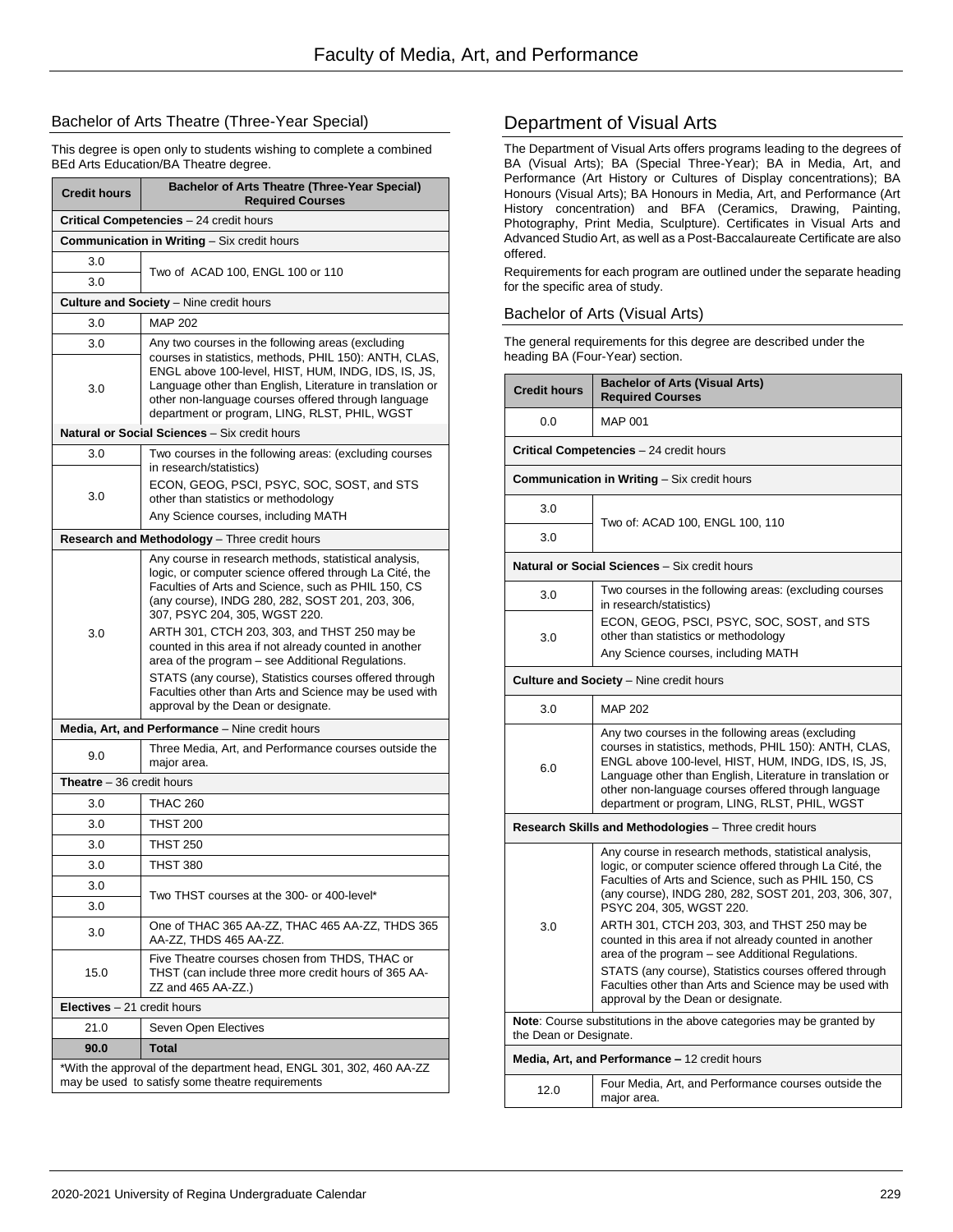| <b>Credit hours</b>                                                                    | <b>Bachelor of Arts (Visual Arts)</b><br><b>Required Courses</b>                                    |
|----------------------------------------------------------------------------------------|-----------------------------------------------------------------------------------------------------|
| Art - 54 credit hours                                                                  |                                                                                                     |
| 3.0                                                                                    | ART 100 or INA 100                                                                                  |
| 3.0                                                                                    | ART 220 or INA 220                                                                                  |
| 3.0                                                                                    | ART 221 or INA 221                                                                                  |
| 9.0                                                                                    | Three ART courses at the 200-level (may include FILM<br>205)                                        |
| 18.0                                                                                   | Six ART courses at the 300- or 400-level (with at least<br>six credit hours taken at the 400-level) |
| 3.0                                                                                    | <b>ARTH 100</b>                                                                                     |
| 3.0                                                                                    | <b>ARTH 301</b>                                                                                     |
| 3.0                                                                                    | <b>INAH 100*</b>                                                                                    |
| 3.0                                                                                    | One ARTH or INAH elective                                                                           |
| 3.0                                                                                    | One ARTH or INAH course at the 200-level                                                            |
| 3.0                                                                                    | One ARTH or INAH course at the 300- or 400-level                                                    |
| Open Electives - 30 credit hours                                                       |                                                                                                     |
| 30.0                                                                                   | <b>Ten Open Electives</b>                                                                           |
| 120.0                                                                                  | <b>Total</b>                                                                                        |
| * Or other course with Indigenous content as approved by the Art History<br>Committee. |                                                                                                     |

### Double Major

A double major in Visual Arts in the Faculties of Arts and Media, Art, and Performance must include the following courses:

- ART 220 or INA 220
- ART 221 or INA 221
- 15 credit hours of 200-level studio art courses (may include FILM 205)
- six credit hours of 300-level ART courses
- six credits of 400- level ART courses (excluding ART 400 and ART 401)
- ARTH 100 and ARTH 301

### Bachelor of Arts Honours (Visual Arts)

The general requirements for this degree are as follows: students apply for admission to the Honours program in the term in which they will complete 90 credit hours. All applicants for entry to the Honours BA Studio Art require:

- 1. An overall GPA of at least 70.00% and a GPA in courses required for the major of at least 75.00%,
- 2. Completion of the basic BA (69 credit hours) as outlined above or ability to complete the degree by the end of 102 credit hours,
- 3. Agreement by a member of the regular faculty to serve as the student's supervisor; and
- 4. A list of approved courses required for the major (Studio and Studies) must accompany the Application for Honours degree form. Additional information is described under the heading Honours Programs in Media, Art, and Performance in this section above.

| <b>Credit hours</b>                            | <b>Bachelor of Arts Honours (Visual Arts)</b><br><b>Required Courses</b>                                                                                                                                                                                                                                                                                                                                                                                                                                                                                                              |  |  |
|------------------------------------------------|---------------------------------------------------------------------------------------------------------------------------------------------------------------------------------------------------------------------------------------------------------------------------------------------------------------------------------------------------------------------------------------------------------------------------------------------------------------------------------------------------------------------------------------------------------------------------------------|--|--|
| 0.0                                            | <b>MAP 001</b>                                                                                                                                                                                                                                                                                                                                                                                                                                                                                                                                                                        |  |  |
|                                                | <b>Critical Competencies 24 credit hours</b>                                                                                                                                                                                                                                                                                                                                                                                                                                                                                                                                          |  |  |
|                                                | <b>Communication in Writing - Six credit hours</b>                                                                                                                                                                                                                                                                                                                                                                                                                                                                                                                                    |  |  |
| 3.0                                            | Two of: ACAD 100, ENGL 100, 110                                                                                                                                                                                                                                                                                                                                                                                                                                                                                                                                                       |  |  |
| 3.0                                            |                                                                                                                                                                                                                                                                                                                                                                                                                                                                                                                                                                                       |  |  |
|                                                | Natural or Social Sciences - Six credit hours                                                                                                                                                                                                                                                                                                                                                                                                                                                                                                                                         |  |  |
| 3.0                                            | Two courses in the following areas: (excluding courses<br>in research/statistics)                                                                                                                                                                                                                                                                                                                                                                                                                                                                                                     |  |  |
| 3.0                                            | ECON, GEOG, PSCI, PSYC, SOC, SOST, and STS<br>other than statistics or methodology<br>Any Science courses, including MATH.                                                                                                                                                                                                                                                                                                                                                                                                                                                            |  |  |
| <b>Culture and Society</b> - Nine credit hours |                                                                                                                                                                                                                                                                                                                                                                                                                                                                                                                                                                                       |  |  |
| 3.0                                            | MAP 202                                                                                                                                                                                                                                                                                                                                                                                                                                                                                                                                                                               |  |  |
| 3.0<br>3.0                                     | Any two courses in the following areas (excluding<br>courses in statistics, methods, PHIL 150): ANTH,<br>CLAS, ENGL above 100-level, HIST, HUM, INDG,<br>IDS, IS, JS, Language other than English, Literature in<br>translation or other non-language courses offered<br>through language department or program, LING,<br>RLST, PHIL, WGST.                                                                                                                                                                                                                                           |  |  |
|                                                | Research Skills and Methodologies - Three credit hours                                                                                                                                                                                                                                                                                                                                                                                                                                                                                                                                |  |  |
| 3.0                                            | Any course in research methods, statistical analysis, logic,<br>or computer science offered through La Cité, the Faculties<br>of Arts and Science, such as PHIL 150, CS (any course),<br>INDG 280, 282, SOST 201, 203, 306, 307, PSYC 204,<br>305, WGST 220.<br>ARTH 301, CTCH 203, 303, and THST 250 may be<br>counted in this area if not already counted in another area<br>of the program - see Additional Regulations.<br>STATS (any course), Statistics courses offered through<br>Faculties other than Arts and Science may be used with<br>approval by the Dean or designate. |  |  |
|                                                | Media, Art, and Performance - 12 credit hours                                                                                                                                                                                                                                                                                                                                                                                                                                                                                                                                         |  |  |
| 12.0                                           | Four Media, Art, and Performance courses outside the<br>major area.                                                                                                                                                                                                                                                                                                                                                                                                                                                                                                                   |  |  |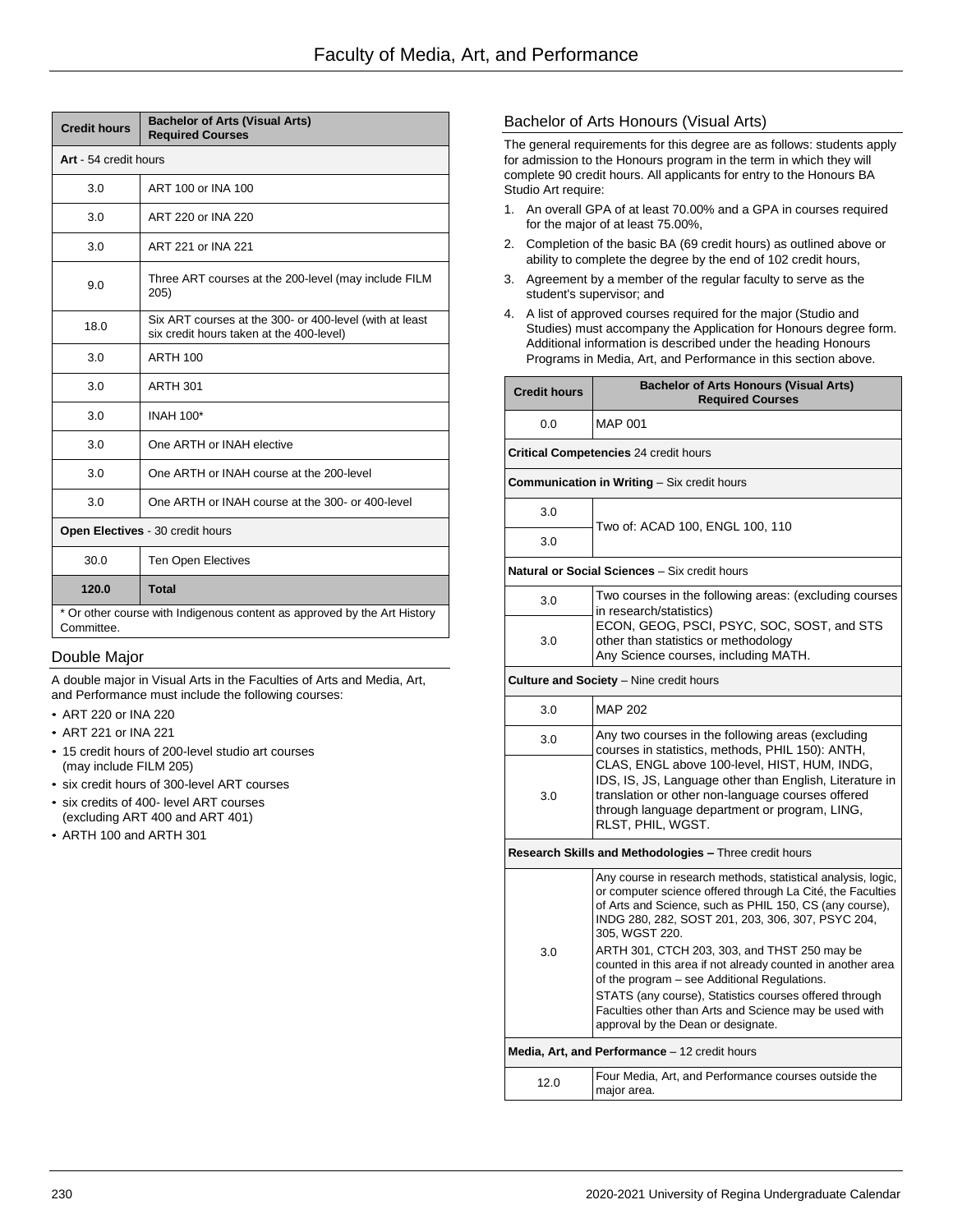| <b>Credit hours</b>   | <b>Bachelor of Arts Honours (Visual Arts)</b><br><b>Required Courses</b>                                                                                                                                                                                                                                                                                                                         |
|-----------------------|--------------------------------------------------------------------------------------------------------------------------------------------------------------------------------------------------------------------------------------------------------------------------------------------------------------------------------------------------------------------------------------------------|
| Art - 72 credit hours |                                                                                                                                                                                                                                                                                                                                                                                                  |
| 3.0                   | ART 100 or INA 100                                                                                                                                                                                                                                                                                                                                                                               |
| 3.0                   | ART 220 or INA 220                                                                                                                                                                                                                                                                                                                                                                               |
| 3.0                   | ART 221 or INA 221                                                                                                                                                                                                                                                                                                                                                                               |
| 12.0                  | Three courses chosen from ART 223, 230, 240 250,<br>260, 270, or FILM 205                                                                                                                                                                                                                                                                                                                        |
| 18.0                  | 18 credit hours chosen from ART 300-level<br>(Intermediate) and 400-level (Advanced) (at least six<br>credit hours at the 400-level)<br><b>Visual Arts Studio</b><br>18 credit hours of studio, approved by the Department<br>Head, of which 12 must be at the 400-level with a<br>minimum grade of at least 75% in each class; students<br>may take up to nine credit hours in Advanced General |
|                       | Studio.<br>A Graduate Exhibition to take place within the last 30<br>credit hours of the program and completed before<br>approval for graduation with Honours. Exhibition will<br>consist of work approved by the student's supervisor<br>and through a portfolio review, shown in a space<br>approved by the Supervisor or Department Head.                                                     |
| 18.0                  | <b>Visual Arts Studies</b><br>18 credit hours: six credit hours of studio any level; 12<br>credit hours ARTH or approved MAP courses to include<br>a minimum of six credit hours at 400-level, approved<br>seminar course and honours paper options could<br>include ARTH 410, ARTH 440 or a reading course.                                                                                     |
| 3.0                   | <b>ARTH 100</b>                                                                                                                                                                                                                                                                                                                                                                                  |
| 3.0                   | <b>ARTH 301</b>                                                                                                                                                                                                                                                                                                                                                                                  |
| 3.0                   | <b>INAH 100*</b>                                                                                                                                                                                                                                                                                                                                                                                 |
| 3.0                   | <b>ARTH or INAH elective</b>                                                                                                                                                                                                                                                                                                                                                                     |
| 3.0                   | ARTH or INAH at the 200-level                                                                                                                                                                                                                                                                                                                                                                    |
| 3.0                   | ARTH or INAH at the 300- or 400-level                                                                                                                                                                                                                                                                                                                                                            |
|                       | Open Electives - 12 credit hours                                                                                                                                                                                                                                                                                                                                                                 |
| 12.0                  | Four Open Electives                                                                                                                                                                                                                                                                                                                                                                              |
| 120.0                 | <b>Total</b>                                                                                                                                                                                                                                                                                                                                                                                     |
| Committee.            | *or other course with Indigenous content as approved by the Art History                                                                                                                                                                                                                                                                                                                          |

# Bachelor of Arts in Media, Art, and Performance (Art History)

| <b>Credit hours</b> | Bachelor of Arts in Media, Art, and Performance<br>(Art History) Required Courses                                                                                                                                                                                                                                                      |
|---------------------|----------------------------------------------------------------------------------------------------------------------------------------------------------------------------------------------------------------------------------------------------------------------------------------------------------------------------------------|
| 0.0                 | <b>MAP 001</b>                                                                                                                                                                                                                                                                                                                         |
|                     | <b>Critical Competencies</b> - 30 Credit hours                                                                                                                                                                                                                                                                                         |
|                     | <b>Communication in Writing</b> (at least six credit hours)                                                                                                                                                                                                                                                                            |
| 3.0                 | Two of: ACAD 100, ENGL 100, 110                                                                                                                                                                                                                                                                                                        |
| 3.0                 |                                                                                                                                                                                                                                                                                                                                        |
|                     | <b>Natural or Social Sciences</b> (at least six credit hours)                                                                                                                                                                                                                                                                          |
| 6.0                 | Two courses in the following areas: (excluding courses<br>in research/statistics)<br>ECON, GEOG, PSCI, PSYC, SOC, SOST, and STS<br>other than statistics or methodology<br>Any Science courses, including MATH.                                                                                                                        |
|                     | <b>Culture and Society</b> (at least six credit hours)                                                                                                                                                                                                                                                                                 |
| 3.0                 | MAP 202                                                                                                                                                                                                                                                                                                                                |
| 3.0                 | Any course in the following areas (excluding courses in<br>statistics, methods, PHIL 150):<br>ANTH, CLAS, ENGL above 100-level, HIST, HUM,<br>INDG, IDS, IS, JS, Language other than English,<br>Literature in translation or other non-language courses<br>offered through language department or program, LING,<br>RLST, PHIL, WGST. |
|                     | Research Skills and Methodologies (at least three credit hours)                                                                                                                                                                                                                                                                        |
|                     | Any course in research methods, statistical analysis,<br>logic, or computer science offered through La Cité, the<br>Faculties of Arts and Science, such as PHIL 150, CS (any<br>course), INDG 280, 282, SOST 201, 203, 306, 307,<br>PSYC 204, 305, WGST 220.                                                                           |
| 3.0                 | ARTH 301, CTCH 203, 303, and THST 250 may be<br>counted in this area if not already counted in another area<br>of the program – see Additional Regulations.<br>STATS (any course), Statistics courses offered through                                                                                                                  |
|                     | Faculties other than Arts and Science may be used with<br>approval by the Dean or designate.                                                                                                                                                                                                                                           |
|                     | <b>Critical Competency Electives</b> – Nine credit hours                                                                                                                                                                                                                                                                               |
| 90                  | Three courses from any of the above areas.                                                                                                                                                                                                                                                                                             |
|                     | Note: Course substitutions in the above categories may be granted by the                                                                                                                                                                                                                                                               |
| Dean or Designate.  | <b>Concentration Requirements</b> – 36 credit hours in a single disciplinary area                                                                                                                                                                                                                                                      |
|                     | (Art History, Film Studies, or Music)<br>Note: Must include nine credit hours at the 300-or 400-level, three of which<br>must be at the 400-level. 65% required in Concentration                                                                                                                                                       |
| 6.0                 | Two Studio courses                                                                                                                                                                                                                                                                                                                     |
| 3.0                 | <b>ARTH 100</b>                                                                                                                                                                                                                                                                                                                        |
| 3.0                 | ARTH 301                                                                                                                                                                                                                                                                                                                               |
| 24.0                | ARTH courses: nine credit hours must be at the 300- or<br>400-level; three of which must be at the 400-level.                                                                                                                                                                                                                          |
|                     | Media, Art, and Performance Requirements outside the Concentration                                                                                                                                                                                                                                                                     |
| 9.0                 | Three courses outside the area of concentration.                                                                                                                                                                                                                                                                                       |
| 3.0                 | One MAP course or other interdisciplinary Media, Art,<br>and Performance course (approved by Dean or<br>Designate).                                                                                                                                                                                                                    |
|                     | Open Electives - 42 credit hours                                                                                                                                                                                                                                                                                                       |
| 42.0                | Open Electives                                                                                                                                                                                                                                                                                                                         |
| 120.0               | Total: 65.00% PGPA required.                                                                                                                                                                                                                                                                                                           |

**Note:** PHIL 278 may be used for concentration credit in the BA Media, Art, and Performance (Art History)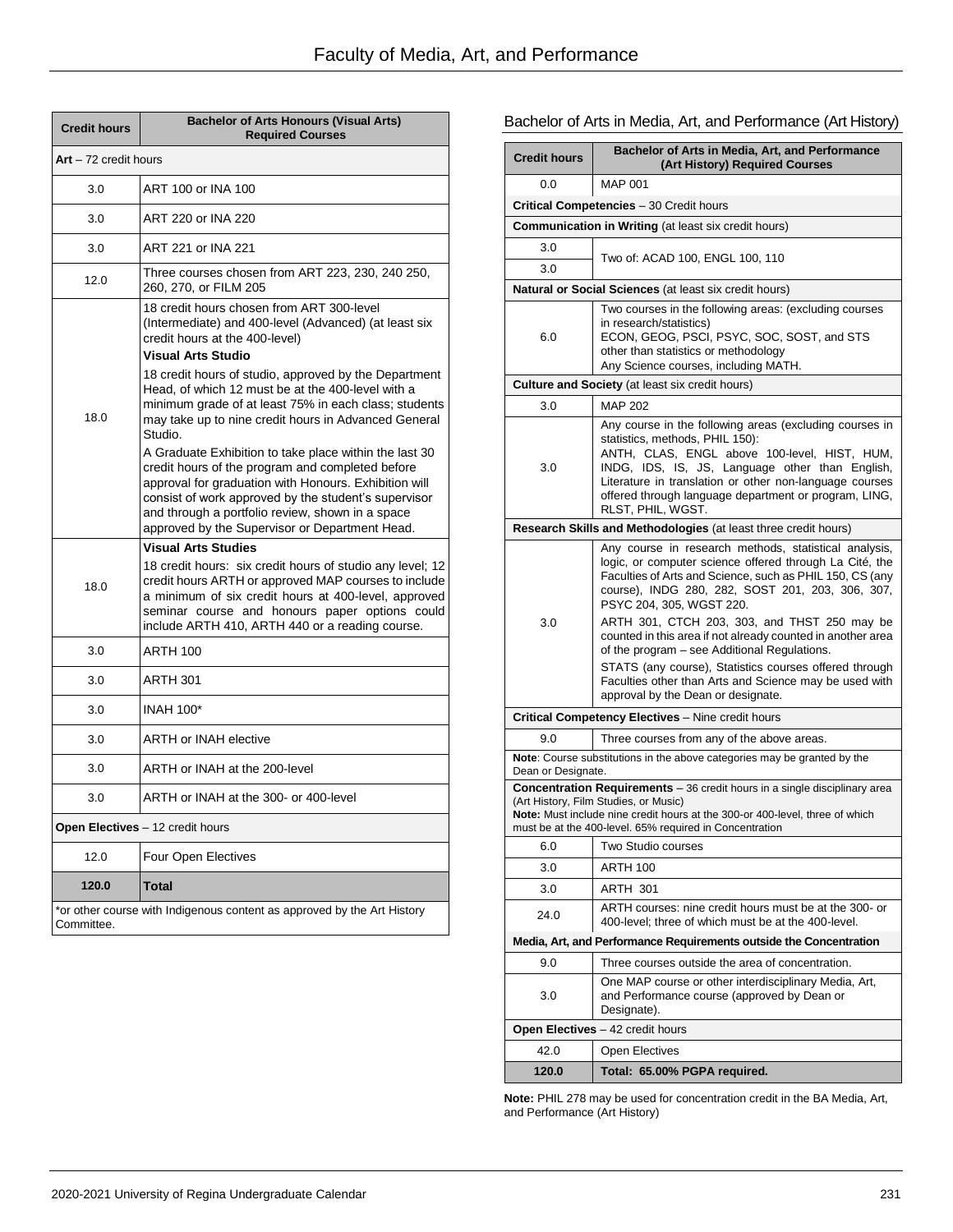### Bachelor of Arts Honours in Media, Art, and Performance (Art History)

The general requirements for this degree are described under the heading Honours Programs in Media, Art, and Performance in this section above.

Admission to the honours program requires:

- 70.00% overall average and 75.00% in the concentration;
- Acceptance by the Art History faculty members.

Students are advised to apply to the Honours Program after the completion of second year.

| <b>Credit hours</b>                                                                                                                                                                                                              | Bachelor of Arts Honours in Media, Art, and<br><b>Performance (Art History) Required Courses</b>                                                                                                                                                                                                                                     |  |  |
|----------------------------------------------------------------------------------------------------------------------------------------------------------------------------------------------------------------------------------|--------------------------------------------------------------------------------------------------------------------------------------------------------------------------------------------------------------------------------------------------------------------------------------------------------------------------------------|--|--|
| 0.0                                                                                                                                                                                                                              | <b>MAP 001</b>                                                                                                                                                                                                                                                                                                                       |  |  |
|                                                                                                                                                                                                                                  | <b>Critical Competencies</b> - 30 Credit hours                                                                                                                                                                                                                                                                                       |  |  |
|                                                                                                                                                                                                                                  | <b>Communication in Writing (at least six credit hours)</b>                                                                                                                                                                                                                                                                          |  |  |
| 3.0                                                                                                                                                                                                                              | Two of: ACAD 100, ENGL 100, 110                                                                                                                                                                                                                                                                                                      |  |  |
| 3.0                                                                                                                                                                                                                              |                                                                                                                                                                                                                                                                                                                                      |  |  |
| <b>Natural and Social Sciences</b> (at least six credit hours)                                                                                                                                                                   |                                                                                                                                                                                                                                                                                                                                      |  |  |
| 3.0                                                                                                                                                                                                                              | Two courses in the following areas: excluding courses in<br>research/statistics, ECON, GEOG, PSCI, PSYC, SOC,                                                                                                                                                                                                                        |  |  |
| 3.0                                                                                                                                                                                                                              | and SOST, STS, other than Statistics or methodology.<br>Any Science courses, including MATH.                                                                                                                                                                                                                                         |  |  |
|                                                                                                                                                                                                                                  | <b>Culture and Society</b> (at least six credit hours)                                                                                                                                                                                                                                                                               |  |  |
| 3.0                                                                                                                                                                                                                              | <b>MAP 202</b>                                                                                                                                                                                                                                                                                                                       |  |  |
| 3.0                                                                                                                                                                                                                              | One course from the following areas (excluding courses<br>in statistics, methods, PHIL 150): ANTH, CLAS, ENGL<br>above 100-level, HIST, HUM, INDG, IDS, IS, JS,<br>Language other than English, Literature in translation or<br>other non-language courses offered through language<br>department or program, LING, RLST, PHIL, WGST |  |  |
|                                                                                                                                                                                                                                  | Research Skills and Methodologies (at least 3 credit hours)                                                                                                                                                                                                                                                                          |  |  |
| 3.0                                                                                                                                                                                                                              | Any course in research methods, statistical analysis,<br>logic, or computer science offered through La Cité, the<br>Faculties of Arts and Science, such as PHIL 150, CS<br>(any course), INDG 280, 282, SOST 201, 203, 306, 307,<br>PSYC 204, 305, WGST 220.                                                                         |  |  |
|                                                                                                                                                                                                                                  | ARTH 301, CTCH 203, 303, and THST 250 may be<br>counted in this area if not already counted in another<br>area of the program – see Additional Regulations.<br>STATS (any course), Statistics courses offered through<br>Faculties other than Arts and Science may be used with<br>approval by the Dean or designate.                |  |  |
|                                                                                                                                                                                                                                  | Critical Competency Electives - Nine credit hours                                                                                                                                                                                                                                                                                    |  |  |
| 9.0                                                                                                                                                                                                                              | Three courses from any of the above areas.                                                                                                                                                                                                                                                                                           |  |  |
| Note: Course substitutions in the above categories may be granted by the<br>Dean or Designate.                                                                                                                                   |                                                                                                                                                                                                                                                                                                                                      |  |  |
| Concentration Requirements - 36 credit hours in a single disciplinary area<br>(Art History, Film Studies or Music,<br>Note: Must include nine credit hours at the 300- or 400 level, three of which<br>must be at the 400 level. |                                                                                                                                                                                                                                                                                                                                      |  |  |
| 6.0                                                                                                                                                                                                                              | Two Studio courses                                                                                                                                                                                                                                                                                                                   |  |  |
| 3.0                                                                                                                                                                                                                              | <b>ARTH 100</b>                                                                                                                                                                                                                                                                                                                      |  |  |
| 3.0                                                                                                                                                                                                                              | <b>ARTH 301</b>                                                                                                                                                                                                                                                                                                                      |  |  |
| 24.0                                                                                                                                                                                                                             | Eight ARTH courses: nine credit hours must be at the<br>300- or 400-level; three of which must be at the 400-<br>level.                                                                                                                                                                                                              |  |  |

| <b>Credit hours</b>                                                                                                                                           | Bachelor of Arts Honours in Media, Art, and<br><b>Performance (Art History) Required Courses</b>                                                              |  |
|---------------------------------------------------------------------------------------------------------------------------------------------------------------|---------------------------------------------------------------------------------------------------------------------------------------------------------------|--|
| Honours Requirements - 21 credit hours<br>Students require an overall GPA of 70% and a GPA of 75% in the<br>disciplinary area to complete the Honours degree. |                                                                                                                                                               |  |
| 9.0                                                                                                                                                           | Three additional courses at the 300- or 400-level                                                                                                             |  |
| 3.0                                                                                                                                                           | Honours paper or project                                                                                                                                      |  |
| 3.0                                                                                                                                                           | MAP 400 seminar (new course or variable topic as<br>required) or other senior seminar as approved by the<br>Department Head or Associate Dean, Undergraduate. |  |
| 6.0                                                                                                                                                           | A Language other than English relevant to the area of<br>study. May be taken as part of the Critical Competency<br>requirements)                              |  |
| Media, Art, and Performance Requirements outside the Concentration                                                                                            |                                                                                                                                                               |  |
| 9.0                                                                                                                                                           | Three courses outside the area of concentration.                                                                                                              |  |
| 3.0                                                                                                                                                           | One MAP course or other interdisciplinary Media, Art,<br>and Performance course (approved by Dean or<br>Designate).                                           |  |
| Open Electives - 21 credit hours                                                                                                                              |                                                                                                                                                               |  |
| 21.0                                                                                                                                                          | Seven Open Electives                                                                                                                                          |  |
| 120.0                                                                                                                                                         | <b>Total</b>                                                                                                                                                  |  |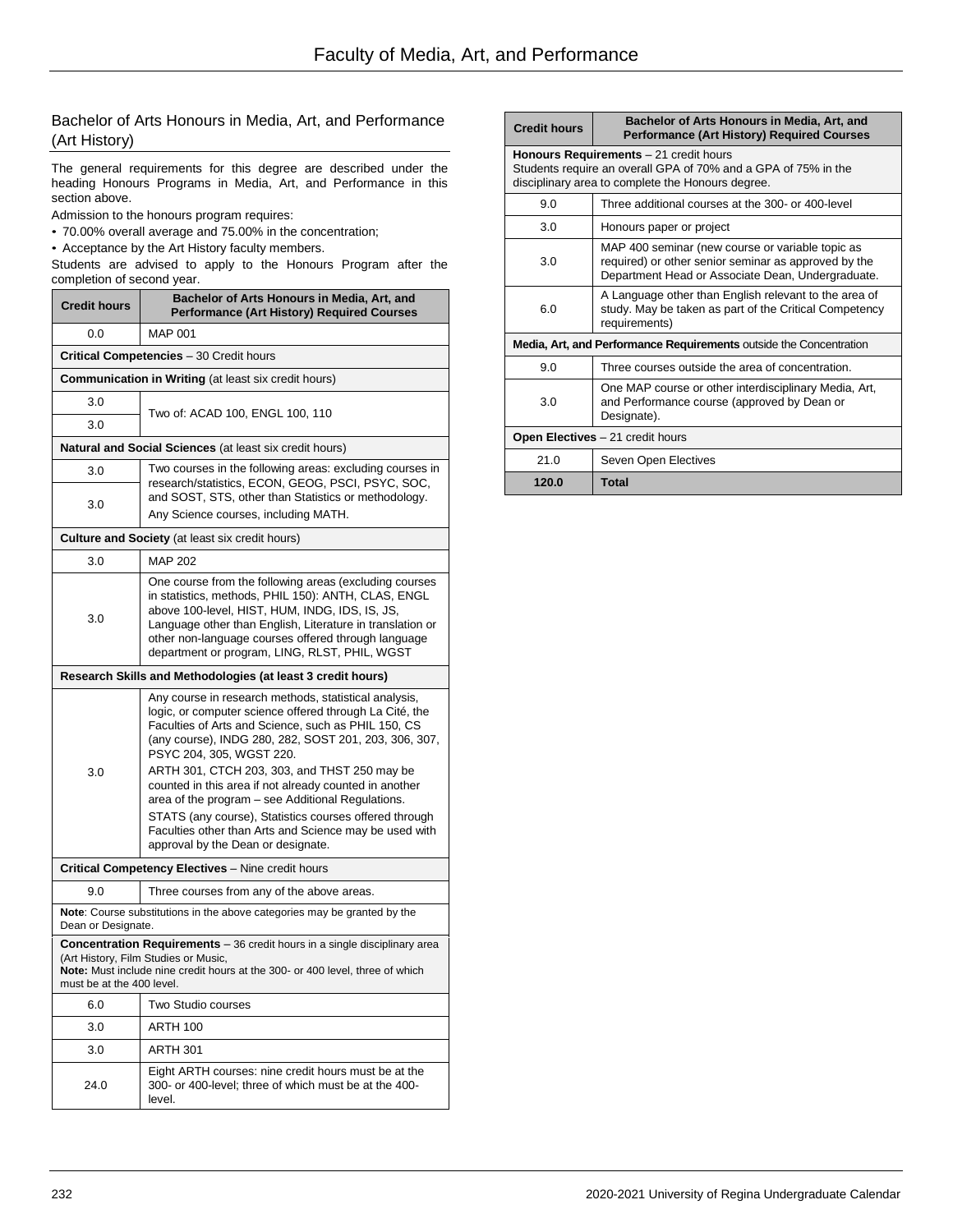# Bachelor of Arts in Media, Art, and Performance (Cultures of Display)

The general requirements for this degree are described under BA in Media, Art, and Performance (4-Year).

| <b>Credit hours</b>                                  | Bachelor of Arts, in Media, Art, and Performance<br>(Cultures of Display) Required Courses                                                                                                                                                                                                                                                                                                                                                                                                                                                                                            |  |
|------------------------------------------------------|---------------------------------------------------------------------------------------------------------------------------------------------------------------------------------------------------------------------------------------------------------------------------------------------------------------------------------------------------------------------------------------------------------------------------------------------------------------------------------------------------------------------------------------------------------------------------------------|--|
| 0.0                                                  | MAP 001 Foundations of University Practices                                                                                                                                                                                                                                                                                                                                                                                                                                                                                                                                           |  |
|                                                      | <b>Critical Competencies - 30 Credit hours</b>                                                                                                                                                                                                                                                                                                                                                                                                                                                                                                                                        |  |
| Communication in Writing (at least six credit hours) |                                                                                                                                                                                                                                                                                                                                                                                                                                                                                                                                                                                       |  |
| 3.0<br>3.0                                           | Two of: ACAD 100, ENGL 100, 110                                                                                                                                                                                                                                                                                                                                                                                                                                                                                                                                                       |  |
|                                                      | <b>Natural and Social Sciences</b> (at least six credit hours)                                                                                                                                                                                                                                                                                                                                                                                                                                                                                                                        |  |
| 3.0                                                  | Two courses in the following areas: excluding courses                                                                                                                                                                                                                                                                                                                                                                                                                                                                                                                                 |  |
| 3.0                                                  | in research/statistics, ECON, GEOG, PSCI, PSYC,<br>SOC, and SOST, STS, other than Statistics or<br>methodology.<br>Any Science courses, including MATH.                                                                                                                                                                                                                                                                                                                                                                                                                               |  |
|                                                      |                                                                                                                                                                                                                                                                                                                                                                                                                                                                                                                                                                                       |  |
| 3.0                                                  | Culture and Society (at least six credit hours)<br><b>MAP 202</b>                                                                                                                                                                                                                                                                                                                                                                                                                                                                                                                     |  |
| 3.0                                                  | One course from the following areas (excluding<br>courses in statistics, methods, PHIL 150): ANTH,<br>CLAS, ENGL above 100- level, HIST, HUM, INDG,<br>IDS, IS, JS, Language other than English, Literature in<br>translation or other non-language courses offered<br>through language department or program, LING,<br>RLST, PHIL, WGST.                                                                                                                                                                                                                                             |  |
|                                                      | Research Skills and Methodologies (at least three credit hours)                                                                                                                                                                                                                                                                                                                                                                                                                                                                                                                       |  |
| 3.0                                                  | Any course in research methods, statistical analysis,<br>logic, or computer science offered through La Cité, the<br>Faculties of Arts and Science, such as PHIL 150, CS<br>(any course), INDG 280, 282, SOST 201, 203, 306,<br>307, PSYC 204, 305, WGST 220.<br>ARTH 301, CTCH 203, 303, and THST 250 may be<br>counted in this area if not already counted in another<br>area of the program – see Additional Regulations.<br>STATS (any course), Statistics courses offered<br>through Faculties other than Arts and Science may be<br>used with approval by the Dean or designate. |  |
|                                                      | Critical Competency Electives - Nine credit hours                                                                                                                                                                                                                                                                                                                                                                                                                                                                                                                                     |  |
| 9.0                                                  | Three courses from critical competencies above                                                                                                                                                                                                                                                                                                                                                                                                                                                                                                                                        |  |
| Dean or Designate.                                   | Note: Course substitutions in the above categories may be granted by the                                                                                                                                                                                                                                                                                                                                                                                                                                                                                                              |  |
| 65.00% required in Concentration                     | <b>Concentration Requirements - 48 credit hours.</b>                                                                                                                                                                                                                                                                                                                                                                                                                                                                                                                                  |  |
| 6.0                                                  | Two ART courses                                                                                                                                                                                                                                                                                                                                                                                                                                                                                                                                                                       |  |
| 3.0                                                  | ARTH 100                                                                                                                                                                                                                                                                                                                                                                                                                                                                                                                                                                              |  |
| 3.0                                                  | <b>ARTH 210</b>                                                                                                                                                                                                                                                                                                                                                                                                                                                                                                                                                                       |  |
| 3.0                                                  | <b>ARTH 301</b>                                                                                                                                                                                                                                                                                                                                                                                                                                                                                                                                                                       |  |
| 3.0                                                  | <b>ARTH 410</b>                                                                                                                                                                                                                                                                                                                                                                                                                                                                                                                                                                       |  |
| 3.0                                                  | ARTH - Cultures of Display*                                                                                                                                                                                                                                                                                                                                                                                                                                                                                                                                                           |  |
| 3.0                                                  | ARTH - Cultures of Display*                                                                                                                                                                                                                                                                                                                                                                                                                                                                                                                                                           |  |
| 3.0                                                  | ARTH - Cultures of Display*                                                                                                                                                                                                                                                                                                                                                                                                                                                                                                                                                           |  |
| 9.0                                                  | Three ART, ARTH, or MAP courses                                                                                                                                                                                                                                                                                                                                                                                                                                                                                                                                                       |  |
| 6.0                                                  | Two ART, ARTH, or MAP courses at the 300- or 400-<br>level                                                                                                                                                                                                                                                                                                                                                                                                                                                                                                                            |  |
| 3.0                                                  | CTCH <sub>203</sub>                                                                                                                                                                                                                                                                                                                                                                                                                                                                                                                                                                   |  |
| 3.0                                                  | <b>ART 400</b>                                                                                                                                                                                                                                                                                                                                                                                                                                                                                                                                                                        |  |

| <b>Credit hours</b>                                                                     | Bachelor of Arts, in Media, Art, and Performance<br>(Cultures of Display) Required Courses |
|-----------------------------------------------------------------------------------------|--------------------------------------------------------------------------------------------|
| Media, Art, and Performance Requirements outside the Concentration -<br>12 credit hours |                                                                                            |
| 12.0                                                                                    | Fours Media, Arts, and Performance electives outside<br>of ART or ARTH                     |
| Open Electives - 30 credit hours                                                        |                                                                                            |
| 30.0                                                                                    | <b>Open Electives</b>                                                                      |
| 120.0                                                                                   | <b>Total</b>                                                                               |

\*ARTH courses that fulfill the Culture of Display requirement are noted as such in the course Catalogue.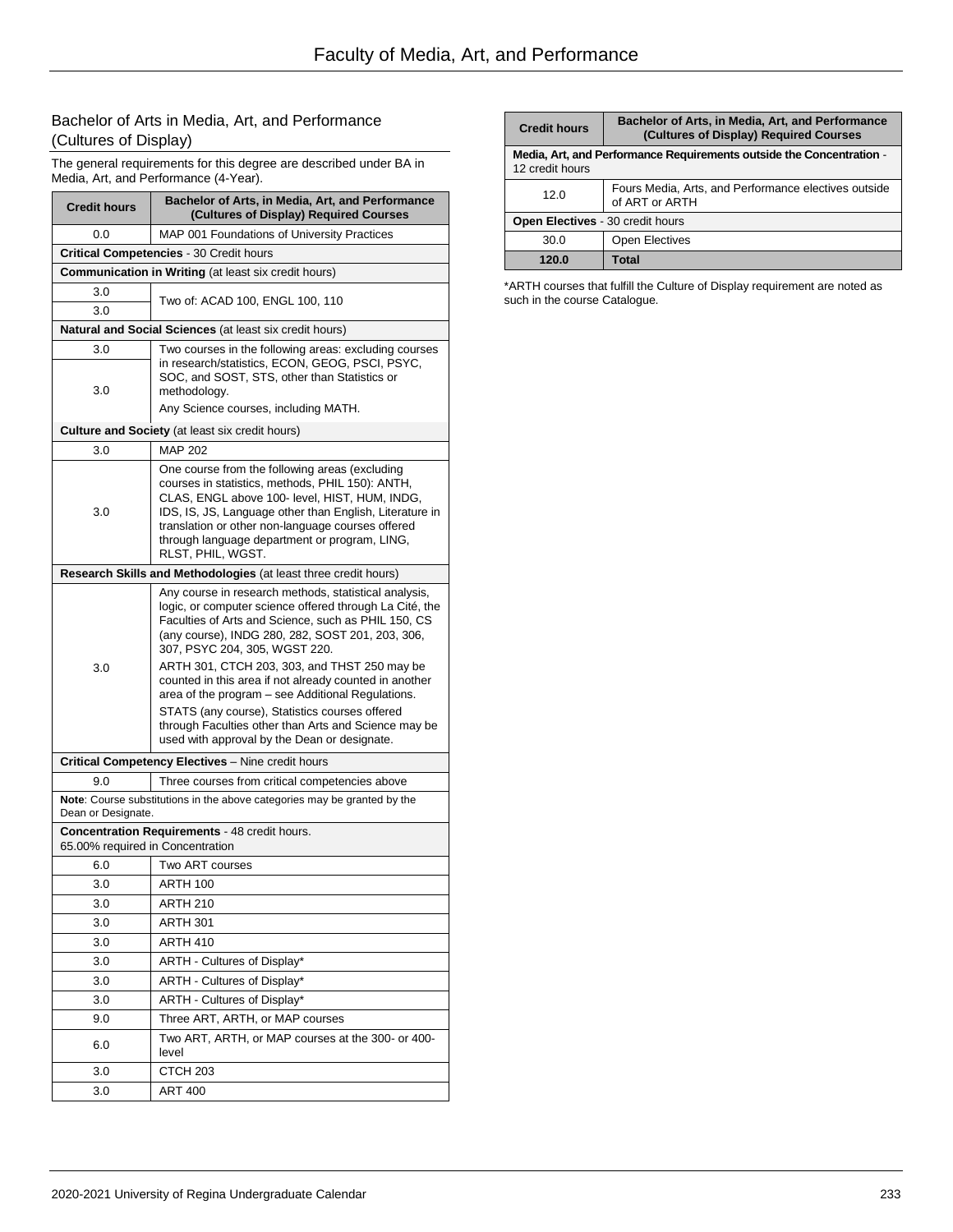### Bachelor of Arts (Visual Arts): Three-Year Special

This program is open only to students wishing to complete a combined BEd Arts Education/BA Visual Arts degree. To qualify for the BA in Visual Arts: Three-Year Special degree, students must be accepted in the BEd Arts Education program.

| <b>Credit hours</b>                                                                                  | <b>Bachelor of Arts (Visual Arts)</b><br><b>Three-Year Special Required Courses</b>                                                                                                                                                                                                                          |  |
|------------------------------------------------------------------------------------------------------|--------------------------------------------------------------------------------------------------------------------------------------------------------------------------------------------------------------------------------------------------------------------------------------------------------------|--|
|                                                                                                      | Critical Competencies - 24 credit hours                                                                                                                                                                                                                                                                      |  |
| Requirements are noted in the BA Media, Art, and Performance (Art<br>History concentration) program. |                                                                                                                                                                                                                                                                                                              |  |
|                                                                                                      | <b>Communication in Writing (at least six credit hours)</b>                                                                                                                                                                                                                                                  |  |
| 3.0<br>3.0                                                                                           | Two of: ACAD 100, ENGL 100 or 110                                                                                                                                                                                                                                                                            |  |
|                                                                                                      | <b>Natural and Social Sciences</b> (at least six credit hours)                                                                                                                                                                                                                                               |  |
| 3.0                                                                                                  | Two courses in the following areas: excluding                                                                                                                                                                                                                                                                |  |
| 3.0                                                                                                  | courses in research/statistics, ECON, GEOG, PSCI,<br>PSYC, SOC, and SOST, STS, other than Statistics or<br>methodology.                                                                                                                                                                                      |  |
|                                                                                                      | Any Science courses, including MATH.                                                                                                                                                                                                                                                                         |  |
|                                                                                                      | <b>Culture and Society</b> (at least nine credit hours)                                                                                                                                                                                                                                                      |  |
| 3.0                                                                                                  | MAP 202                                                                                                                                                                                                                                                                                                      |  |
| 3.0                                                                                                  | One course from the following areas (excluding<br>courses in statistics, methods, PHIL 150): ANTH,<br>CLAS, ENGL above 100-level, HIST, HUM, INDG,<br>IDS, IS, JS, Language other than English, Literature in<br>translation or other non-language courses offered                                           |  |
| 3.0                                                                                                  | through language department or program, LING,<br>RLST, PHIL, WGST.                                                                                                                                                                                                                                           |  |
|                                                                                                      | Research Skills and Methodologies (at least three credit hours)                                                                                                                                                                                                                                              |  |
| 3.0                                                                                                  | Any course in research methods, statistical analysis,<br>logic, or computer science offered through La Cité, the<br>Faculties of Arts and Science, such as PHIL 150, CS<br>(any course), INDG 280, 282, SOST 201, 203, 306,<br>307, PSYC 204, 305, WGST 220.<br>ARTH 301, CTCH 203, 303, and THST 250 may be |  |
|                                                                                                      | counted in this area if not already counted in another<br>area of the program – see Additional Regulations.<br>STATS (any course), Statistics courses offered<br>through Faculties other than Arts and Science may be<br>used with approval by the Dean or designate.                                        |  |
|                                                                                                      | Media, Art, and Performance - Nine credit hours                                                                                                                                                                                                                                                              |  |
| 9.0                                                                                                  | Three Media, Art, and Performance courses (chosen<br>from courses designated as MAP, FILM, Music,<br>Theatre) at least one course must be at the 200-level<br>or higher)                                                                                                                                     |  |
| Art - 39 credit hours                                                                                |                                                                                                                                                                                                                                                                                                              |  |
| 3.0                                                                                                  | ART 100 or INA 100                                                                                                                                                                                                                                                                                           |  |
| 3.0                                                                                                  | ART 220 or INA 220                                                                                                                                                                                                                                                                                           |  |
| 3.0                                                                                                  | ART 221 or INA 221                                                                                                                                                                                                                                                                                           |  |
| 12.0                                                                                                 | Four ART courses at the 200- or 300-level                                                                                                                                                                                                                                                                    |  |
| 3.0                                                                                                  | <b>ARTH 100</b>                                                                                                                                                                                                                                                                                              |  |
| 6.0                                                                                                  | Two ARTH, INAH or MAP courses at the 200-level or<br>higher                                                                                                                                                                                                                                                  |  |
| 6.0                                                                                                  | Two ART, ARTH, INA, INAH, or MAP courses at the<br>300- or 400-level                                                                                                                                                                                                                                         |  |
| 3.0                                                                                                  | <b>INAH 100</b>                                                                                                                                                                                                                                                                                              |  |
| Open Electives - 18 credit hours                                                                     |                                                                                                                                                                                                                                                                                                              |  |
| 18.0                                                                                                 | <b>Six Open Electives</b>                                                                                                                                                                                                                                                                                    |  |
| 90.0                                                                                                 | <b>Total</b>                                                                                                                                                                                                                                                                                                 |  |

### Bachelor of Fine Arts (Visual Arts)

Admission by portfolio. Deadline for submission: December 1 for entrance into the winter term; April 1 for entrance into the fall term.

| <b>Credit hours</b>                                         | <b>Bachelor of Fine Arts (Visual Arts)</b><br><b>Required Courses</b>                                                                                                                                                                                                                                                                  |  |  |
|-------------------------------------------------------------|----------------------------------------------------------------------------------------------------------------------------------------------------------------------------------------------------------------------------------------------------------------------------------------------------------------------------------------|--|--|
| 0.0                                                         | <b>MAP 001</b>                                                                                                                                                                                                                                                                                                                         |  |  |
|                                                             | Critical Competencies - 18 credit hours                                                                                                                                                                                                                                                                                                |  |  |
| <b>Communication in Writing (at least six credit hours)</b> |                                                                                                                                                                                                                                                                                                                                        |  |  |
| 3.0<br>3.0                                                  | Two of: ACAD 100, ENGL 100, 110                                                                                                                                                                                                                                                                                                        |  |  |
|                                                             | Natural and Social Sciences (at least 6 credit hours)                                                                                                                                                                                                                                                                                  |  |  |
| 3.0                                                         | Two courses in the following areas: excluding courses in<br>research/statistics, ECON, GEOG, PSCI, PSYC, SOC,<br>and SOST, STS, other than Statistics or methodology.                                                                                                                                                                  |  |  |
| 3.0                                                         | Any Science courses, including MATH and Computer<br>Science                                                                                                                                                                                                                                                                            |  |  |
|                                                             | <b>Culture and Society</b> (at least 6 credit hours)                                                                                                                                                                                                                                                                                   |  |  |
| 3.0                                                         | <b>MAP 202</b>                                                                                                                                                                                                                                                                                                                         |  |  |
| 3.0                                                         | One course from the following areas (excluding courses in<br>statistics, methods, PHIL 150): ANTH, CLAS, ENGL above<br>100-level, HIST, HUM, INDG, IDS, IS, JS, Language other<br>than English, Literature in translation or other non-<br>language courses offered through language department or<br>program, LING, RLST, PHIL, WGST. |  |  |
|                                                             | <b>Indigenous Studies in Visual Arts</b>                                                                                                                                                                                                                                                                                               |  |  |
| 3.0                                                         | INA/INAH course or approved elective                                                                                                                                                                                                                                                                                                   |  |  |
|                                                             | Media, Art, and Performance - 9 credit hours                                                                                                                                                                                                                                                                                           |  |  |
| 3.0                                                         |                                                                                                                                                                                                                                                                                                                                        |  |  |
| 3.0                                                         | Three Media, Art, and Performance (chosen from courses<br>designated as MAP, FILM, Music, Theatre)                                                                                                                                                                                                                                     |  |  |
| 3.0                                                         |                                                                                                                                                                                                                                                                                                                                        |  |  |
| Art - 78 credit hours                                       |                                                                                                                                                                                                                                                                                                                                        |  |  |
| 3.0                                                         | ART 100 or INA 100                                                                                                                                                                                                                                                                                                                     |  |  |
| 3.0                                                         | ART 220 or INA 220                                                                                                                                                                                                                                                                                                                     |  |  |
| 3.0                                                         | ART 221 or INA 221                                                                                                                                                                                                                                                                                                                     |  |  |
| 15.0                                                        | Five courses from ART 223,230,240,250,260,270 or Film<br>205                                                                                                                                                                                                                                                                           |  |  |
| 6.0                                                         | 300-level ART courses                                                                                                                                                                                                                                                                                                                  |  |  |
| 6.0                                                         |                                                                                                                                                                                                                                                                                                                                        |  |  |
| 3.0                                                         | <b>ART 400</b>                                                                                                                                                                                                                                                                                                                         |  |  |
| 3.0                                                         | <b>ART 401</b>                                                                                                                                                                                                                                                                                                                         |  |  |
| 120                                                         | Four 400-level studio ART courses<br>Students who wish to declare a specific concentration<br>within the Visual Arts major should consult with a program<br>advisor.                                                                                                                                                                   |  |  |
| 3.0                                                         | ARTH 100                                                                                                                                                                                                                                                                                                                               |  |  |
| 3.0                                                         | ARTH 301                                                                                                                                                                                                                                                                                                                               |  |  |
| 12.0                                                        | Four ARTH courses at the 200- or 300-level                                                                                                                                                                                                                                                                                             |  |  |
| 3.0                                                         | <b>INAH 100</b>                                                                                                                                                                                                                                                                                                                        |  |  |
|                                                             | Open Electives - 15 credit hours                                                                                                                                                                                                                                                                                                       |  |  |
| 15.0                                                        | <b>Five Open Electives</b>                                                                                                                                                                                                                                                                                                             |  |  |
| 120.0                                                       | Total                                                                                                                                                                                                                                                                                                                                  |  |  |

**Notes:** Students may use elective credit to gain additional depth in a second studio major.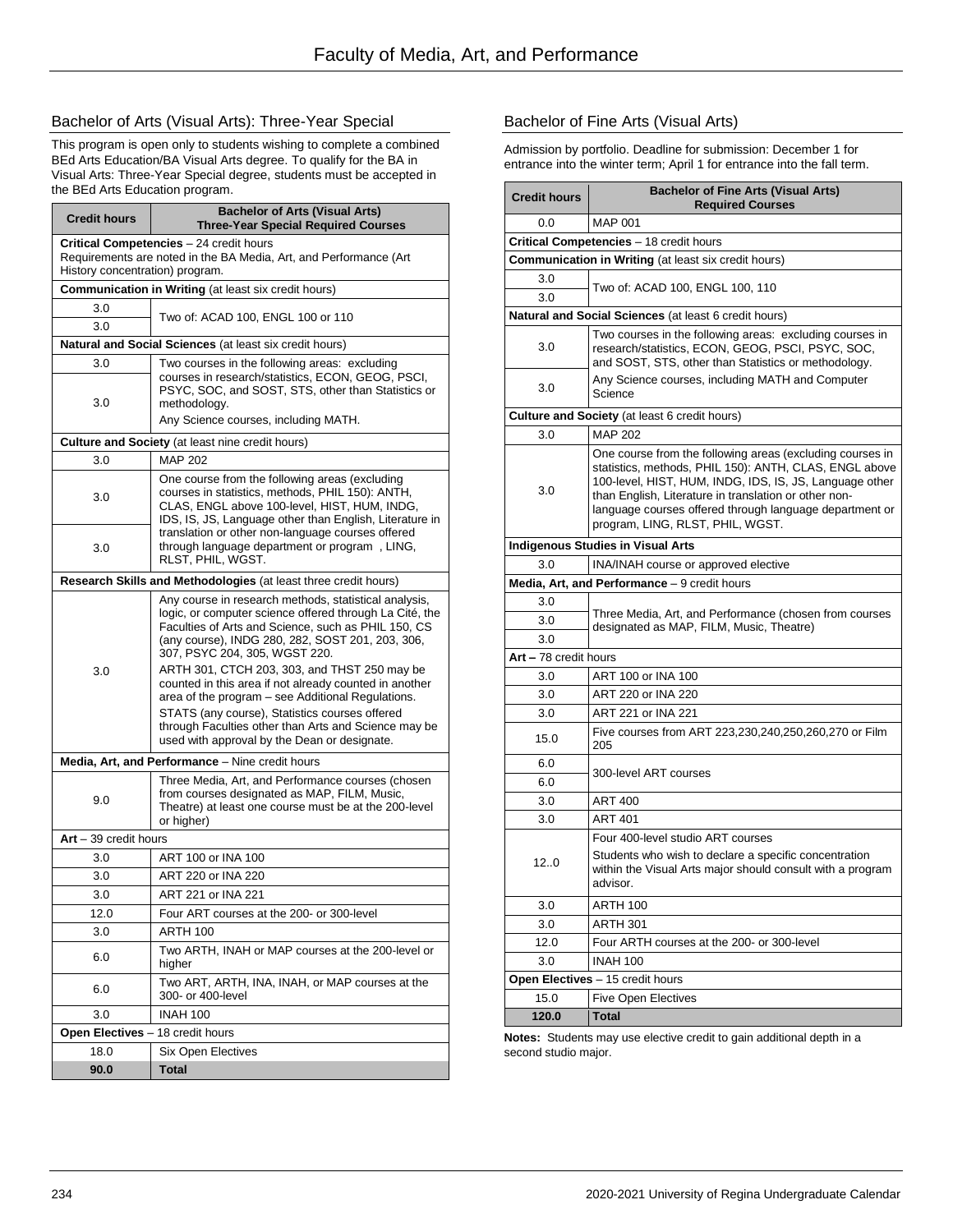Faculty of Media, Art, and Performance regulation requires a minimum GPA of 65.00% in all courses and a minimum GPA of at least 65.00% in all courses taken in the major subject and in courses in other disciplines required for the major, within a four-year BA and BFA program for graduation.

To receive an Honours degree, the minimum grade point average is 75.00% in the area of concentration (major discipline).

Students who receive a grade of less than 65.00% in a studio course and who wish to continue to the next level of studio courses must petition the Department Head for a review to take place before the end of that term's exam week. The review will be chaired by the Department Head and will consist of two other faculty members. The purpose of the review is for the student and faculty to find solutions for successfully resolving studio problems. If the review goes well, the student may be given permission to register in the next level studio course.

Visual Arts majors in the BA program who wish to apply into the BFA program must do so before taking a 400-level course in the major. Students must complete all required 200-level courses in studio before taking a 300-level studio course. Graduating BFA majors are required to take three credits in senior studio in each of their final two terms leading towards their exhibition, as well as ART 400 and ART 401. Students must prepare their graduation exhibition in the term in which they graduate.

### Certificate in Visual Arts

Admission by portfolio. Deadline for submission: December 1 for entrance into the winter term; April 1 for entrance into the fall term.

| <b>Credit hours</b> | <b>Certificate in Visual Arts Required Courses</b>                                           |
|---------------------|----------------------------------------------------------------------------------------------|
| 3.0                 | <b>ART 100</b>                                                                               |
| 3.0                 | ART 220 or INA 220                                                                           |
| 3.0                 | ART 221 or INA 221                                                                           |
| 3.0                 | ART 400                                                                                      |
| 15.0                | Five ART courses at the 200-level (may include FILM<br>205)                                  |
| 12.0                | Four ART courses at the 300-level                                                            |
| 9.0                 | Three ART courses at the 400-level                                                           |
| 3.0                 | <b>ARTH 100</b>                                                                              |
| 3.0                 | <b>ARTH elective</b>                                                                         |
| 6.0                 | Two electives (outside Visual Arts) but within the Faculty<br>of Media, Art, and Performance |
| 60.0                | <b>Total</b>                                                                                 |

### Certificate in Advanced Studio Art

Admission by portfolio. Deadline for submission: December 1 for entrance into the winter term; April 1 for entrance into the fall term.

| <b>Credit hours</b> | <b>Certificate in Advanced Studio Art</b><br><b>Required Courses</b>         |
|---------------------|------------------------------------------------------------------------------|
| 3.0                 | ART course at the 200-level except ART 220 and 221<br>(may include FILM 205) |
| 9.0                 | ART courses at the 300-level                                                 |
| 12.0                | ART courses at the 400-level                                                 |
| 3.0                 | <b>ART 400</b>                                                               |
| 3.0                 | <b>ARTH 301</b>                                                              |
| 30.0                | Total                                                                        |

**Note**: Students wishing to substitute 400-level courses for 200-level and/or 300-level courses may arrange to take special topics courses or Open Studio credit with permission of the Department Head.

### Post-Baccalaureate Certificate in Visual Arts

**Entrance requirements**: An undergraduate degree in the Visual Arts, or an undergraduate degree in another field with demonstrated prior learning in visual arts practice.

| <b>Credit hours</b> | Post-Baccalaureate Certificate in Visual Arts<br><b>Required Courses</b>                                       |
|---------------------|----------------------------------------------------------------------------------------------------------------|
| 15.0                | Five 300- or 400-level ART courses (medium specific or<br>group studio)                                        |
| 6.0                 | Two 400-level studio courses                                                                                   |
| 9.0                 | Three electives (ARTH 301 is recommended for<br>students who have not previously taken it or an<br>equivalent) |
| 30.0                | Total                                                                                                          |

**Note**: Requirements must be fulfilled with new course content, notwithstanding residency regulations noted above.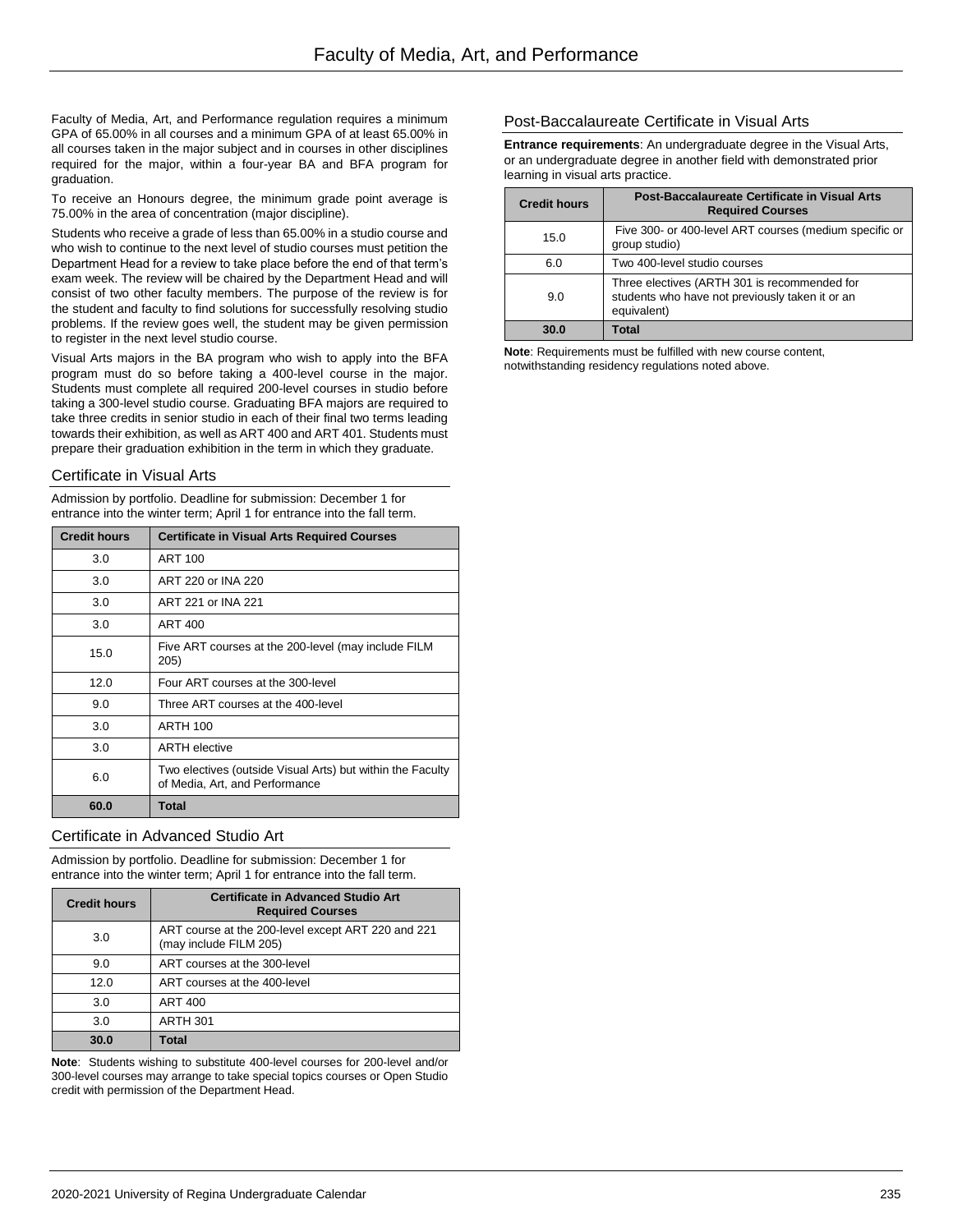### Minors in Media, Art, and Performance, Art History, Cultures of Display, and Visual Arts

Minors must be in an area distinct from the major or area of concentration. Courses used in the major discipline cannot be used toward the minor. Indigenous Art History courses cannot be used in the Art History concentration.

Students taking BA or BFA programs in Visual Arts who want to complete a minor in Art History or Cultures of Display may do so but must substitute six additional credit hours in Art History for ARTH 100 and ARTH 301, since these courses are both in the minor and the major.

### **Minor in Media, Art, and Performance (Art History)**

| <b>Credit hours</b> | Minor in Media, Art, and Performance (Art History)<br><b>Required Courses</b> |
|---------------------|-------------------------------------------------------------------------------|
| 3.0                 | <b>ARTH 100</b>                                                               |
| 3.0                 | <b>ARTH 301</b>                                                               |
| 6.0                 | Two courses in ARTH                                                           |
| 6.0                 | Two courses in ARTH at the 300- or 400-level                                  |
| 18.0                | Total                                                                         |

### **Minor in Media, Art, and Performance (Cultures of Display)**

| <b>Credit hours</b> | Minor in Media, Art, and Performance<br>(Cultures of Display) Required Courses |
|---------------------|--------------------------------------------------------------------------------|
| 3.0                 | <b>ANTH 313</b>                                                                |
| 3.0                 | <b>ARTH 100</b>                                                                |
| 3.0                 | <b>ARTH 210</b>                                                                |
| 3.0                 | <b>ARTH 301</b>                                                                |
| 3.0                 | <b>ARTH 302</b>                                                                |
| 3.0                 | <b>ARTH 410</b>                                                                |
| 3.0                 | <b>ARTH 440</b>                                                                |
| 21.0                | <b>Total</b>                                                                   |

### **Minor in Media, Art, and Performance (Visual Arts)**

| <b>Credit hours</b> | Minor in Media, Art, and Performance (Visual<br><b>Arts) Required Courses</b> |
|---------------------|-------------------------------------------------------------------------------|
| 3.0                 | ART 100 or INA 100                                                            |
| 3.0                 | ART 220 or INA 220                                                            |
| 3.0                 | ART 221 or INA 221                                                            |
| 3.0                 | ARTH 100 or INAH 100                                                          |
| 12.0                | Four ART courses (12 credit hours) at the 200- or<br>300-level                |
| 24.0                | Total                                                                         |

# Programs in Indigenous Fine Arts First Nations University of Canada

The Department of Indigenous Fine Arts offers programs leading to the degrees of BA (Indigenous Art), BFA (Indigenous Art), BA (Indigenous Art History), and BA (Special three-year).

Requirements for each program are outlined under the separate heading for the specific area of study.

Admission requirements are set out in the Admissions section of this Calendar.

### Bachelor of Arts (Indigenous Art)

|                                    | <b>Bachelor of Arts (Indigenous Art) Required</b>                                                                                                                                                                                                                                                                                                                                                                                                                                                                                                                                     |  |
|------------------------------------|---------------------------------------------------------------------------------------------------------------------------------------------------------------------------------------------------------------------------------------------------------------------------------------------------------------------------------------------------------------------------------------------------------------------------------------------------------------------------------------------------------------------------------------------------------------------------------------|--|
| <b>Credit hours</b>                | Courses                                                                                                                                                                                                                                                                                                                                                                                                                                                                                                                                                                               |  |
| 3.0                                | <b>INDG 104</b>                                                                                                                                                                                                                                                                                                                                                                                                                                                                                                                                                                       |  |
|                                    | <b>Critical Competencies</b> - 27 credit hours                                                                                                                                                                                                                                                                                                                                                                                                                                                                                                                                        |  |
| <b>Communication in Writing</b>    |                                                                                                                                                                                                                                                                                                                                                                                                                                                                                                                                                                                       |  |
| 3.0                                | Two of: ACAD 100, ENGL 100, or ENGL 110                                                                                                                                                                                                                                                                                                                                                                                                                                                                                                                                               |  |
| 3.0                                |                                                                                                                                                                                                                                                                                                                                                                                                                                                                                                                                                                                       |  |
|                                    | Research skills and methodology                                                                                                                                                                                                                                                                                                                                                                                                                                                                                                                                                       |  |
| 3.0                                | Any course in research methods, statistical analysis,<br>logic, or computer science offered through La Cité, the<br>Faculties of Arts and Science, such as PHIL 150, CS<br>(any course), INDG 280, 282, SOST 201, 203, 306,<br>307, PSYC 204, 305, WGST 220.<br>ARTH 301, CTCH 203, 303, and THST 250 may be<br>counted in this area if not already counted in another<br>area of the program - see Additional Regulations.<br>STATS (any course), Statistics courses offered<br>through Faculties other than Arts and Science may be<br>used with approval by the Dean or designate. |  |
| <b>Culture and Society</b>         |                                                                                                                                                                                                                                                                                                                                                                                                                                                                                                                                                                                       |  |
| 3.0                                | Any course in the following areas (excluding courses<br>in statistics, methods, PHIL 150):<br>ANTH, CLAS, ENGL above 100 level, HIST, HUM,<br>JS, IDS, IS, Literature in translation or other non-<br>language courses offered through a language<br>department or program, LING, RLST, PHIL, WGST.                                                                                                                                                                                                                                                                                   |  |
| <b>Natural and Social Sciences</b> |                                                                                                                                                                                                                                                                                                                                                                                                                                                                                                                                                                                       |  |
| 3.0                                | Two courses in the following areas: (excluding                                                                                                                                                                                                                                                                                                                                                                                                                                                                                                                                        |  |
| 3.0                                | courses in research/statistics)<br>ECON, GEOG, PSCI, PSYC, SOC, SOST, and STS<br>other than statistics or methodology<br>Any Science courses, including MATH.                                                                                                                                                                                                                                                                                                                                                                                                                         |  |
| Indigenous Language                |                                                                                                                                                                                                                                                                                                                                                                                                                                                                                                                                                                                       |  |
| 3.0                                | Any of the following: CREE, DAK, DENE, NAK or<br>SAUL                                                                                                                                                                                                                                                                                                                                                                                                                                                                                                                                 |  |
| <b>Indigenous Studies</b>          |                                                                                                                                                                                                                                                                                                                                                                                                                                                                                                                                                                                       |  |
| 6.0                                | Any two courses in INDG                                                                                                                                                                                                                                                                                                                                                                                                                                                                                                                                                               |  |
| <b>Media, Art, and Performance</b> |                                                                                                                                                                                                                                                                                                                                                                                                                                                                                                                                                                                       |  |
| 9.0                                | Three Media, Art, and Performance courses (other<br>than the major and in three different disciplines)                                                                                                                                                                                                                                                                                                                                                                                                                                                                                |  |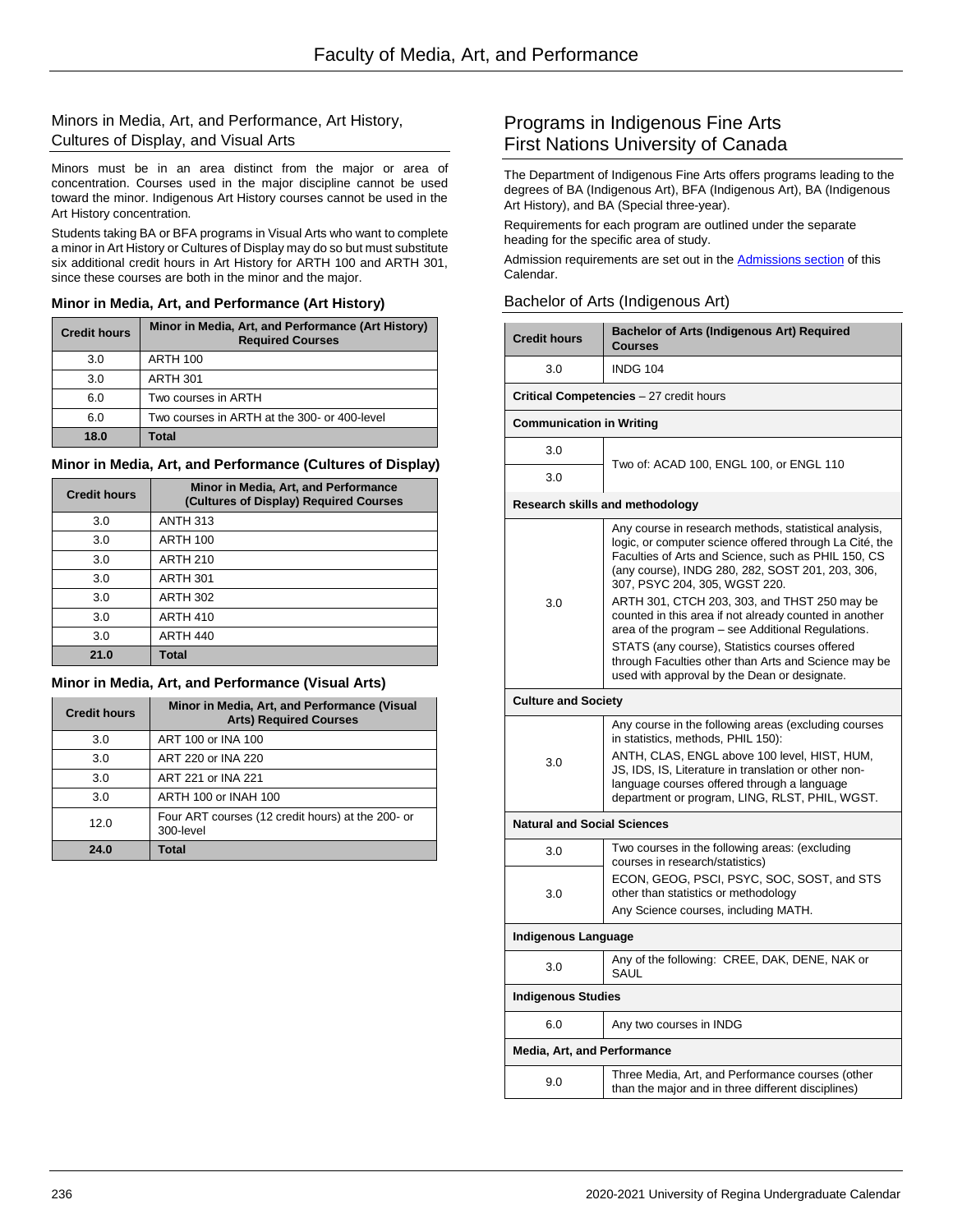| <b>Credit hours</b>         | Bachelor of Arts (Indigenous Art) Required<br><b>Courses</b>                                         |  |  |
|-----------------------------|------------------------------------------------------------------------------------------------------|--|--|
|                             | Indigenous Art Major - 51 credit hours                                                               |  |  |
| 3.0                         | ART 200-level                                                                                        |  |  |
| 3.0                         | <b>ARTH 100</b>                                                                                      |  |  |
| 3.0                         | <b>INA 210</b>                                                                                       |  |  |
| 3.0                         | INA 220 or ART 220                                                                                   |  |  |
| 3.0                         | INA 221 or ART 221                                                                                   |  |  |
| 6.0                         | INA 300-level                                                                                        |  |  |
| 6.0                         | INA 300-level                                                                                        |  |  |
| 6.0                         | <b>INA</b> elective                                                                                  |  |  |
| 6.0                         | <b>INA</b> elective                                                                                  |  |  |
| 3.0                         | <b>INAH 100</b>                                                                                      |  |  |
| 3.0                         | <b>INAH 202</b>                                                                                      |  |  |
| 3.0                         | <b>INAH 204</b>                                                                                      |  |  |
| 3.0                         | <b>INAH</b> elective                                                                                 |  |  |
| Electives - 30 credit hours |                                                                                                      |  |  |
| 30.0                        | Ten Electives (15 hours may be outside of Media, Art,<br>and Performance, Arts, La Cité and Science) |  |  |
| 120.0                       | <b>Total</b>                                                                                         |  |  |

# Bachelor of Arts (Indigenous Art History)

| <b>Credit hours</b>             | <b>Bachelor of Arts (Indigenous Art History)</b><br><b>Required Courses</b>                                                                                                                                                                                                                                                                                                                                                                                                                                                                                                           |  |
|---------------------------------|---------------------------------------------------------------------------------------------------------------------------------------------------------------------------------------------------------------------------------------------------------------------------------------------------------------------------------------------------------------------------------------------------------------------------------------------------------------------------------------------------------------------------------------------------------------------------------------|--|
| 3.0                             | <b>INDG 104</b>                                                                                                                                                                                                                                                                                                                                                                                                                                                                                                                                                                       |  |
|                                 | Critical Competencies - 27 credit hours                                                                                                                                                                                                                                                                                                                                                                                                                                                                                                                                               |  |
| <b>Communication in Writing</b> |                                                                                                                                                                                                                                                                                                                                                                                                                                                                                                                                                                                       |  |
| 3.0                             | Two of: ACAD 100, ENGL 100, or ENGL 110                                                                                                                                                                                                                                                                                                                                                                                                                                                                                                                                               |  |
| 3.0                             |                                                                                                                                                                                                                                                                                                                                                                                                                                                                                                                                                                                       |  |
|                                 | <b>Research skills and Methodologies</b>                                                                                                                                                                                                                                                                                                                                                                                                                                                                                                                                              |  |
| 3.0                             | Any course in research methods, statistical analysis,<br>logic, or computer science offered through La Cité, the<br>Faculties of Arts and Science, such as PHIL 150, CS (any<br>course), INDG 280, 282, SOST 201, 203, 306, 307,<br>PSYC 204, 305, WGST 220.<br>ARTH 301, CTCH 203, 303, and THST 250 may be<br>counted in this area if not already counted in another area<br>of the program – see Additional Regulations.<br>STATS (any course), Statistics courses offered through<br>Faculties other than Arts and Science may be used with<br>approval by the Dean or designate. |  |
| <b>Culture and Society</b>      |                                                                                                                                                                                                                                                                                                                                                                                                                                                                                                                                                                                       |  |
| 3.0                             | Any course in the following areas (excluding courses in<br>statistics, methods, PHIL 150):<br>ANTH, CLAS, ENGL above 100 level, HIST, HUM, IDS,<br>INDG, IS, JS, Literature in translation or other non-<br>offered<br>through<br>courses<br>language<br>language<br>a<br>department or program, LING, RLST, PHIL, WGST.                                                                                                                                                                                                                                                              |  |

| <b>Credit hours</b>                 | <b>Bachelor of Arts (Indigenous Art History)</b><br><b>Required Courses</b>                                                                                                                                     |  |
|-------------------------------------|-----------------------------------------------------------------------------------------------------------------------------------------------------------------------------------------------------------------|--|
|                                     | <b>Natural and Social Sciences</b>                                                                                                                                                                              |  |
| 6.0                                 | Two courses in the following areas: (excluding courses<br>in research/statistics)<br>ECON, GEOG, PSCI, PSYC, SOC, SOST, and STS<br>other than statistics or methodology<br>Any Science courses, including MATH. |  |
| <b>Indigenous Languages</b>         |                                                                                                                                                                                                                 |  |
| 3.0                                 | Any of the following: CREE, DAK, DENE, NAK, or<br>SAUL                                                                                                                                                          |  |
| <b>Indigenous Studies</b>           |                                                                                                                                                                                                                 |  |
| 6.0                                 | Any two courses in INDG                                                                                                                                                                                         |  |
| Media, Art, and Performance         |                                                                                                                                                                                                                 |  |
| 9.0                                 | Three Media, Art, and Performance courses (other than<br>the major and in three different disciplines)                                                                                                          |  |
|                                     | Indigenous Art History - 21 credit hours                                                                                                                                                                        |  |
| 3.0                                 | <b>INAH 100</b>                                                                                                                                                                                                 |  |
| 3.0                                 | <b>INAH 200</b>                                                                                                                                                                                                 |  |
| 3.0                                 | <b>INAH 202</b>                                                                                                                                                                                                 |  |
| 3.0                                 | <b>INAH 204</b>                                                                                                                                                                                                 |  |
| 3.0                                 | INAH 400-level                                                                                                                                                                                                  |  |
| 6.0                                 | Two INAH electives                                                                                                                                                                                              |  |
| Art History $-30$ credit hours      |                                                                                                                                                                                                                 |  |
| 9.0                                 | Three ARTH courses at the 200-level                                                                                                                                                                             |  |
| 3.0                                 | ARTH 300-level                                                                                                                                                                                                  |  |
| 3.0                                 | <b>INA 210</b>                                                                                                                                                                                                  |  |
| 3.0                                 | INA 220 or 221                                                                                                                                                                                                  |  |
| 6.0                                 | INA electives at 300- or 400-level                                                                                                                                                                              |  |
| 6.0                                 |                                                                                                                                                                                                                 |  |
| <b>Electives</b> $-30$ credit hours |                                                                                                                                                                                                                 |  |
| 30.0                                | Ten Electives (15 credit hours may be outside of Arts,<br>Science, and La Cité.)                                                                                                                                |  |
| 120.0                               | <b>Total</b>                                                                                                                                                                                                    |  |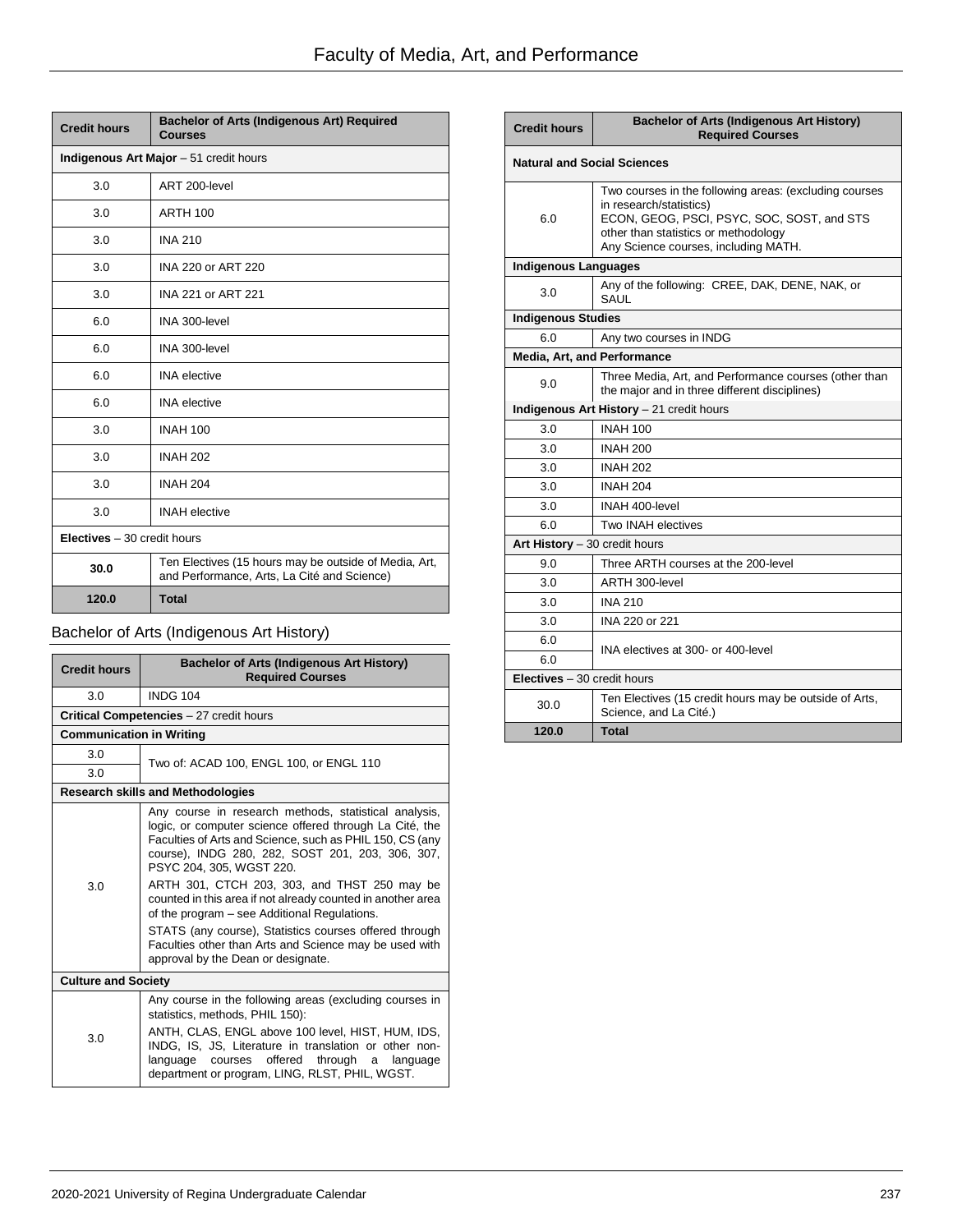# Bachelor of Arts (Indigenous Art): Three-Year Special

This program is open only to those students wishing to complete a combined BEd Arts Education/BA Indigenous Art degree.

| <b>Credit hours</b>                  | <b>Bachelor of Arts (Indigenous Arts)</b><br><b>Three-Year Special Required Courses</b>                                                                                                                                                                                                            |  |
|--------------------------------------|----------------------------------------------------------------------------------------------------------------------------------------------------------------------------------------------------------------------------------------------------------------------------------------------------|--|
|                                      | <b>Critical Competencies - 24 credit hours</b>                                                                                                                                                                                                                                                     |  |
| <b>Communication in Writing</b>      |                                                                                                                                                                                                                                                                                                    |  |
| 3.0                                  |                                                                                                                                                                                                                                                                                                    |  |
| 3.0                                  | Two of: ACAD 100, ENGL 100, or ENGL 110                                                                                                                                                                                                                                                            |  |
|                                      | Research skills and methodology                                                                                                                                                                                                                                                                    |  |
|                                      | Any course in research methods, statistical analysis, logic,<br>or computer science offered through La Cité, the Faculties<br>of Arts and Science, such as PHIL 150, CS (any course),<br>INDG 280, 282, SOST 201, 203, 306, 307, PSYC 204,<br>305, WGST 220.                                       |  |
| 3.0                                  | ARTH 301, CTCH 203, 303, and THST 250 may be<br>counted in this area if not already counted in another area<br>of the program – see Additional Regulations.                                                                                                                                        |  |
|                                      | STATS (any course), Statistics courses offered through<br>Faculties other than Arts and Science may be used with<br>approval by the Dean or designate                                                                                                                                              |  |
| <b>Culture and Society</b>           |                                                                                                                                                                                                                                                                                                    |  |
| 3.0                                  | Any course in the following areas (excluding courses in<br>statistics, methods, PHIL 150):<br>ANTH, CLAS, ENGL above 100 level, HIST, HUM, JS,<br>IDS, IS, Literature in translation or other non-language<br>courses offered through a language department or<br>program, LING, RLST, PHIL, WGST. |  |
|                                      | <b>Natural and Social Sciences</b>                                                                                                                                                                                                                                                                 |  |
| 3.0                                  | Two courses in the following areas: (excluding courses in<br>research/statistics)<br>ECON, GEOG, PSCI, PSYC, SOC, SOST, and STS other                                                                                                                                                              |  |
| 3.0                                  | than statistics or methodology<br>Any Science courses, including MATH.                                                                                                                                                                                                                             |  |
| <b>Indigenous Language</b>           |                                                                                                                                                                                                                                                                                                    |  |
| 3.0                                  | Any of the following: CREE, DAK, DENE, NAK or SAUL                                                                                                                                                                                                                                                 |  |
| <b>Indigenous Studies</b>            |                                                                                                                                                                                                                                                                                                    |  |
| 3.0                                  | Any INDG course                                                                                                                                                                                                                                                                                    |  |
|                                      | Media, Art, and Performance - six credit hours                                                                                                                                                                                                                                                     |  |
| 3.0                                  | Two Media, Art, and Performance chosen from ARTH,                                                                                                                                                                                                                                                  |  |
| 3.0                                  | CTCH, FILM, MAP, Music, Theatre                                                                                                                                                                                                                                                                    |  |
| Indigenous Art/Art - 42 credit hours |                                                                                                                                                                                                                                                                                                    |  |
| 3.0                                  | ART 200-level                                                                                                                                                                                                                                                                                      |  |
| 3.0                                  | ARTH 100                                                                                                                                                                                                                                                                                           |  |
| 3.0                                  | <b>INA 210</b>                                                                                                                                                                                                                                                                                     |  |
| 3.0                                  | INA 200-level or ART 220                                                                                                                                                                                                                                                                           |  |
| 3.0                                  | INA 200-level or ART 221                                                                                                                                                                                                                                                                           |  |
| 6.0                                  | INA 300-level                                                                                                                                                                                                                                                                                      |  |
| 6.0                                  | INA 300-level                                                                                                                                                                                                                                                                                      |  |
| 6.0                                  | INA 400-level                                                                                                                                                                                                                                                                                      |  |

| <b>Credit hours</b>                 | <b>Bachelor of Arts (Indigenous Arts)</b><br><b>Three-Year Special Required Courses</b>                        |  |
|-------------------------------------|----------------------------------------------------------------------------------------------------------------|--|
| 3.0                                 | <b>INAH 100</b>                                                                                                |  |
| 6.0                                 | Two INAH courses at 200-, 300- or 400-level                                                                    |  |
| <b>Electives</b> $-18$ credit hours |                                                                                                                |  |
| 18.0                                | Six Electives (Six credit hours may be outside of Media,<br>Art, and Performance, Arts, Science, and La Cité.) |  |
| 90.0                                | Total                                                                                                          |  |

### Bachelor of Fine Arts (Indigenous Art)

Admission requires a portfolio. Deadlines for submission are December 1 for entrance to the winter term and April 1 for entrance to the fall term.

| <b>Credit hours</b>                     | <b>Bachelor of Fine Arts (Indigenous Art)</b><br><b>Required Courses</b>                                                                                                                                                                                                                                                                                     |  |  |
|-----------------------------------------|--------------------------------------------------------------------------------------------------------------------------------------------------------------------------------------------------------------------------------------------------------------------------------------------------------------------------------------------------------------|--|--|
| 3.0                                     | <b>INDG 104</b>                                                                                                                                                                                                                                                                                                                                              |  |  |
| Critical Competencies - 24 credit hours |                                                                                                                                                                                                                                                                                                                                                              |  |  |
|                                         | <b>Communication in Writing</b>                                                                                                                                                                                                                                                                                                                              |  |  |
| 3.0                                     |                                                                                                                                                                                                                                                                                                                                                              |  |  |
| 3.0                                     | Two of: ACAD 100, ENGL 100, or ENGL 110                                                                                                                                                                                                                                                                                                                      |  |  |
|                                         | Analytical thinking in the Natural and Social Sciences                                                                                                                                                                                                                                                                                                       |  |  |
| 3.0                                     | Any course in the following areas: (excluding courses<br>in research/statistics)<br>ECON, GEOG, PSCI, PSYC, SOC, SOST, and STS<br>other than statistics or methodology<br>Any Science courses, including MATH.                                                                                                                                               |  |  |
|                                         | <b>Analytical thinking in Culture and Society</b>                                                                                                                                                                                                                                                                                                            |  |  |
| 3.0                                     | Any course in the following areas (excluding courses<br>in statistics, methods, PHIL 150): English language<br>expository or creative writing:<br>ANTH, CLAS, ENGL above 100 level, HIST, HUM,<br>IDS, INDG, IS, JS, Literature in translation or other<br>non-language courses offered through a language<br>department or program, LING, RLST, PHIL, WGST. |  |  |
|                                         | <b>Research Skills and Methodology</b>                                                                                                                                                                                                                                                                                                                       |  |  |
| 3.0                                     | Any course in research methods, statistical analysis,<br>logic, or computer science offered through La Cité, the<br>Faculties of Arts and Science, such as PHIL 150, CS<br>(any course), INDG 280, 282, SOST 201, 203, 306,<br>307, PSYC 204, 305, WGST 220.                                                                                                 |  |  |
|                                         | ARTH 301, CTCH 203, 303, and THST 250 may be<br>counted in this area if not already counted in another<br>area of the program - see Additional Regulations.                                                                                                                                                                                                  |  |  |
|                                         | STATS (any course), Statistics courses offered<br>through Faculties other than Arts and Science may be<br>used with approval by the Dean or designate                                                                                                                                                                                                        |  |  |
| <b>Indigenous Languages</b>             |                                                                                                                                                                                                                                                                                                                                                              |  |  |
| 3.0                                     | Any of the following: CREE, DAK, DENE, NAK, or<br>SAUL                                                                                                                                                                                                                                                                                                       |  |  |
| <b>Indigenous Studies</b>               |                                                                                                                                                                                                                                                                                                                                                              |  |  |
| 6.0                                     | Any two courses in INDG                                                                                                                                                                                                                                                                                                                                      |  |  |
| <b>Media, Art, and Performance</b>      |                                                                                                                                                                                                                                                                                                                                                              |  |  |
| 12.0                                    | Three Media, Art, and Performance courses (other<br>than the major and in three different disciplines)                                                                                                                                                                                                                                                       |  |  |